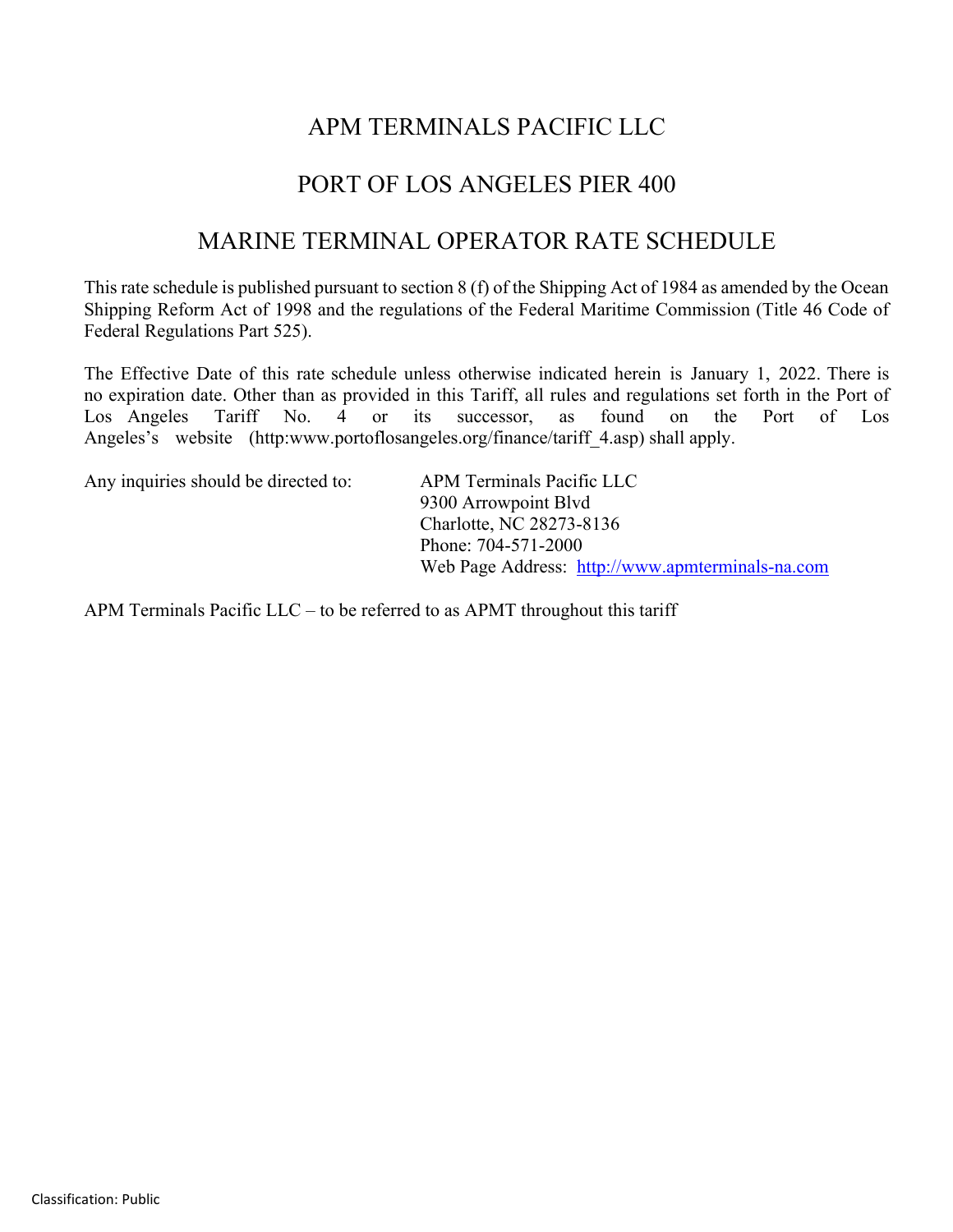| <b>TABLE OF CONTENTS</b>                                                                                                                                                                                                                                                                                                                                                                                                                                                                                                    | Item No. |
|-----------------------------------------------------------------------------------------------------------------------------------------------------------------------------------------------------------------------------------------------------------------------------------------------------------------------------------------------------------------------------------------------------------------------------------------------------------------------------------------------------------------------------|----------|
|                                                                                                                                                                                                                                                                                                                                                                                                                                                                                                                             | 10       |
|                                                                                                                                                                                                                                                                                                                                                                                                                                                                                                                             | 12       |
|                                                                                                                                                                                                                                                                                                                                                                                                                                                                                                                             | 100      |
| City<br>a.<br><b>APMT</b><br>$b$ .<br><b>Managing Director</b><br>$\mathbf{c}$ .<br><b>Private Premises</b><br>d.<br>Port of Los Angeles<br>e.<br>f.<br>Wharf and Wharf Premises<br>Public Landing<br>g.<br>Vessel<br>h.<br>$\mathbf{i}$ .<br>Merchandise<br>Legal Holiday<br>j.<br>Merchandise in Bulk<br>k.<br>Direct (Discharge/Load)<br>1.<br>Cargo Units<br>m.<br>Package<br>1.<br><b>Unitized Loads</b><br>2.<br>3.<br>Cargo Van<br>Container<br>4.<br><b>Container Freight Station</b><br>n.<br><b>Bunkers</b><br>0. |          |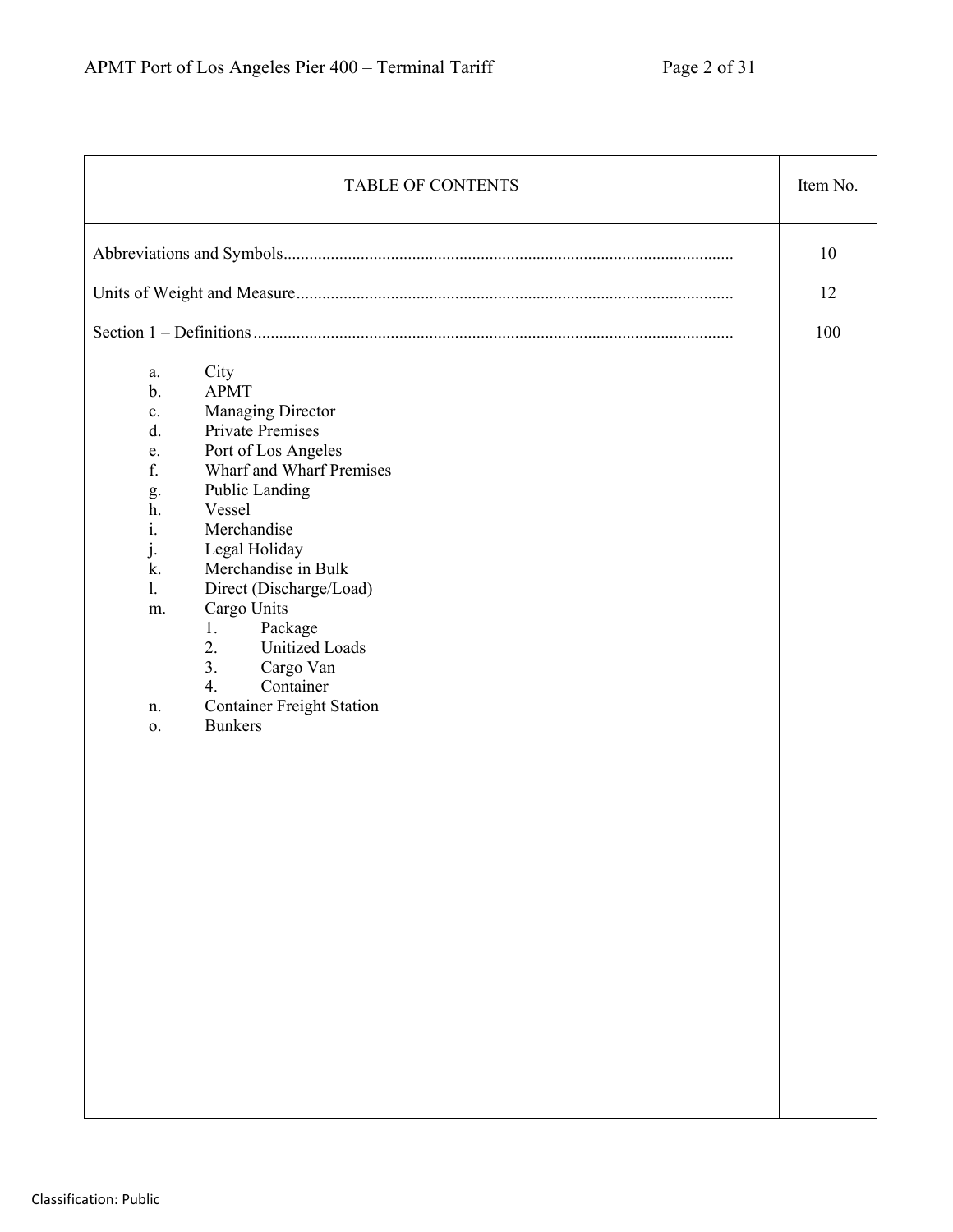| <b>TABLE OF CONTENTS</b>                                                                                       | Item No.                                                                                                     |
|----------------------------------------------------------------------------------------------------------------|--------------------------------------------------------------------------------------------------------------|
| Section 2 – General Rules and Regulations<br>Application of rates, charges and fees, and Rules and Regulations | 200<br>205<br>210<br>215<br>220<br>225<br>230<br>235<br>240<br>245<br>250<br>255<br>260<br>265<br>270<br>275 |
|                                                                                                                | 280<br>285                                                                                                   |
| Section 4 - Verified Gross Mass                                                                                | 300<br>400                                                                                                   |
| Section 5-Dockage<br>Time period for assessment of dockage.                                                    | 500<br>505<br>510<br>515<br>520<br>525<br>530                                                                |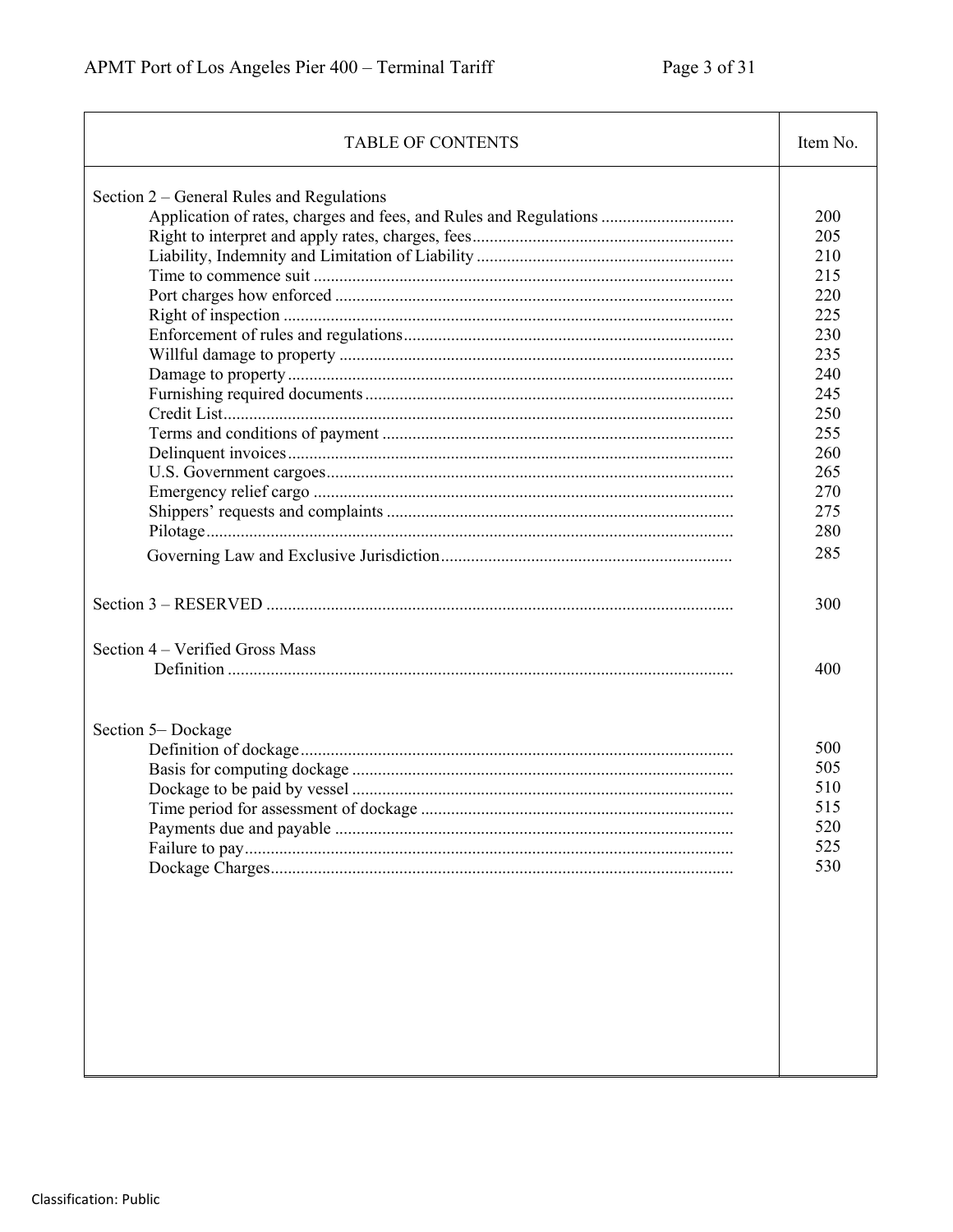| <b>TABLE OF CONTENTS</b>                              | Item No.                               |
|-------------------------------------------------------|----------------------------------------|
| Section 6 - Wharfage                                  | 600<br>605<br>610<br>615<br>620<br>625 |
| Section 7 - Free Time, Wharf Demurrage, Wharf Storage | 700<br>705<br>710<br>715<br>720        |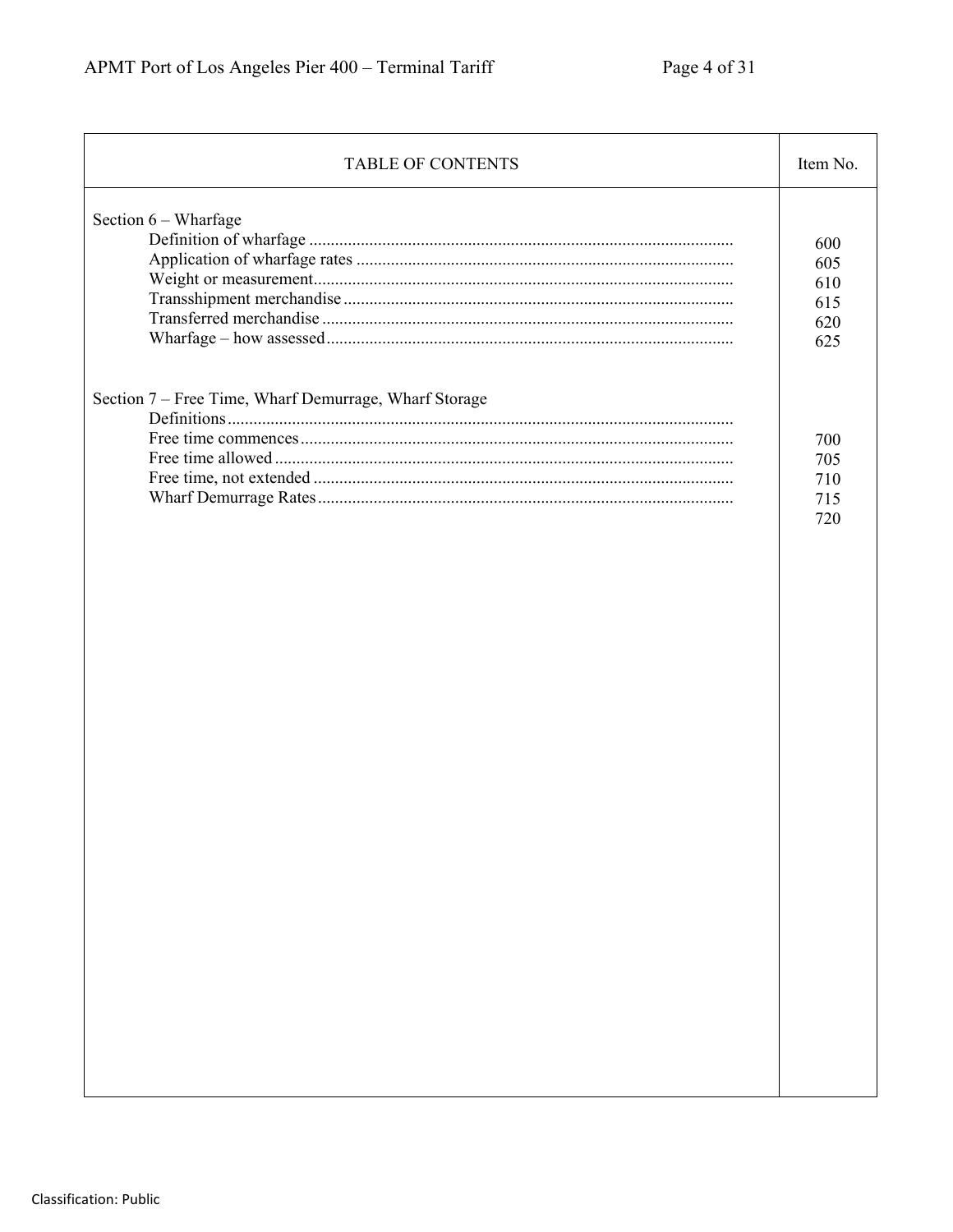| <b>TABLE OF CONTENTS</b>        | Item No.   |
|---------------------------------|------------|
| Section 8 – Miscellaneous Rates |            |
|                                 | 800        |
|                                 | 805        |
|                                 | 810        |
|                                 | 811        |
|                                 | 812        |
|                                 | 815        |
|                                 | 820        |
|                                 | 825        |
|                                 | 830        |
|                                 | 831        |
|                                 | 832        |
|                                 | 835        |
|                                 | 840        |
|                                 | 845        |
|                                 | 850        |
|                                 |            |
|                                 | 851        |
|                                 | 855        |
|                                 | 860        |
|                                 | 865        |
|                                 | 870        |
|                                 | 875        |
|                                 | 876        |
|                                 | 877<br>878 |
|                                 | 879        |
|                                 | 880        |
|                                 | 885        |
|                                 | 890        |
|                                 | 895        |
|                                 |            |
|                                 | 900        |
|                                 | 901        |
|                                 | 902        |
|                                 | 903        |
|                                 | 904        |
|                                 | 905        |
|                                 | 906        |
|                                 | 907        |
|                                 | 908        |
|                                 | 909        |
|                                 | 910        |
|                                 | 911        |
|                                 | 912        |
|                                 | 913        |
|                                 | 950        |
|                                 | 951        |
|                                 | 960        |
|                                 | 961        |
|                                 | 962        |
|                                 | 963        |
|                                 | 964        |
|                                 | 965        |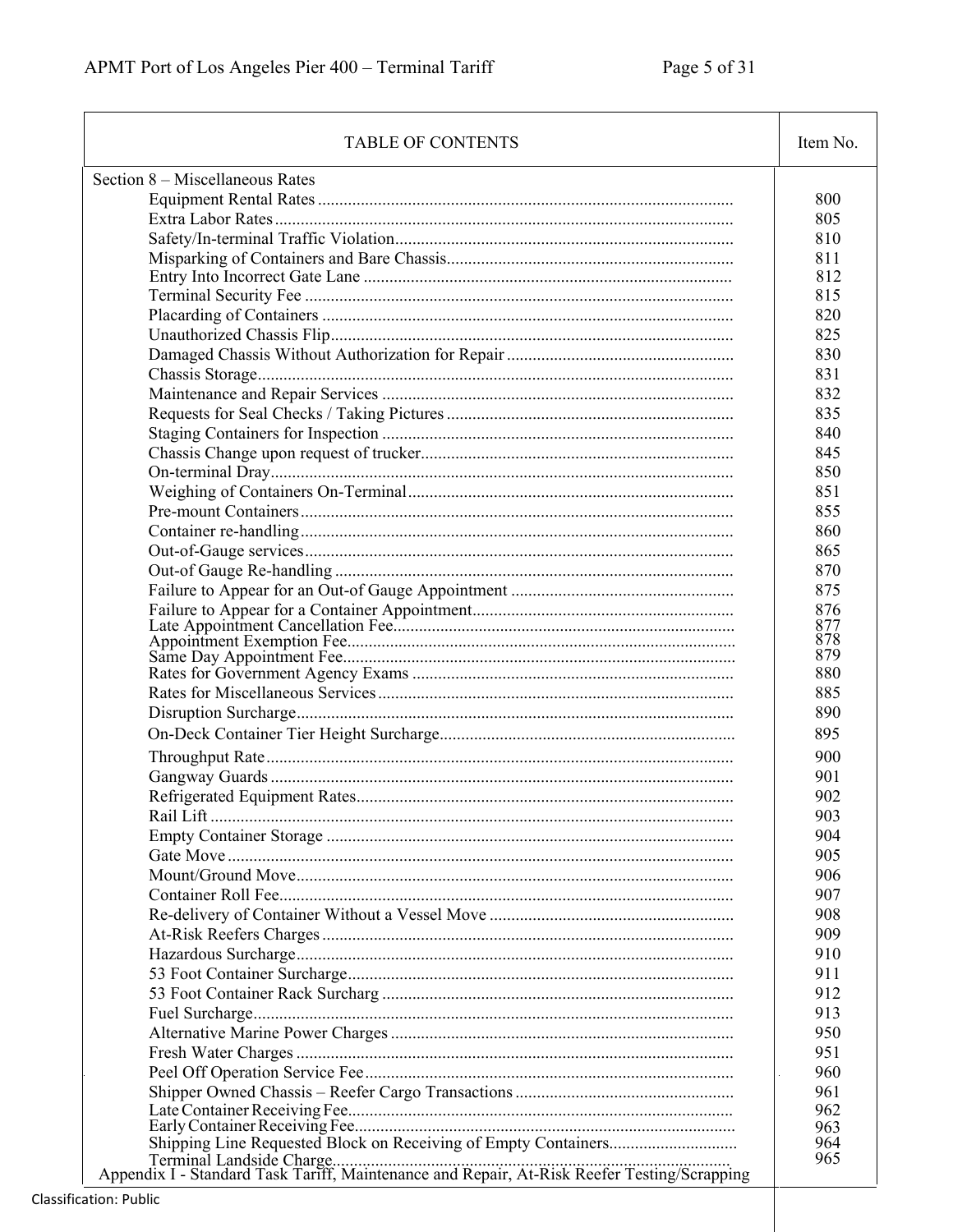| EXPLANATION OF ABBREVIATIONS AND SYMBOLS                                                                                                                    | Item No. |
|-------------------------------------------------------------------------------------------------------------------------------------------------------------|----------|
| N.O.S.  Not otherwise specified<br>Para Paragraph<br>Sq. ft.  Square feet or square foot<br>W/M  Weight or measurement whichever yields the greater revenue | 10       |
|                                                                                                                                                             |          |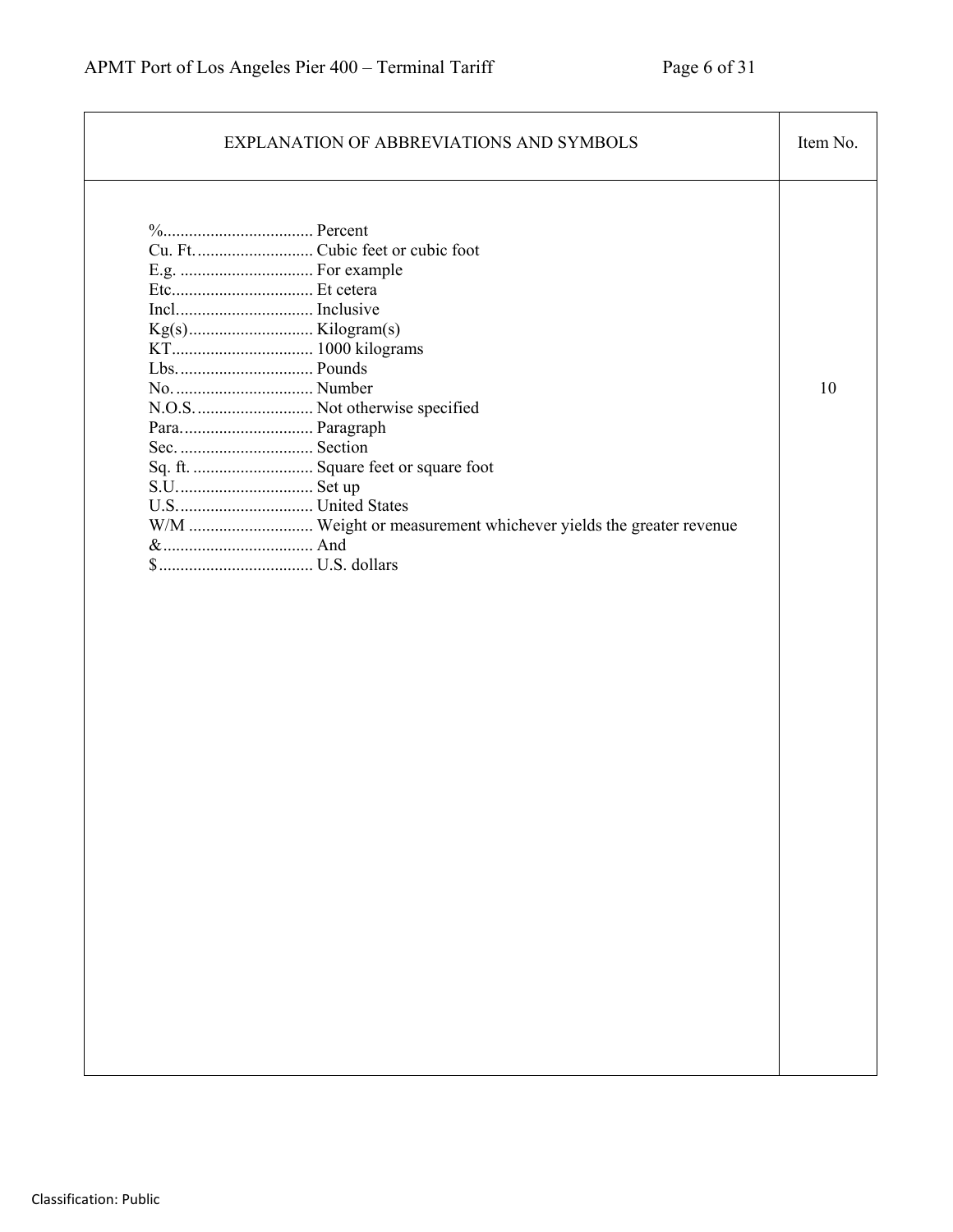|                                                                                                                     |                                                      | UNITS OF WEIGHT AND MEASURE                                                                                                                                                                                                                                | Item No. |
|---------------------------------------------------------------------------------------------------------------------|------------------------------------------------------|------------------------------------------------------------------------------------------------------------------------------------------------------------------------------------------------------------------------------------------------------------|----------|
|                                                                                                                     |                                                      | International (metric) and U.S. customary units of weights and measure (based on U.S.<br>Department of Commerce, National Bureau of Standards publications) governing the<br>determination of rates and charges assessed under this Tariff are as follows: |          |
| 1 Kilogram<br>1 Pound<br>1,000 Kilograms<br>2,000 Pounds<br>1 Metric Ton<br>1 Short Ton<br>1 Long Ton<br>1 Long Ton | $=$<br>$=$<br>$=$<br>$=$<br>$=$<br>$=$<br>$=$<br>$=$ | 2.2046 Pounds<br>0.4536 Kilogram<br>2204.6 Pounds<br>1 Metric Ton<br>$=$ $-$<br>1 Short Ton<br>907.1847 Kilograms<br>$=$<br>1.1023 Short Tons<br>0.9072 Metric Ton<br>2,240 Pounds<br>1,016.0469 Kilograms                                                 |          |
| 1 Foot                                                                                                              | $=$                                                  | 0.3048 Meter                                                                                                                                                                                                                                               |          |
| 1 Meter                                                                                                             | $\!\!\!=\!\!\!$                                      | 3.2808 Feet                                                                                                                                                                                                                                                |          |
| 1 Cubic Foot                                                                                                        | $=$                                                  | 0.0283 Cubic Meter                                                                                                                                                                                                                                         | 12       |
| 1 Cubic Meter                                                                                                       | $=$                                                  | 35.3147 Cubic Feet                                                                                                                                                                                                                                         |          |
| 40 Cubic Feet                                                                                                       | $\qquad \qquad =\qquad$                              | 1.1327 Cubic Meters                                                                                                                                                                                                                                        |          |
| 1 Liter                                                                                                             | $=$                                                  | 0.2642 Gallon                                                                                                                                                                                                                                              |          |
| 1 Gallon                                                                                                            | $=$                                                  | 3.7854 Liters                                                                                                                                                                                                                                              |          |
| 1 Barrel (42 Gallons)                                                                                               | $=$                                                  | 158.9873 Liters                                                                                                                                                                                                                                            |          |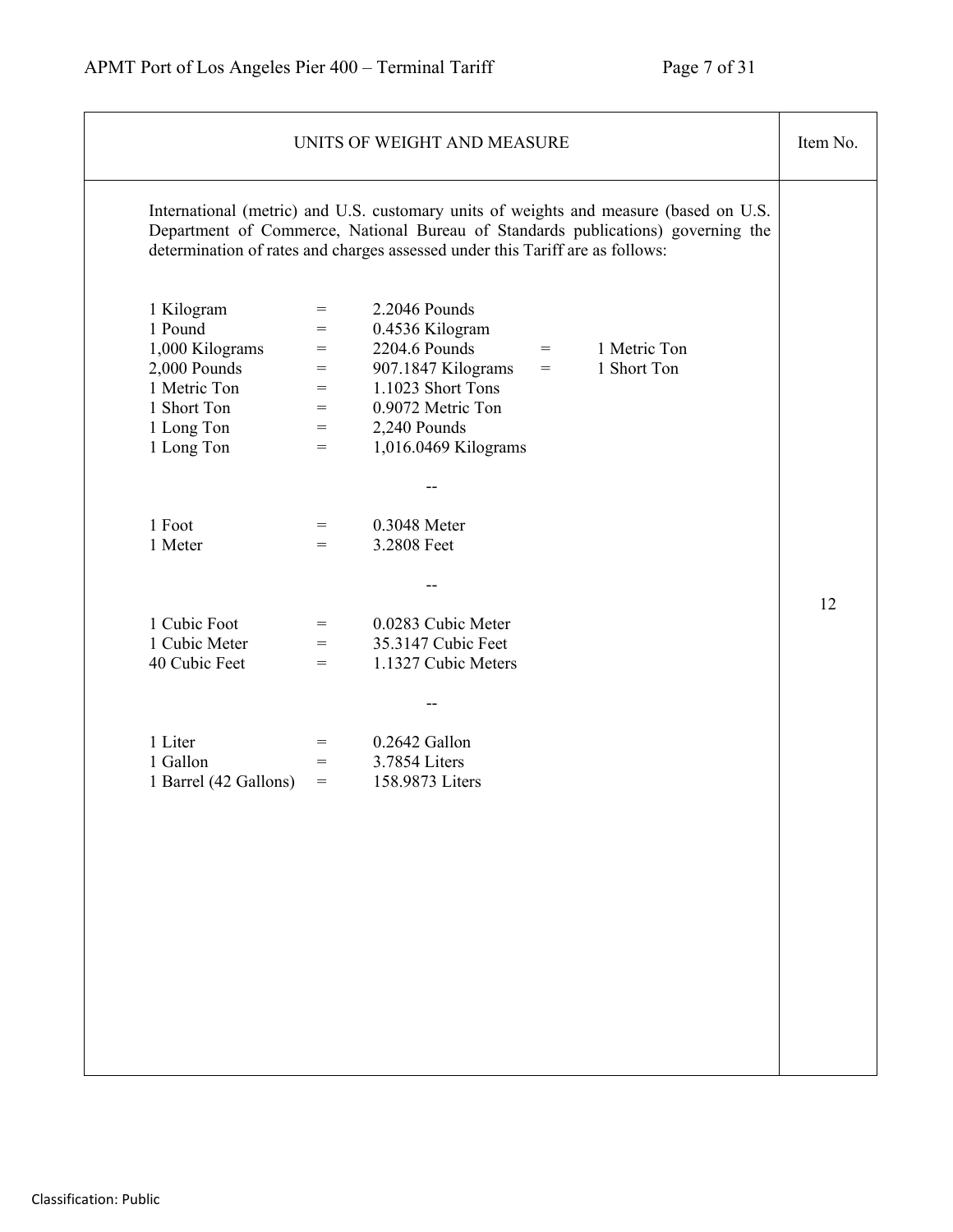| DEFINITION OF TECHNICAL TERMS<br>"CITY" means the City of Los Angeles.<br>(a)<br>"APMT" means APM Terminals Pacific LLC.<br>(b)<br>The term "MANAGING DIRECTOR" means the Managing Director of Pier 400<br>(c)<br>and shall also include his duly authorized agent or representative.<br>(d)<br>The term "PRIVATE PREMISES" means and includes all premises, wharves,<br>landings, slips, docks, basins or areas other than municipal.<br>PORT OF LOS ANGELES: All the navigable waters within the City of Los<br>(e)<br>Angeles included within, or northerly of, the Los Angeles Harbor Breakwater and the<br>easterly prolongation thereof in a straight line to its intersection with the easterly boundary<br>line of the City of Los Angeles are herein designated and referred to as the "Port of Los<br>Angeles" or "Los Angeles Harbor."<br>(f)<br>The term "WHARF" is defined and shall be deemed to mean and include any wharf,<br>100<br>pier, quay, landing or other structure to which a vessel may make fast or which may be<br>utilized in the transit or handling of goods and merchandise, and shall also include all of the<br>area between pier head and bulkhead lines; excepting, however, such locations as may be<br>designated and set apart as public landings or for private use.<br>The term "WHARF PREMISES" is defined and shall be deemed to mean and<br>include, in addition to the area included in the term "WHARF," other port terminal facility<br>areas, alongside of which vessels may lie or which are suitable for and are used in the direct<br>loading, unloading, assembling, distribution or handling of merchandise under, over, or onto<br>a wharf.<br>The term "PUBLIC LANDING" embraces every landing set apart and designated<br>(g)<br>by APMT as such, at or over which merchandise or persons may be handled, and may<br>include streets, roadways and other spaces.<br>(h)<br>The term "VESSEL" embraces steam boats, motor boats, sailing vessels, barges,<br>lighters, ferry boats, pleasure craft and any and all other water craft.<br>The term "MERCHANDISE" includes but is not limited to commodities, goods,<br>(i)<br>wares, freight, liquids, articles and materials of every kind whatsoever, including bulk | <b>SECTION ONE</b><br><b>DEFINITIONS</b>                                            | Item No. |
|------------------------------------------------------------------------------------------------------------------------------------------------------------------------------------------------------------------------------------------------------------------------------------------------------------------------------------------------------------------------------------------------------------------------------------------------------------------------------------------------------------------------------------------------------------------------------------------------------------------------------------------------------------------------------------------------------------------------------------------------------------------------------------------------------------------------------------------------------------------------------------------------------------------------------------------------------------------------------------------------------------------------------------------------------------------------------------------------------------------------------------------------------------------------------------------------------------------------------------------------------------------------------------------------------------------------------------------------------------------------------------------------------------------------------------------------------------------------------------------------------------------------------------------------------------------------------------------------------------------------------------------------------------------------------------------------------------------------------------------------------------------------------------------------------------------------------------------------------------------------------------------------------------------------------------------------------------------------------------------------------------------------------------------------------------------------------------------------------------------------------------------------------------------------------------------------------------------------------------------------------------------------------|-------------------------------------------------------------------------------------|----------|
|                                                                                                                                                                                                                                                                                                                                                                                                                                                                                                                                                                                                                                                                                                                                                                                                                                                                                                                                                                                                                                                                                                                                                                                                                                                                                                                                                                                                                                                                                                                                                                                                                                                                                                                                                                                                                                                                                                                                                                                                                                                                                                                                                                                                                                                                              | materials, cargo containers when empty, live animals, vessel's stores and supplies. |          |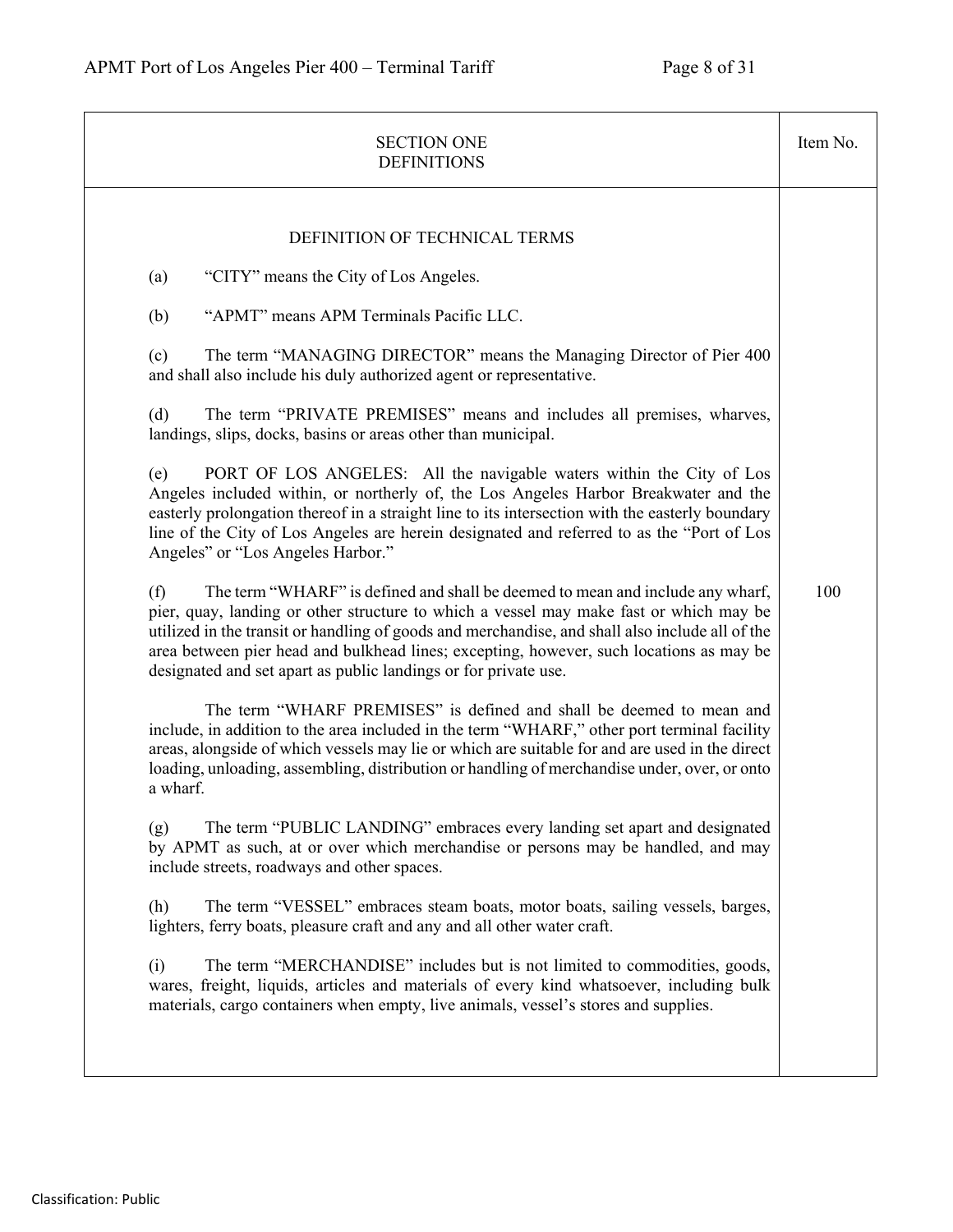| <b>SECTION ONE - Continued</b><br><b>DEFINITIONS</b>                                                                                                                                                                                                                                                                                                                                                                                                                                                                                                                                                                                                                                                                                                                                                                                                                                                                                                                                                                                                                                                                                                                                                                                                                                                                                                                                                                                                                                                                                                                                                                                                                                                                                                                                                                                                                                                                                                                                                                                                                                                                                                                                                         | Item No.       |
|--------------------------------------------------------------------------------------------------------------------------------------------------------------------------------------------------------------------------------------------------------------------------------------------------------------------------------------------------------------------------------------------------------------------------------------------------------------------------------------------------------------------------------------------------------------------------------------------------------------------------------------------------------------------------------------------------------------------------------------------------------------------------------------------------------------------------------------------------------------------------------------------------------------------------------------------------------------------------------------------------------------------------------------------------------------------------------------------------------------------------------------------------------------------------------------------------------------------------------------------------------------------------------------------------------------------------------------------------------------------------------------------------------------------------------------------------------------------------------------------------------------------------------------------------------------------------------------------------------------------------------------------------------------------------------------------------------------------------------------------------------------------------------------------------------------------------------------------------------------------------------------------------------------------------------------------------------------------------------------------------------------------------------------------------------------------------------------------------------------------------------------------------------------------------------------------------------------|----------------|
| The term "LEGAL HOLIDAY" shall mean and include the following named<br>(i)<br>holidays:<br>New Years Eve, December 31 <sup>st</sup> - Limited<br>(1)<br>New Years Day, January $1st$ – Terminal is Closed<br>(2)<br>Martin Luther King's Birthday, the third Monday in January - Limited<br>(3)<br>Lincoln's Birthday, February 12 <sup>th</sup> - Limited<br>(4)<br>President Day, the third Monday in February - Limited<br>(5)<br>Cesar Chavez' Birthday, March 31 <sup>st</sup> - Limited<br>(6)<br>Memorial Day, the last Monday in May - Limited<br>(7)<br>Independence Day, July 4 <sup>th</sup> -Terminal is Closed<br>(8)<br>Bloody Thursday, July $5th - Terminal$ is Closed<br>(9)<br>(10) Harry Bridges Day, July 28th - Limited<br>(11) Labor Day, the first Monday in September - Terminal is Closed<br>(12) Columbus Day, second Monday in October - Limited<br>(13) Veteran's Day, November $11th$ - Limited<br>(14) Thanksgiving Day, the fourth Thursday in November - Terminal<br><b>Closed</b><br>(15) Christmas Eve, December $24th$ - Limited<br>(16) Christmas Day, December $25th$ – Terminal is Closed<br>(17) Every day proclaimed by the President of the United States or Governor<br>Of the State of California to be a legal holiday.<br>Unless designated as "Closed", a Holiday that is listed as "Limited" will<br>have limited operating hours and or charges for services will be on an<br>overtime basis.<br>If any of the holidays listed in this item falls upon a Sunday, the<br>Monday following shall be observed as a "LEGAL HOLIDAY".<br>The term "MERCHANDISE IN BULK" when used in this Tariff, shall mean<br>(k)<br>merchandise which, by nature of its unsegregated mass, is usually handled by shovels,<br>scoops, buckets, forks, or mechanical conveyors, and which is not loaded or unloaded and<br>carried in a "Package" as defined below and is received and delivered by carrier without<br>transportation mark or count. (Will not apply when subject to piece count.)<br>The term "DIRECT" means a continuous operation between barge, car, or truck<br>(1)<br>and vessel when performed by vessel's stevedores, pipeline, or any mechanical means. | 100<br>(Cont.) |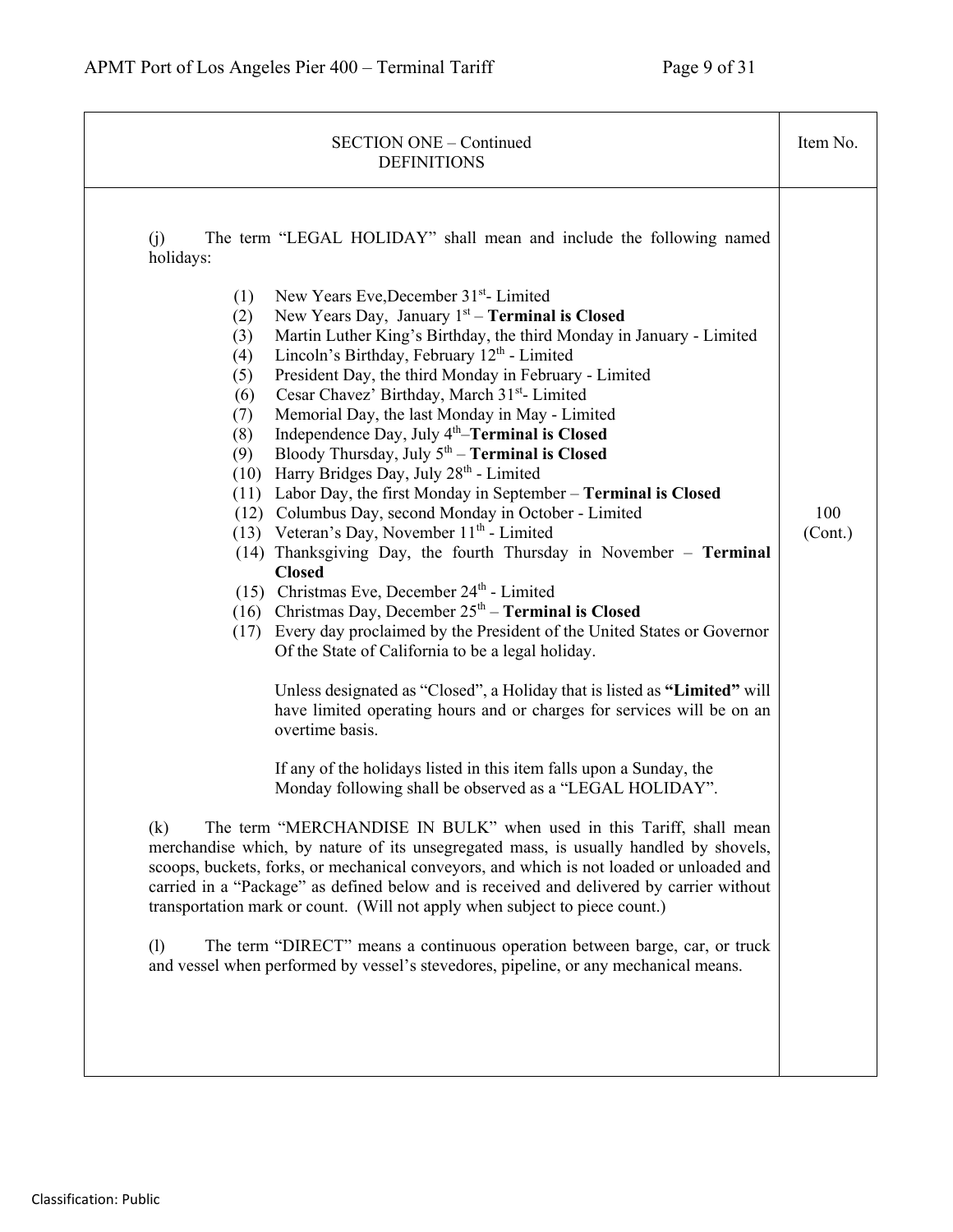| <b>SECTION ONE - Continued</b><br><b>DEFINITIONS</b>                                                                                                                                                                                                                                                                                                                                                                                                                                                                                                                                                                                                                                                                                                                                                                                                                                                                                                                                                                                                                                                                                                                                                                                                                                                                                                                                                                                                                                                                                                                                                                                                                                                                                                                                                                                                                                                                                        | Item No.       |
|---------------------------------------------------------------------------------------------------------------------------------------------------------------------------------------------------------------------------------------------------------------------------------------------------------------------------------------------------------------------------------------------------------------------------------------------------------------------------------------------------------------------------------------------------------------------------------------------------------------------------------------------------------------------------------------------------------------------------------------------------------------------------------------------------------------------------------------------------------------------------------------------------------------------------------------------------------------------------------------------------------------------------------------------------------------------------------------------------------------------------------------------------------------------------------------------------------------------------------------------------------------------------------------------------------------------------------------------------------------------------------------------------------------------------------------------------------------------------------------------------------------------------------------------------------------------------------------------------------------------------------------------------------------------------------------------------------------------------------------------------------------------------------------------------------------------------------------------------------------------------------------------------------------------------------------------|----------------|
| The term "CARGO UNITS" as used in this Tariff, excluding "Merchandise in<br>(m)<br>Bulk" as defined above, relate to the package containing merchandise or the method of<br>waterborne conveyance of such merchandise and are defined as follows:<br>"PACKAGE" is defined as the producer's or manufacturer's type<br>(1)<br>of packaging containing merchandise. The package may be a carton, bag,<br>barrel, drum, crate, bale, box, bundle, pail, flask, or basket. Merchandise<br>may be conveyed in its Package or Packages in a "Unitized Load," "Cargo<br>Van," or "Container" as defined below.<br>"UNITIZED LOADS" are defined as that merchandise which is<br>(2)<br>secured to pallets or skids by banding or otherwise being securely held<br>together to form a single shipping unit to permit handling by mechanical<br>equipment. The term does not include merchandise temporarily palletized<br>for the purpose of terminal handling or for loading or unloading vessels.<br>"CARGO VAN" is defined as any type of cargo conveyance,<br>(3)<br>which is non-disposable, having a cargo capacity of not less than 2 cubic<br>meters and having dimensions smaller than those of a "Container", defined<br>below.<br>(4)<br>"CONTAINER" is defined as any type of cargo conveyance which<br>is non-disposable, having an outside length of not less than 6.04 meters,<br>and which is primarily designed, constructed, certified and approved by an<br>ocean carrier for the ongoing use and transport of commodities aboard its<br>vessels.<br>The term "CONTAINER FREIGHT STATION (CFS)" means a location<br>(n)<br>designated by the water carrier for receiving and delivery of merchandise in connection<br>with the stuffing and unstuffing of containers.<br>The term "BUNKERS" when used in this Tariff shall mean those petroleum<br>$\circ$<br>products, which are utilized by a vessel as fuel for its own power. | 100<br>(Cont.) |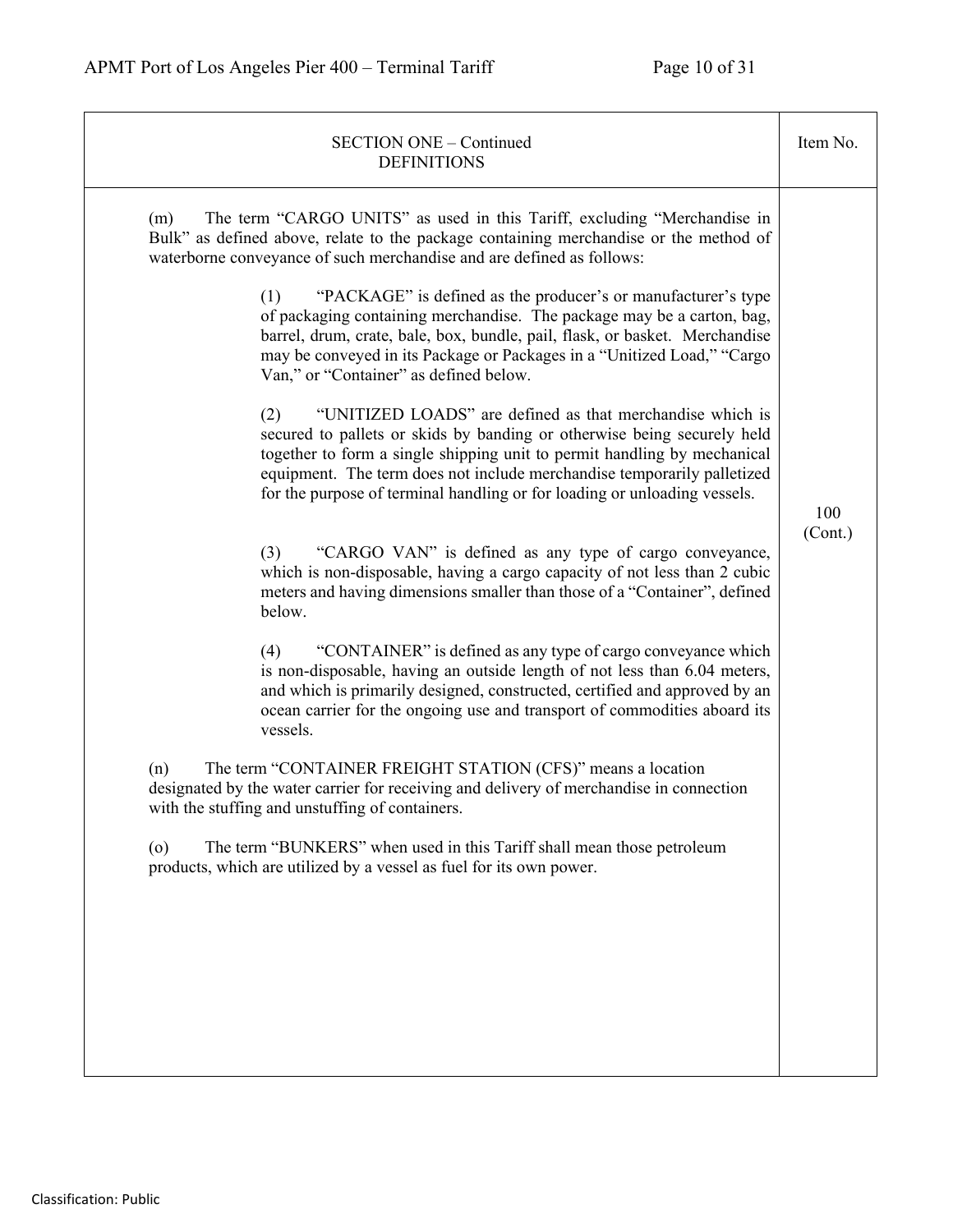| <b>SECTION TWO</b><br><b>GENERAL RULES AND REGULATIONS</b>                                                                                                                                                                                                                                                                                                                                                                                                   | Item No. |
|--------------------------------------------------------------------------------------------------------------------------------------------------------------------------------------------------------------------------------------------------------------------------------------------------------------------------------------------------------------------------------------------------------------------------------------------------------------|----------|
| APPLICATION OF RATES, CHARGES AND FEES,<br>AND RULES AND REGULATIONS                                                                                                                                                                                                                                                                                                                                                                                         |          |
| Other than as provided in this Tariff, all rules and regulations set forth in the Port of Los<br>Angeles Tariff No. 4 or its successor, as found on the Port of Los Angeles's website<br>(http:www.portoflosangeles.org/finance/tariff 4.asp) shall apply.                                                                                                                                                                                                   |          |
| Except as otherwise provided in this Tariff, the applicable rates, charges and fees shall be<br>those in effect at the time the charge or fee accrues.                                                                                                                                                                                                                                                                                                       |          |
| Except as otherwise provided in this Tariff, the applicable rules and regulations shall be<br>those in effect at the time the rule or regulation is applied and enforced.                                                                                                                                                                                                                                                                                    |          |
| All rates shall be subject to an increase or decrease of one hundred percent (100%) of the<br>combined net effect of the percentage between labor and non labor costs.                                                                                                                                                                                                                                                                                       | 200      |
| In the event of an increase in such wages or changes in present Longshore labor, or working<br>conditions, or changes in operational cost factors, the rates specified in this Tariff will be<br>proportionately increased retroactively to the effective date of such increase.                                                                                                                                                                             |          |
| Where no fully executed agreement exists between the Carrier and APM Terminals Pacific<br>LLC, the composite increase in labor elements such as fringe benefits, payroll related items,<br>assessments, taxes and insurance, wages, coupled with non-labor elements governed by changes in<br>the annual Consumer Price Index (CPI) shall be applied for the yearly adjustment effective each<br>July 1st to all rates.                                      |          |
| Sixty percent 60% of the container throughput rate shall be subject to a labor man hour cost<br>increase and 40% towards CPI increases.                                                                                                                                                                                                                                                                                                                      |          |
| All other rates shall be subject to an increase or decrease of one hundred percent $(100\%)$ of<br>the combined net effect of the percentage between labor and non labor costs.                                                                                                                                                                                                                                                                              |          |
| RIGHT TO INTERPRET AND APPLY RATES, CHARGES, FEES,<br>RULES AND REGULATIONS RESERVED TO APMT                                                                                                                                                                                                                                                                                                                                                                 |          |
| APMT reserves to itself the right to interpret and determine the applicability of any of the<br>rates provided for in this Tariff and to assess charges or fees in accordance with any such<br>interpretation and determination, and APMT reserves to itself the right to determine the applicability<br>of any rule or regulation of this Tariff and to enforce any such rule or regulation in accordance with<br>any such interpretation or determination. | 205      |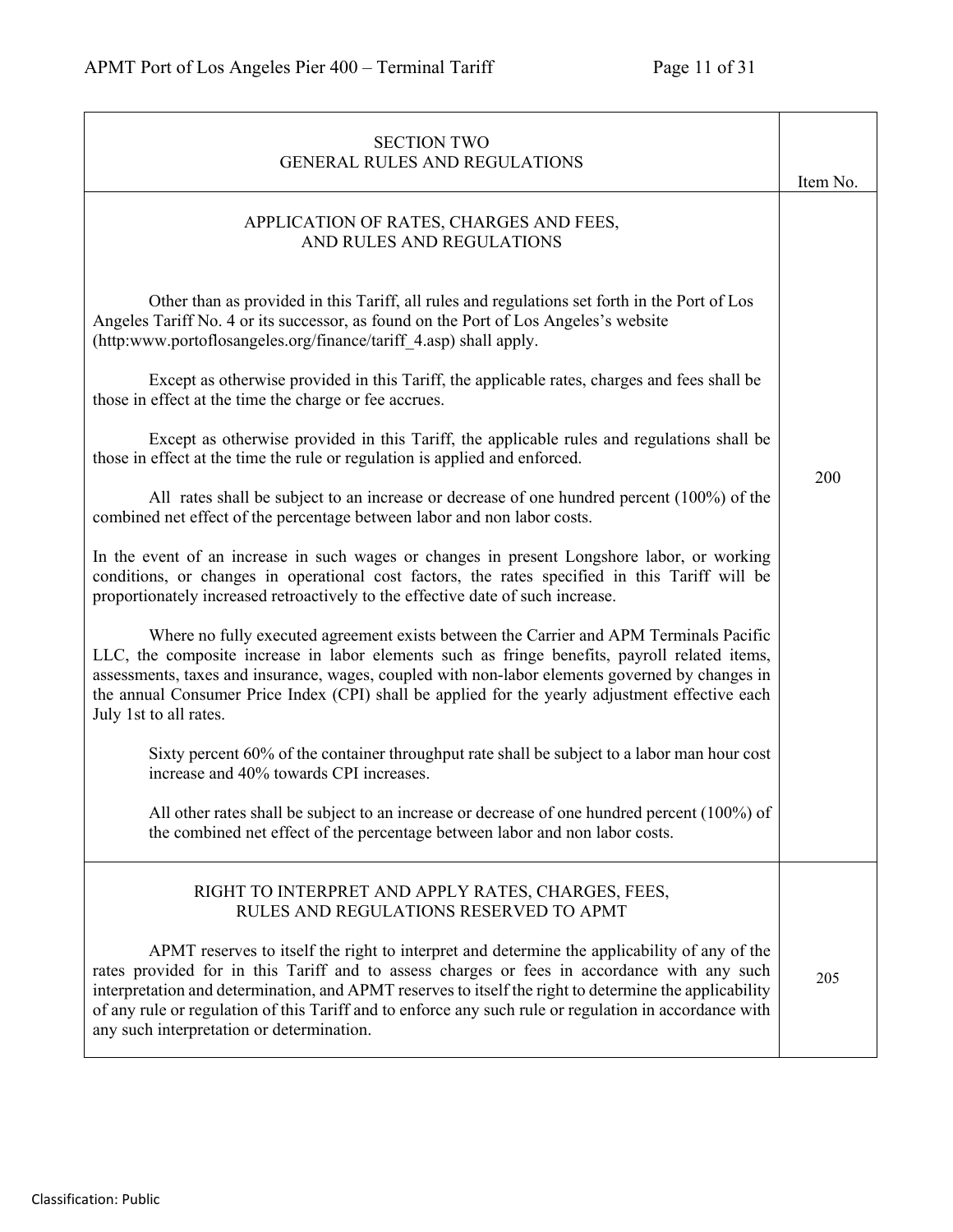| <b>SECTION TWO - Continued</b><br>GENERAL RULES AND REGULATIONS                                                                                                                                                                                                                                                                                                                                                                                                                                                                                                                                                                                                                                                                                                                                                                                                                                                                                                                                                                                                                                                                                                                                                                                                                                                                                                                                                                                                                                                                                                                                                                                                                                                                                                                                                                                                                                                                                    | Item No. |
|----------------------------------------------------------------------------------------------------------------------------------------------------------------------------------------------------------------------------------------------------------------------------------------------------------------------------------------------------------------------------------------------------------------------------------------------------------------------------------------------------------------------------------------------------------------------------------------------------------------------------------------------------------------------------------------------------------------------------------------------------------------------------------------------------------------------------------------------------------------------------------------------------------------------------------------------------------------------------------------------------------------------------------------------------------------------------------------------------------------------------------------------------------------------------------------------------------------------------------------------------------------------------------------------------------------------------------------------------------------------------------------------------------------------------------------------------------------------------------------------------------------------------------------------------------------------------------------------------------------------------------------------------------------------------------------------------------------------------------------------------------------------------------------------------------------------------------------------------------------------------------------------------------------------------------------------------|----------|
| LIABILITY, INDEMNITY AND LIMITATION OF LIABILITY<br>(a) APMT assumes no responsibility whatsoever and shall not be liable in any manner or<br>degree for any merchandise accepted for storage, or for any care, handling, insurance, loss or damage<br>with respect thereto, unless such merchandise is receipted for on behalf of APMT by an officer or<br>employee thereof authorized to execute such receipts and then only to the extent that responsibility<br>and liability shall be absolutely imposed by operation of law.<br>(b) APMT shall not be responsible or liable in any manner or degree for any loss or damage<br>to any merchandise or other property of any description stored, handled, used, kept or placed upon,<br>over, in, through, or under any wharf or other structure or property owned, controlled or operated by<br>APMT occasioned by or on account of pilferage, rodents, insects, natural shrinkage, wastage, decay,<br>seepage, leaky containers, heating, evaporation, fire, leakage or discharge from sprinkler system,<br>rain, floods, or the elements, collapse of a wharf or other structure, war, riots, strikes, or from any<br>cause whatsoever, except to the extent that responsibility and liability shall be, regardless of the<br>above limitations, absolutely imposed by operation of law.<br>(c) Liability for loss or damage of cargo resulting from APMT failure to exercise due and<br>proper care in performing the services provided herein incurred during the handling, loading,<br>unloading, receipt, delivery or storage of such cargo on the terminal or at the Container Freight<br>Station at any time, including applicable free time, shall not exceed \$500.00US per package or<br>customary freight unit unless the value of the cargo has been declared and other arrangements made<br>with APMT prior to its taking custody of, or assuming responsibility for, the cargo. | 210      |
| (d) APMT assumes no liability for loss or damage to any Vessel or equipment (including, for<br>example, chassis, containers and gensets) unless resulting from its failure to exercise due and proper<br>care in performing the services provided for herein. In this regard, APMT's liability shall be limited<br>solely to the physical damage to the Vessel or equipment. Any claim for alleged damage to a Vessel<br>shall be submitted to APMT prior to the Vessel's departure.<br>(e) APMT shall not be liable for loss of or damage to the contents and the Carrier shall<br>indemnify APMT against any injury, loss, damage, liability or expense whatsoever incurred or<br>claimed by APMT if such loss of or damage to the contents and/or such injury, loss, damage, liability<br>or expense has been caused by all matters beyond APMT's control including, inter alia, without<br>prejudice to the generality of this exclusion.<br>(1) the manner in which the container has been packed; or<br>(2) the unsuitability of the goods for carriage in containers; or<br>(3) the unsuitability or defective condition of the container or the incorrect<br>setting of any thermostatic, ventilation, or other special controls thereof.<br>(4) insufficient or defective condition of packing or marks<br>(5) inherent vice of the goods                                                                                                                                                                                                                                                                                                                                                                                                                                                                                                                                                                                                 |          |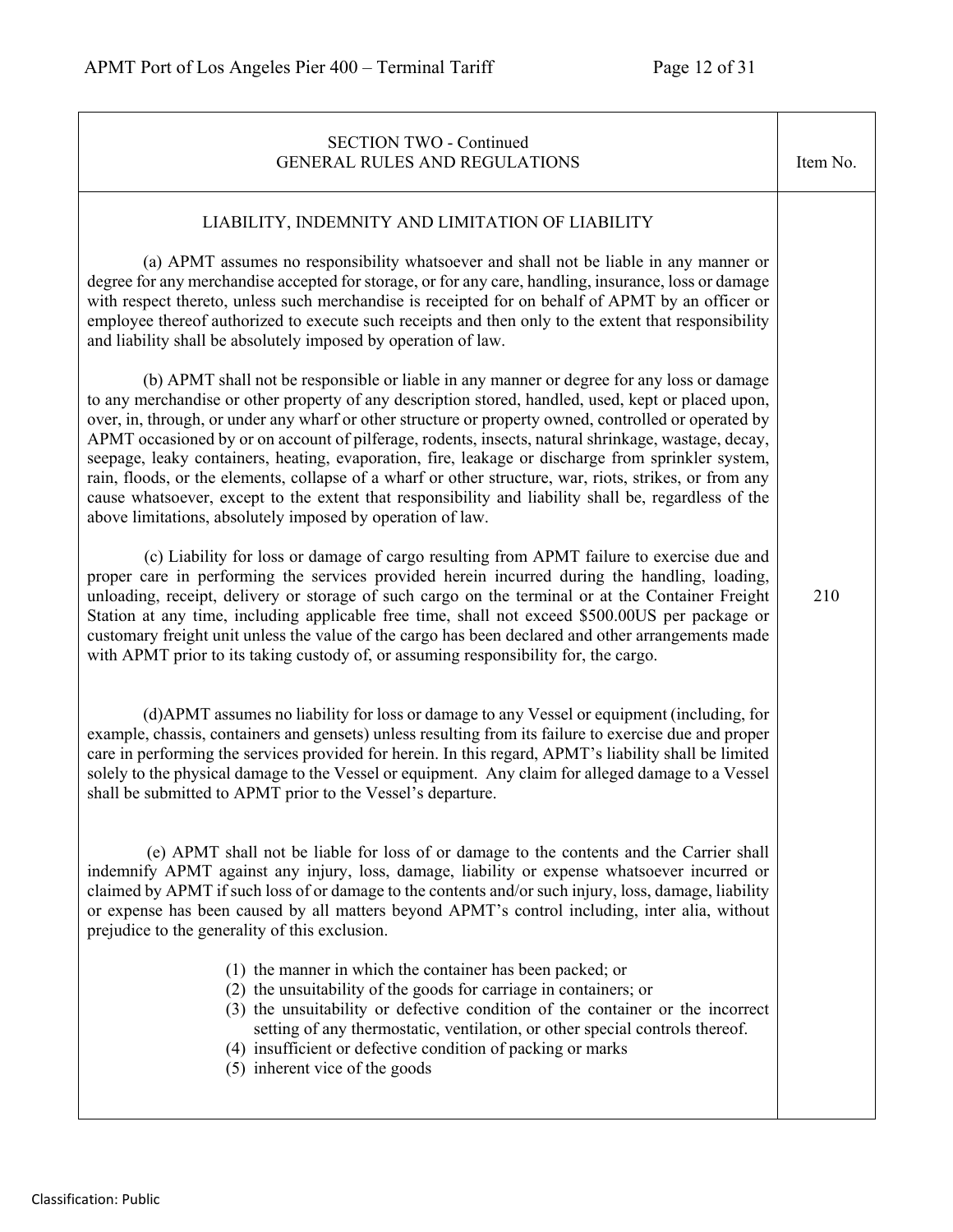| <b>SECTION TWO - Continued</b><br><b>GENERAL RULES AND REGULATIONS</b>                                                                                                                                                                                                                                                                                                                                                                                                                                                                                                                                                                                                                                                                                                                                                                                                                                                                                                                                                                                                                                                                                                                                                                                                                                                                                                                                                                                                                                                                                                                                                                                                                                                                                                                                                                                                                                               | Item No.       |
|----------------------------------------------------------------------------------------------------------------------------------------------------------------------------------------------------------------------------------------------------------------------------------------------------------------------------------------------------------------------------------------------------------------------------------------------------------------------------------------------------------------------------------------------------------------------------------------------------------------------------------------------------------------------------------------------------------------------------------------------------------------------------------------------------------------------------------------------------------------------------------------------------------------------------------------------------------------------------------------------------------------------------------------------------------------------------------------------------------------------------------------------------------------------------------------------------------------------------------------------------------------------------------------------------------------------------------------------------------------------------------------------------------------------------------------------------------------------------------------------------------------------------------------------------------------------------------------------------------------------------------------------------------------------------------------------------------------------------------------------------------------------------------------------------------------------------------------------------------------------------------------------------------------------|----------------|
| (f) Carrier shall make no claim against APMT for an amount less than US\$1500 (One<br>thousand five hundred United States Dollars) for any single incident or series of incidents arising<br>from a common cause.<br>$(g)$ APMT shall not be liable for any delay, loss or damage or whatsoever nature arising<br>from or related to any cause unavoidable or beyond its control including but not limited to strikes<br>of any persons in their employ or in the service of others, fire, water, Act of God, action of the<br>elements, theft and terrorism.<br>(h) Carrier shall incorporate in its bill of lading or other contract of carriage to be issued for<br>all cargo carried by Carrier and loaded or discharged at the Container Terminal, a term providing<br>that contractors such as APMT shall be entitled to the benefit of all defences and limitations of<br>liability to the extent they are available to the Carrier.<br>(i) Carrier will indemnify, hold harmless and defend APMT, its officers, agents and<br>employees, its affiliates and subsidiaries, and their officers, agents and employees, against and from<br>any costs, suits, judgments, losses and expenses for injury or death of any person, or for damage to<br>the property of any person, or for any discharge, emission, spillage or leakage into the seas, waters,<br>land or air of any pollutant whatsoever, caused by or resulting from any act or omission of the Carrier<br>or of its employees, agents or subcontractors.<br>(j) Under no circumstances shall APMT be liable to Carrier for any indirect or<br>consequential loss or damages incurred or suffered by Carrier including but not limited to loss of<br>business, loss of earnings or profits. Consequential loss includes any and all cost of delays to vessels<br>and the costs of loss of charter hire time as a result of any negligence of APMT. | 210<br>(Cont.) |
| TIME TO COMMENCE SUIT<br>Unless otherwise specified herein or applicable by law, claims for loss or damage of any<br>nature must be submitted in writing to APMT immediately upon discovery or in any event, not<br>later than thirty (30) calendar days from occurance. Lack of timely notification shall serve as a<br>cause for denial by APMT. In any event, APMT shall be discharged from all liability for any and<br>all claims, demands, loss or damage of whatsoever kind, nature, or description unless suit is<br>brought against APMT within one (1) year from occurance. This one (1) year period also includes<br>claims for indemnity.                                                                                                                                                                                                                                                                                                                                                                                                                                                                                                                                                                                                                                                                                                                                                                                                                                                                                                                                                                                                                                                                                                                                                                                                                                                                | 215            |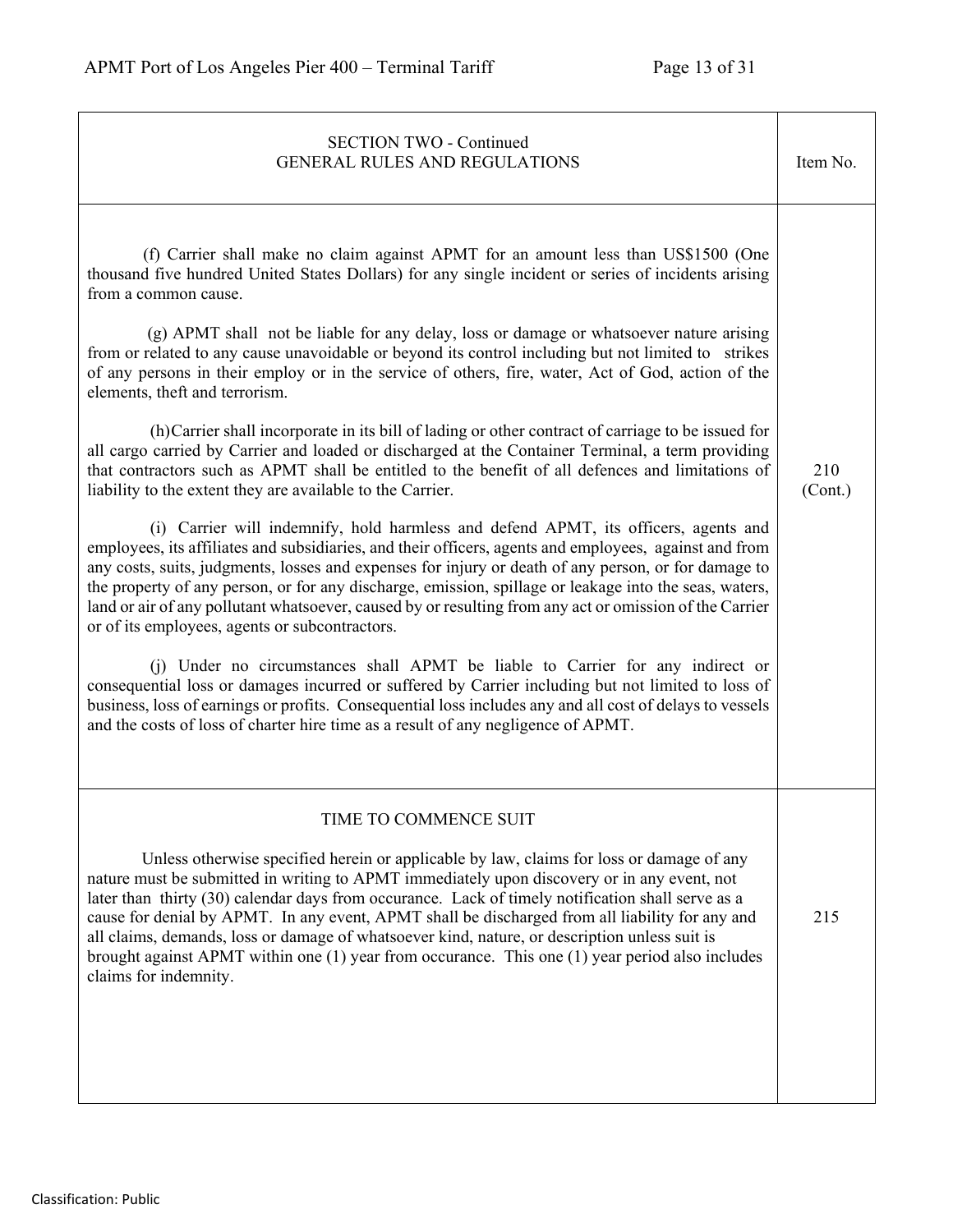| <b>SECTION TWO - Continued</b><br><b>GENERAL RULES AND REGULATIONS</b>                                                                                                                                                                                                                                                                                                                                                                                                                                                                                                                                                                                                                                                                                                                                                                                                                                                                                                                                                                                                                                                                                                                                            | Item No. |
|-------------------------------------------------------------------------------------------------------------------------------------------------------------------------------------------------------------------------------------------------------------------------------------------------------------------------------------------------------------------------------------------------------------------------------------------------------------------------------------------------------------------------------------------------------------------------------------------------------------------------------------------------------------------------------------------------------------------------------------------------------------------------------------------------------------------------------------------------------------------------------------------------------------------------------------------------------------------------------------------------------------------------------------------------------------------------------------------------------------------------------------------------------------------------------------------------------------------|----------|
| PORT CHARGES HOW ENFORCED<br>Merchandise remaining on Pier 400 after the expiration of the free time provided in this<br>Tariff may, if all accrued charges thereon are not paid upon demand therefore, be taken possession<br>of by APMT, and APMT shall have the right to remove and store the same wholly at the charge,<br>risk, and expense of the merchandise and owner thereof, and may sell the merchandise at public<br>auction, with or without notice, in its discretion. The proceeds of such sales shall be applied to the<br>charges accrued and expenses remaining unpaid. Any balance over and above the accrued charges<br>and expenses shall be held for account of the owner.<br>In the event the proceeds from such sale are not sufficient to satisfy such accrued charges<br>and expenses, the owner, shipper, consignee or carrier, as their interests may appear, shall be<br>personally liable for the payment of any unsatisfied balance due of such charges and expenses.                                                                                                                                                                                                              | 220      |
| <b>RIGHT OF INSPECTION</b><br>The Managing Director and his duly authorized agent, are hereby authorized and empowered<br>to enter and inspect any vessel to ascertain the kind, quantity, stowage, and character of merchandise<br>or cargo thereon, or her condition in any respect; and are also authorized and empowered to enter<br>and inspect any wharf or warehouse on PIER 400 and it shall be unlawful for any person to hinder<br>or molest any such officer or agent or refuse to allow him to enter such vessel or other premises for<br>any of the purposes herein specified.                                                                                                                                                                                                                                                                                                                                                                                                                                                                                                                                                                                                                       | 225      |
| ENFORCEMENT OF RULES AND REGULATIONS<br>Any person or persons entering or doing business at Pier 400 shall abide by all rules and<br>regulations adopted by APMT relating to regulation, operation, or control including the rules and<br>regulations set forth in Appendix II; and the Managing Director may delegate to the Port Warden the<br>duty of enforcing or seeing to the enforcement of such rules and regulations as the Managing Director<br>may in writing, from time to time, designate, and for that purpose the Port Warden shall have the<br>power and authority of a regular police officer of the City of Los Angeles, including the power to<br>make arrests for the violation of any of the provisions of such rules and regulations so designated,<br>and shall be furnished with a regulation police badge by the Chief of Police of said City.<br>It shall also be the duty of the Port Warden, subject to the approval of the Managing Director,<br>to report to the proper federal, state or municipal officer the violation of any law, rule or regulation<br>respecting the operation or control of Los Angeles Harbor in every case in which he is not himself<br>empowered to act. | 230      |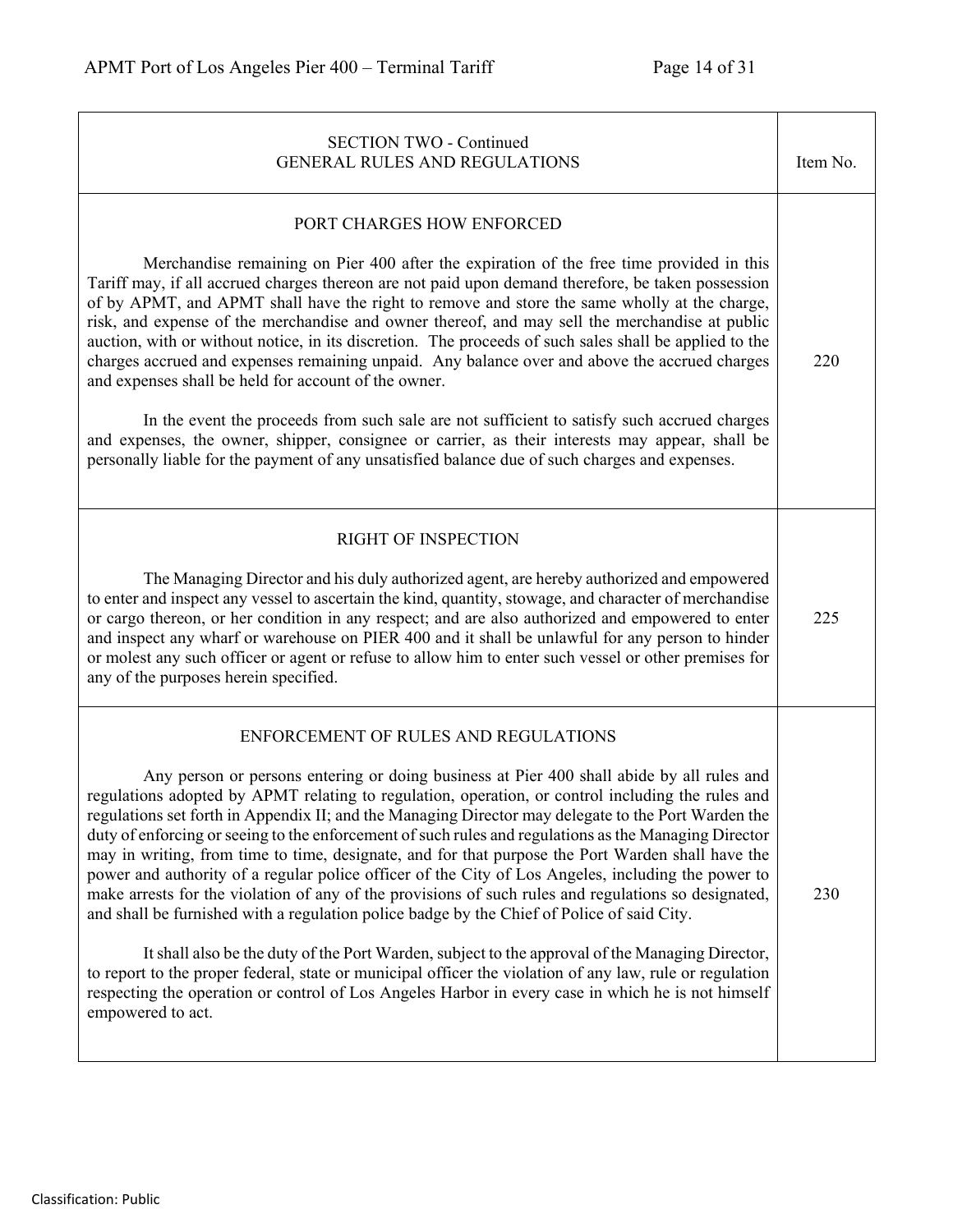| <b>SECTION TWO - Continued</b><br><b>GENERAL RULES AND REGULATIONS</b>                                                                                                                                                                                                                                                                                                                                                                                                                                                                                                                                                                                                                                                                                                                                                                                                                                                                                                                                                                                                                                                                                                                                                                                                                                   | Item No. |
|----------------------------------------------------------------------------------------------------------------------------------------------------------------------------------------------------------------------------------------------------------------------------------------------------------------------------------------------------------------------------------------------------------------------------------------------------------------------------------------------------------------------------------------------------------------------------------------------------------------------------------------------------------------------------------------------------------------------------------------------------------------------------------------------------------------------------------------------------------------------------------------------------------------------------------------------------------------------------------------------------------------------------------------------------------------------------------------------------------------------------------------------------------------------------------------------------------------------------------------------------------------------------------------------------------|----------|
| WILLFUL DAMAGE TO PROPERTY                                                                                                                                                                                                                                                                                                                                                                                                                                                                                                                                                                                                                                                                                                                                                                                                                                                                                                                                                                                                                                                                                                                                                                                                                                                                               |          |
| It is unlawful for any person to willfully or carelessly destroy, damage, disturb, deface, or<br>interfere with any buoy, float, life preserver, sign, notice, or any other municipal property whatsoever<br>under the jurisdiction of the Port of Los Angeles.                                                                                                                                                                                                                                                                                                                                                                                                                                                                                                                                                                                                                                                                                                                                                                                                                                                                                                                                                                                                                                          | 235      |
| <b>DAMAGE TO PROPERTY</b>                                                                                                                                                                                                                                                                                                                                                                                                                                                                                                                                                                                                                                                                                                                                                                                                                                                                                                                                                                                                                                                                                                                                                                                                                                                                                |          |
| (a) Every person and every vessel responsible for any damage to any municipal property of<br>any kind or character under the jurisdiction of APMT shall be held liable for and charged with the<br>cost and expense of the replacement or repair of the property so damaged or destroyed.                                                                                                                                                                                                                                                                                                                                                                                                                                                                                                                                                                                                                                                                                                                                                                                                                                                                                                                                                                                                                |          |
| The expense of repairing said damage shall be charged against the person or vessel, or both,<br>responsible therefore.                                                                                                                                                                                                                                                                                                                                                                                                                                                                                                                                                                                                                                                                                                                                                                                                                                                                                                                                                                                                                                                                                                                                                                                   |          |
| (b) In the event any damage is done to any wharf, wharf premises, facility or other property,<br>owned by APMT or the Port of Los Angeles and in the possession of, or under the supervision,<br>management or control of APMT, the person or persons causing, responsible for, or in any way<br>connected with such damage, and the person or persons to whom the wharf, wharf premises, facility<br>or other property may be assigned, or by whom it is being used, and the master, owner, operator, or<br>agent of any vessel, vehicle, or other instrumentality involved in such damage, shall promptly give<br>a full report thereof to the Managing Director giving the date and hour the damage occurred, the<br>names and addresses, or, if unknown, a description of witnesses and other persons, vessels or<br>instrumentalities involved in the damage, as well as all other pertinent facts and information that<br>may be available. No person may refuse, neglect or fail to make or give any such report in the form<br>and manner aforesaid, and, in addition to the general penalties prescribed in the Tariff, any such<br>person who so refuses, neglects or fails, may be refused the use of Pier 400 or other facility until<br>APMT has been fully reimbursed for any such damage. | 240      |
|                                                                                                                                                                                                                                                                                                                                                                                                                                                                                                                                                                                                                                                                                                                                                                                                                                                                                                                                                                                                                                                                                                                                                                                                                                                                                                          |          |
|                                                                                                                                                                                                                                                                                                                                                                                                                                                                                                                                                                                                                                                                                                                                                                                                                                                                                                                                                                                                                                                                                                                                                                                                                                                                                                          |          |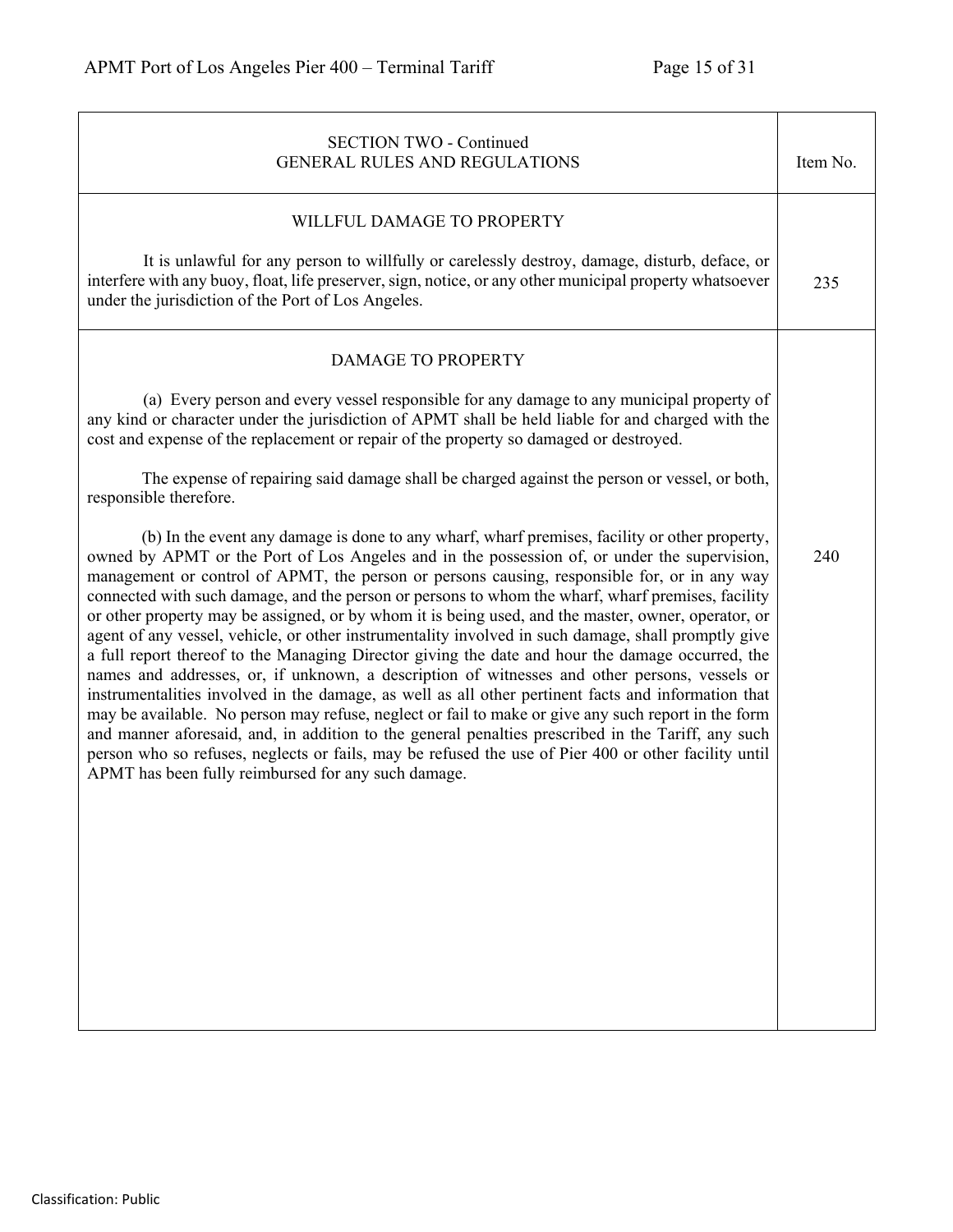| <b>SECTION TWO - Continued</b><br><b>GENERAL RULES AND REGULATIONS</b>                                                                                                                                                                                                                                                                                                                                                                                                                                                                                                                                                                                                                                                                                                                                                                                                                                                                                                                                                                                                                                                                                                                                                                                                                                                                                                                                                                                                                        | Item No. |
|-----------------------------------------------------------------------------------------------------------------------------------------------------------------------------------------------------------------------------------------------------------------------------------------------------------------------------------------------------------------------------------------------------------------------------------------------------------------------------------------------------------------------------------------------------------------------------------------------------------------------------------------------------------------------------------------------------------------------------------------------------------------------------------------------------------------------------------------------------------------------------------------------------------------------------------------------------------------------------------------------------------------------------------------------------------------------------------------------------------------------------------------------------------------------------------------------------------------------------------------------------------------------------------------------------------------------------------------------------------------------------------------------------------------------------------------------------------------------------------------------|----------|
| FURNISHING REQUIRED DOCUMENTS<br>(a) The owner, agent, master, or other person in charge of a vessel or cargo, shall have 15<br>calendar days, from the date of departure of the vessel from any wharf, to deliver to the Managing<br>Director a full and correct statement, signed and certified to by him, on forms approved by APMT,<br>of all merchandise of every kind loaded or discharged at Pier 400, specifying the type and quantity<br>of such merchandise together with complete and verifiable copies of the vessel's manifest and/or Bills<br>of Lading.<br>Complete and certified copies of inbound and/or outbound container reports, on forms<br>approved by APMT, will also be delivered within the same period.<br>In lieu of furnishing the above documents, cargo information and container reports may be<br>transmitted electronically directly to Pier 400 through pre-approved contractual Electronic Data<br>Interchange procedures. Vessels or steamship companies identified in the furnished documentation<br>will not be disclosed by Pier 400 without prior approval of the steamship company or its agent.<br>(b) Neglect or refusal to make or deliver the documentation within the time period as<br>provided for in paragraph (a) of this Item will result in the assessment of a penalty charge of 1/30 of<br>two percent per day of the total wharfage charges due subject to a minimum penalty charge of two<br>percent (2%) of total wharfage charges. | 245      |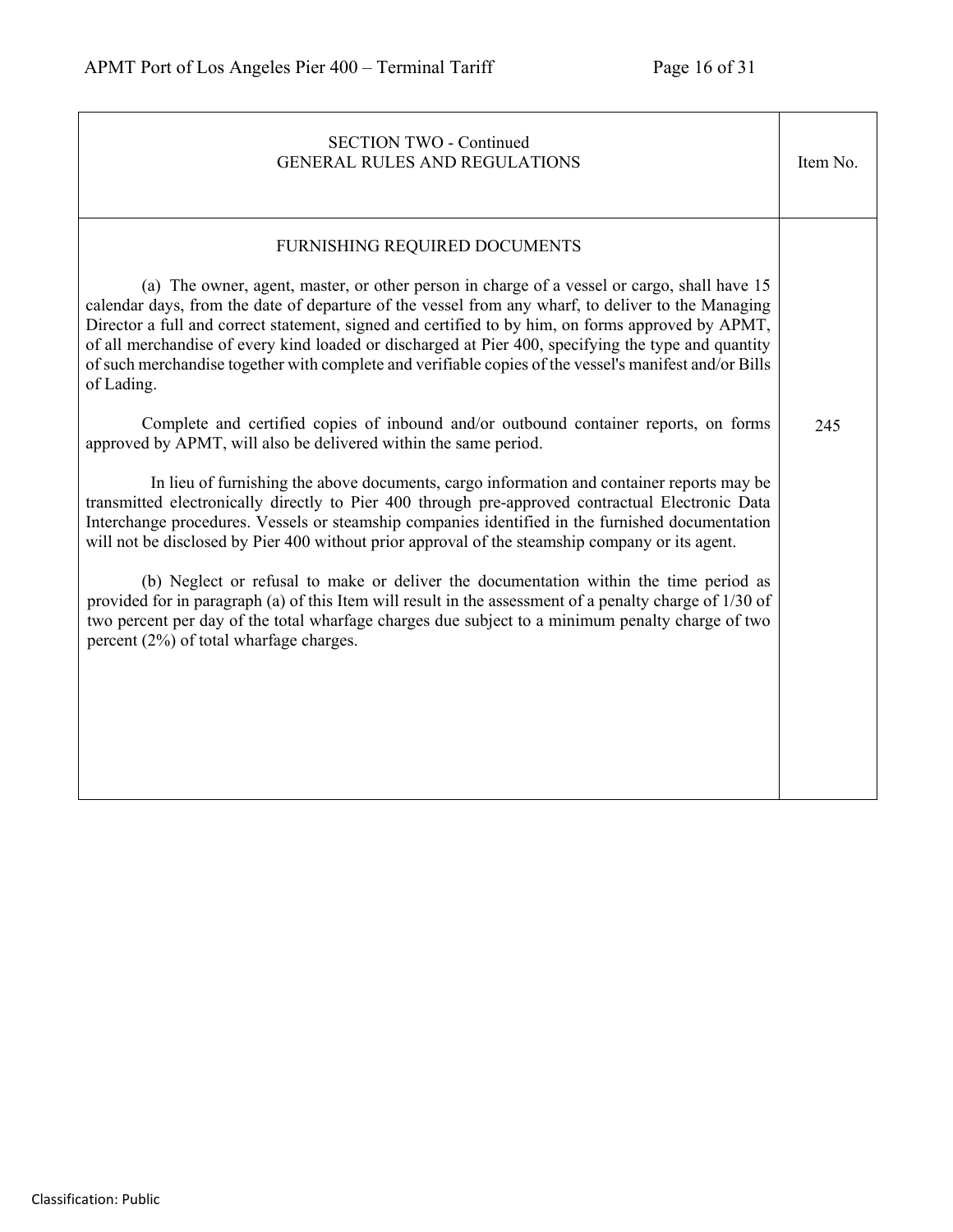| <b>SECTION TWO - Continued</b><br><b>GENERAL RULES AND REGULATIONS</b>                                                                                                                                                                                                                                                                                                                                                                                                                                                                                                                        | Item No. |
|-----------------------------------------------------------------------------------------------------------------------------------------------------------------------------------------------------------------------------------------------------------------------------------------------------------------------------------------------------------------------------------------------------------------------------------------------------------------------------------------------------------------------------------------------------------------------------------------------|----------|
| <b>CREDIT LIST</b>                                                                                                                                                                                                                                                                                                                                                                                                                                                                                                                                                                            |          |
| The Managing Director or a designee may release any person from the obligation of paying<br>charges named in this tariff, in the manner or at the times required by this tariff provided such person<br>(1) deposits and maintains on deposit with the Managing Director security acceptable to the Port in<br>an amount sufficient to guarantee the payment of all charges incurred by or on behalf of such person<br>or (2) is placed on the Credit List after making written application wherein such person agrees to<br>pay, upon presentation any and all bills for said charges.       |          |
| If the application for credit is granted, such person shall have 15 calendar days, from the<br>date of departure of each vessel from any wharf, to deliver to the Managing Director, complete and<br>verifiable copies of the vessel's manifest and/or Bills of Lading, complete and certified copies of<br>container reports and other information respecting such vessel and merchandise as APMT may<br>require.                                                                                                                                                                            | 250      |
| In lieu of furnishing the above documents, cargo information and container reports may be<br>transmitted electronically directly to Pier 400 through pre-approved contractual Electronic Data<br>Interchange procedures. In case of failure to furnish such documentation when due, or to pay any<br>bill or bills upon presentation, such person may be stricken from the Credit List and placed upon the<br>Delinquent List.                                                                                                                                                                |          |
| Persons not on the Credit List may, in lieu of making a deposit or application as provided<br>above, with the consent of the Managing Director, be relieved of paying charges named in this tariff,<br>in the manner or at the times required by this tariff, upon producing and filing with the Managing<br>Director a written agreement signed by a person on the Credit List or who has a sufficient deposit<br>with the Managing Director to guarantee payment of such charges, wherein such person agrees and<br>promises to pay any and all bills for tariff charges upon presentation. |          |
|                                                                                                                                                                                                                                                                                                                                                                                                                                                                                                                                                                                               |          |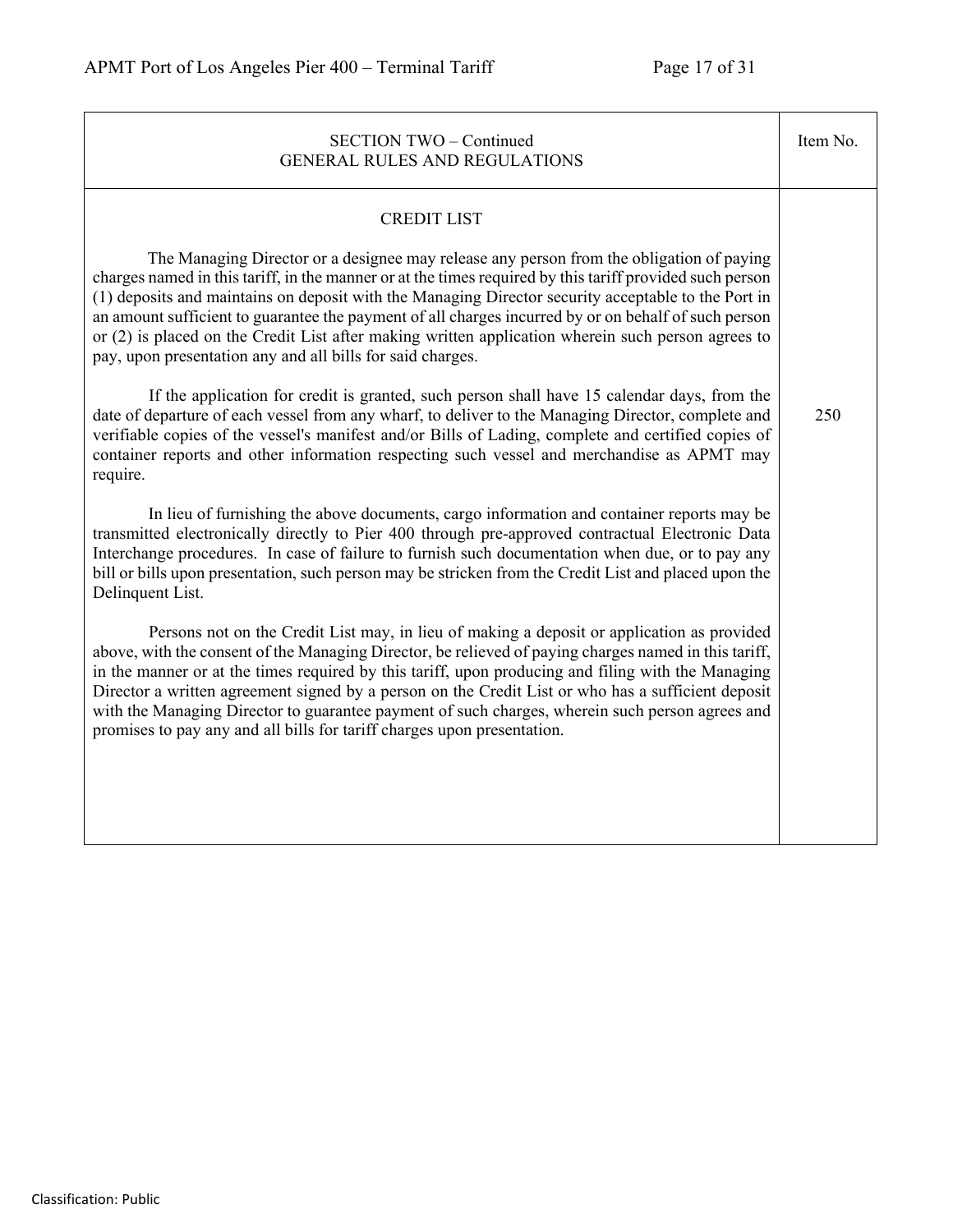| <b>SECTION TWO - Continued</b><br><b>GENERAL RULES AND REGULATIONS</b>                                                                                                                                                                                                                                                                                                                                                                                                                                                                                                                                                                                                                                              | Item No. |
|---------------------------------------------------------------------------------------------------------------------------------------------------------------------------------------------------------------------------------------------------------------------------------------------------------------------------------------------------------------------------------------------------------------------------------------------------------------------------------------------------------------------------------------------------------------------------------------------------------------------------------------------------------------------------------------------------------------------|----------|
| TERMS AND CONDITIONS OF PAYMENT                                                                                                                                                                                                                                                                                                                                                                                                                                                                                                                                                                                                                                                                                     |          |
| (a) The use of Pier 400 facilities or service is conditioned upon satisfactory assurance of the<br>Port that applicable charges will be paid when due. All charges are due and payable as they accrue<br>or on completion of service or use. Cash payment for all anticipated tariff charges is required in<br>advance unless credit has been arranged as provided in Item No. 260.                                                                                                                                                                                                                                                                                                                                 |          |
| (b) Dockage shall be assessed against all vessels that are subject to the payment of dockage<br>at rates named in this Tariff. In addition to any person responsible under this Item or pursuant to a<br>contract, the vessel, its owners and charterers are jointly and severally responsible for payment of<br>dockage charges and each agrees to guarantee such charges. The vessel through its master, owner,<br>agent or other authorized person, shall pay such charges. Vessels on the Credit List shall file with<br>the Managing Director, such information respecting the docking and Pier 400 may require<br>movement of the vessel as within ten (10) days after such dockage or pilotage shall accrue. |          |
| (c) Wharfage, wharf demurrage, wharf storage and any other charges in this Tariff, which<br>are assessed against merchandise, shall be paid at rates named in said tariff. Charges shall be paid<br>by the owners of the merchandise and shall be collected by the vessel discharging or loading<br>themerchandise through its owner, agent, manager, master, berth assignee or other authorized person<br>acting as an agent for the owner. The full amount of all charges assessed against such merchandise<br>shall be paid before the removal or delivery of such merchandise from the wharf or wharf premise<br>unless the vessel, its owner or agent or the berth assignee has satisfied Item No. 260.        | 255      |
| The vessel, its owner and charterer jointly and severally and the berth assignee guarantee<br>and are liable for the payment of all charges whether or not collected by such vessel, its owner,<br>charterer, agent or the berth assignee. The use of Pier 400 by the vessel, its owner or charterer or<br>the acceptance of a berth assignment by an assignee constitutes acceptance and acknowledgement<br>of the liability for and guarantee of such charges.                                                                                                                                                                                                                                                    |          |
| (d) Wharfage, wharf demurrage, wharf storage and any other charges in this Tariff which<br>are assessed against merchandise are liens against all such merchandise deposited upon any wharf<br>or other premises under the jurisdiction and control of APMT. APMT, its agents or assignees, may<br>hold possession of any or all of such merchandise to secure payment of any or all of such charges<br>until paid.                                                                                                                                                                                                                                                                                                 |          |
| (e) APMT may take actual possession of merchandise remaining on the wharf or other<br>premises longer than the time prescribed by the rules and regulations of this Tariff. If accrued<br>charges are not immediately paid thereafter, APMT may, at any time after taking possession, remove<br>and store any or all of such merchandise at the charge, risk and expense of the merchandise, its<br>owner or consignee thereof. APMT may sell any or all of such merchandise at public auction with<br>or without notice.                                                                                                                                                                                           |          |
|                                                                                                                                                                                                                                                                                                                                                                                                                                                                                                                                                                                                                                                                                                                     |          |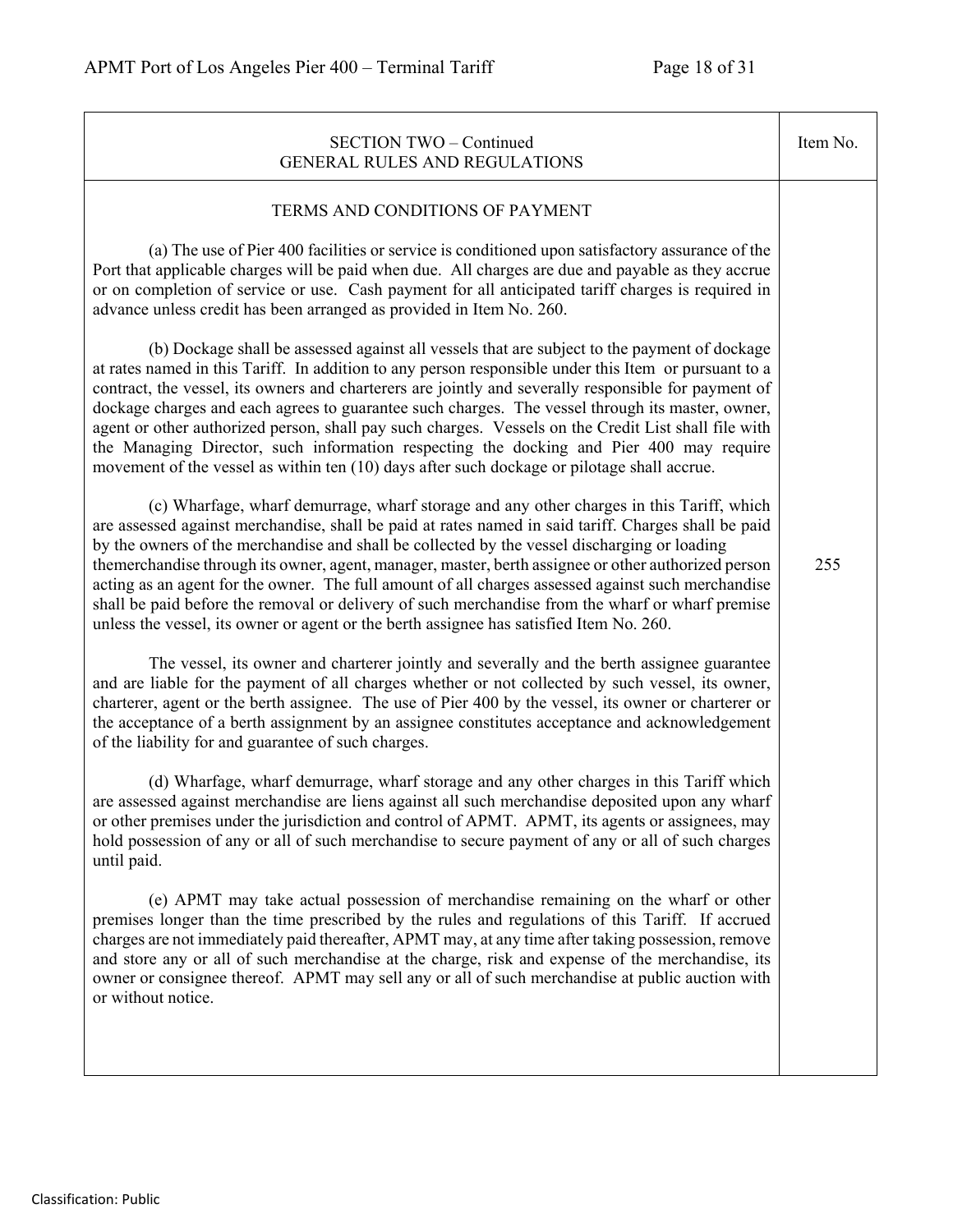| <b>SECTION TWO - Continued</b><br><b>GENERAL RULES AND REGULATIONS</b>                                                                                                                                                                                                                                                                                                                                                                                                                                                                                                                                                                                                                                                                                                                                                                                                                                                                                                                                                                                                                                                                                                                                                                                                                                                                                                                                                                                                                                                                                                                                                                                                                                                                                                                                                                                                                                                                                                                                                                                                                                                                                                                                                                                                                                                                                                                                                                                                                                                                                                                                                                                                                                                                                                                                                                                                                                                                                                                                | Item No.       |
|-------------------------------------------------------------------------------------------------------------------------------------------------------------------------------------------------------------------------------------------------------------------------------------------------------------------------------------------------------------------------------------------------------------------------------------------------------------------------------------------------------------------------------------------------------------------------------------------------------------------------------------------------------------------------------------------------------------------------------------------------------------------------------------------------------------------------------------------------------------------------------------------------------------------------------------------------------------------------------------------------------------------------------------------------------------------------------------------------------------------------------------------------------------------------------------------------------------------------------------------------------------------------------------------------------------------------------------------------------------------------------------------------------------------------------------------------------------------------------------------------------------------------------------------------------------------------------------------------------------------------------------------------------------------------------------------------------------------------------------------------------------------------------------------------------------------------------------------------------------------------------------------------------------------------------------------------------------------------------------------------------------------------------------------------------------------------------------------------------------------------------------------------------------------------------------------------------------------------------------------------------------------------------------------------------------------------------------------------------------------------------------------------------------------------------------------------------------------------------------------------------------------------------------------------------------------------------------------------------------------------------------------------------------------------------------------------------------------------------------------------------------------------------------------------------------------------------------------------------------------------------------------------------------------------------------------------------------------------------------------------------|----------------|
| TERMS AND CONDITIONS OF PAYMENT -- Continued<br>(f) For the purpose of keeping Pier 400 free of obstructions, APMT shall serve a written<br>notice on the owner, agent, consignee or person in possession or having custody of such obstructing<br>merchandise, material or structure, or it may post a notice thereon, requiring its removal within 24<br>hours. On failure to comply, APMT may remove and store such merchandise, material or structures<br>wholly at the charge, risk and expense of the owner or consignee. APMT may sell such<br>merchandise, material or structures at public auction with or without notice and such sale will be<br>subject to immediate removal, if not already removed by APMT.<br>(g) The proceeds of any sale as provided for in paragraphs (e) and (f) of this Item shall be<br>retained to satisfy all tariff charges assessed against merchandise, plus 10%, and in the case of<br>obstructions, \$100.00 additional for each day during which the wharf or other premises have been<br>obstructed. The surplus after expenses of such sale, if any, shall be paid to the proper persons. The<br>owner, consignee, or proper person, shall be liable for and shall pay to APMT, any charges, fees<br>and costs remaining unsatisfied out of the proceed of such sale.<br>(h) Every person in charge of a vessel or cargo who shall cause, allow or permit such vessel<br>to leave a wharf or berth at which it is docked, unless forced to do so by stress of weather or fire or<br>unless such vessel or person is on the Credit List or has otherwise arranged credit, as provided in<br>Item No. 260, before all tariff charges due and payable against such vessel or against such<br>merchandise which may have been discharged from or received upon such vessel, have been paid,<br>shall be guilty of a misdemeanor and shall be subject to the penalties prescribed by law and this<br>tariff.<br>(i) A vessel agent or other person requesting reservation of a berth ("berthing agent") shall,<br>as part of the berth reservation process, provide to the extent of his knowledge all information<br>requested by Pier 400 respecting the vessel, estimated arrival and departure, amount(s) and type(s)<br>of cargo to be loaded/discharged and shall estimate the amount of each category of port charges, as<br>enumerated and party responsible therefore. This information shall be provided on the Port's<br>"Agent's Statement of Responsibility" form. The submission of this form, signed by the berthing<br>agent, shall constitute the berthing agent's attestation as to the accuracy of the information therein<br>supplied, based upon and to the extent of information made available to the berthing agent at the<br>time of submission; and the berthing agent shall be held personally liable to Pier 400 for any<br>financial loss suffered by the Pier 400 as a result of the agent's failure so to report accurately. | 255<br>(Cont.) |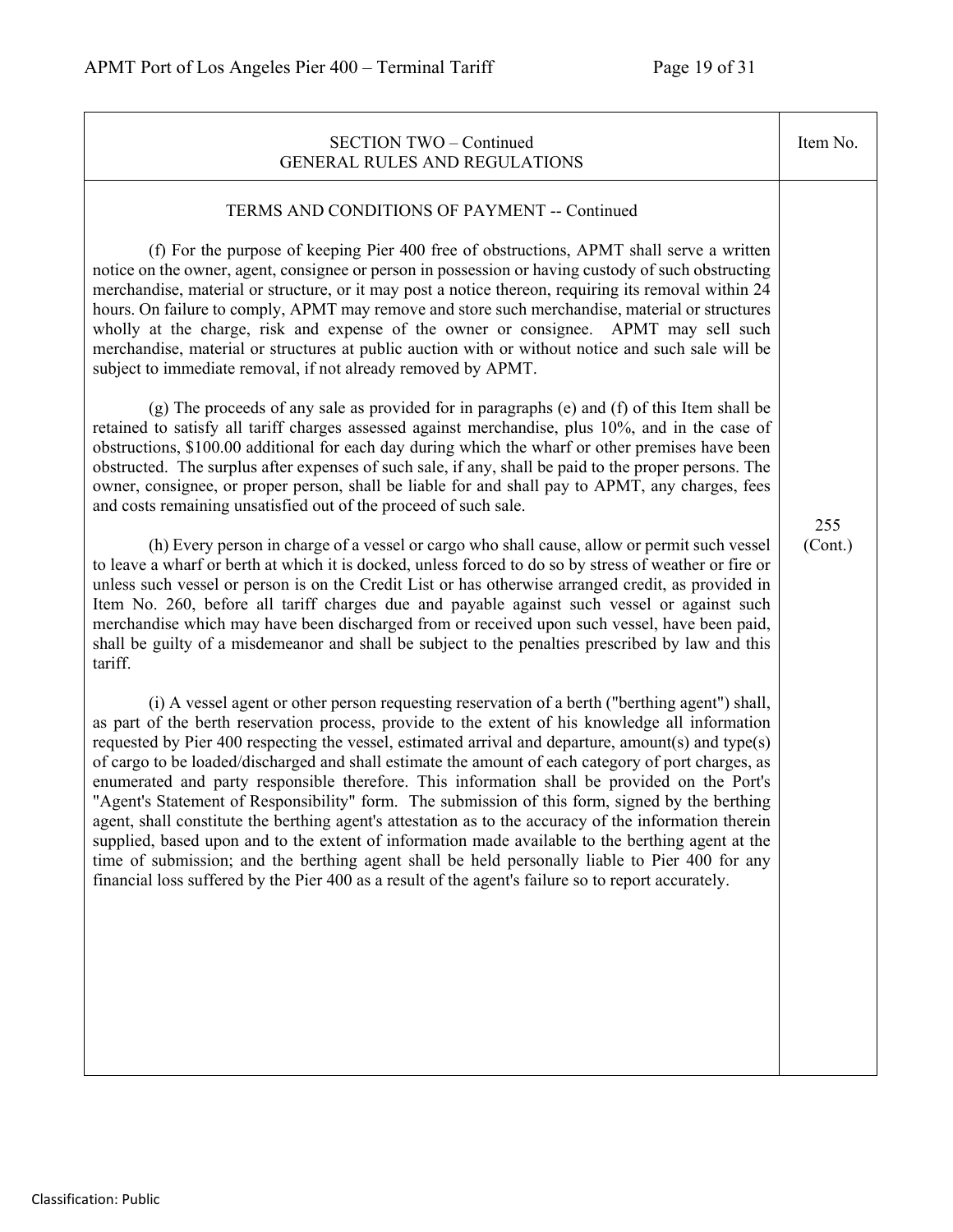| <b>SECTION TWO - Continued</b><br><b>GENERAL RULES AND REGULATIONS</b>                                                                                                                                                                                                                                                                                                                                                                                                                                | Item No. |
|-------------------------------------------------------------------------------------------------------------------------------------------------------------------------------------------------------------------------------------------------------------------------------------------------------------------------------------------------------------------------------------------------------------------------------------------------------------------------------------------------------|----------|
| DELINQUENT INVOICES                                                                                                                                                                                                                                                                                                                                                                                                                                                                                   |          |
| (a) Invoices as issued by APMT are due and payable upon presentation.                                                                                                                                                                                                                                                                                                                                                                                                                                 |          |
| (b) Any invoice for any charge or charges prescribed for which full payment is not received<br>by APMT within thirty (30) calendar days from the date of the invoice is delinquent and shall be<br>placed on the delinquent list.                                                                                                                                                                                                                                                                     | 260      |
| (c) A delinquent invoice or delinquent charge is subject to a late payment charge consisting<br>of simple interest of 1.5 % per month.                                                                                                                                                                                                                                                                                                                                                                |          |
| (d) Penalty charges prescribed in other items of this Tariff are separate and distinct from the<br>delinquent payment charge assessable under this item.                                                                                                                                                                                                                                                                                                                                              |          |
|                                                                                                                                                                                                                                                                                                                                                                                                                                                                                                       |          |
| <b>U.S. GOVERNMENT CARGOES</b>                                                                                                                                                                                                                                                                                                                                                                                                                                                                        |          |
| With the exception of Wharfage and Dockage, cargoes for the account of the United States<br>of America or its individual agencies will be subject to contract rates, rules and regulations quoted<br>by the APMT.                                                                                                                                                                                                                                                                                     | 265      |
| <b>EMERGENCY RELIEF CARGO</b>                                                                                                                                                                                                                                                                                                                                                                                                                                                                         |          |
| The Managing Director may waive the assessment of all or any portion of any charge for<br>wharfage, dockage, wharf demurrage, wharf storage or any other charge or fee which may be due<br>from any source or cause as provided for in this Tariff which may be associated with cargo destined<br>to provide emergency relief which is directly attributable to natural disasters. The cargo must be<br>shipped by and destined to bonafide relief organizations and must not be intended for resale. | 270      |
| SHIPPERS' REQUESTS AND COMPLAINTS                                                                                                                                                                                                                                                                                                                                                                                                                                                                     |          |
| Requests and complaints from shippers on matters relating to the rates, rules and<br>regulations in this Tariff must be made to the Managing Director.                                                                                                                                                                                                                                                                                                                                                | 275      |
|                                                                                                                                                                                                                                                                                                                                                                                                                                                                                                       |          |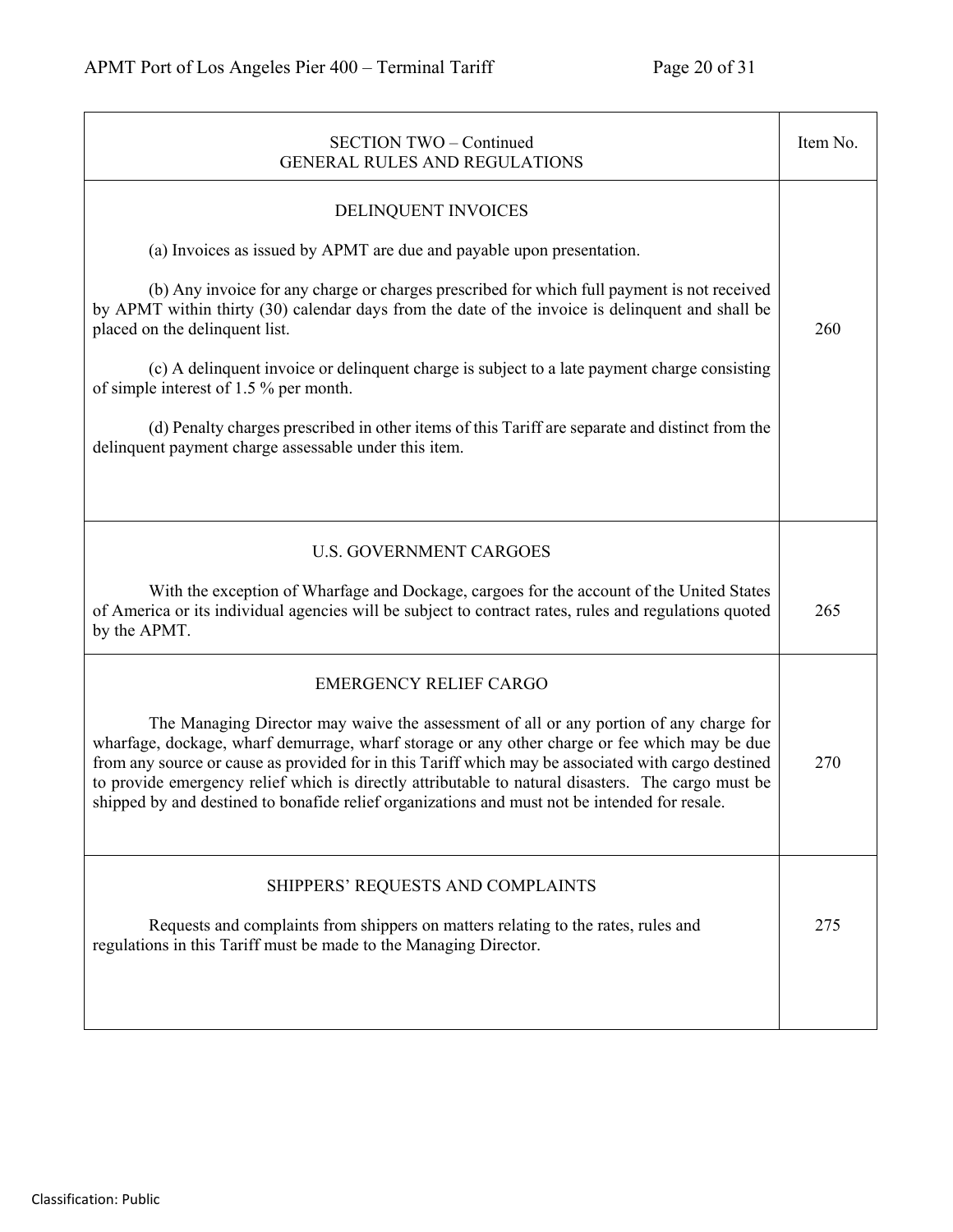| <b>SECTION TWO - Continued</b><br><b>GENERAL RULES AND REGULATIONS</b>                                                                                                                                                                                                                                                                                                                                                                                                                                                                                                                                                                                                                                                                                                                                                                                                                                                                                       | Item No. |
|--------------------------------------------------------------------------------------------------------------------------------------------------------------------------------------------------------------------------------------------------------------------------------------------------------------------------------------------------------------------------------------------------------------------------------------------------------------------------------------------------------------------------------------------------------------------------------------------------------------------------------------------------------------------------------------------------------------------------------------------------------------------------------------------------------------------------------------------------------------------------------------------------------------------------------------------------------------|----------|
| <b>PILOTAGE</b><br>Every vessel owner and operator understands and agrees that vessels, their owners and<br>operators using pilots offered by the City of Los Angeles agree to be contractually bound by the<br>terms and conditions of Port of Los Angeles Tariff No. 4 or its successor. Vessel owners' and<br>operators' attention is particularly directed to Item No. 305 of that tariff which provides that any<br>pilot provided by the City of Los Angeles to assist the vessel is the borrowed servant of the vessel<br>and that neither the City nor the pilot is liable for any accident except as provided in Tariff Item No.<br>305. Vessel owners and operators agree that the vessel master at all times remains in control of the<br>vessel and the pilot's assistance is advisory only. Such owners and operators are aware that pilotage<br>trip insurance may be purchased from the City if they wish to cover pilotage associated risks. | 280      |
| GOVERNING LAW AND EXCLUSIVE JURISDICTION<br>Any dispute arising under and in connection with this Schedule or any User's use of the terminal<br>shall be governed by the laws of the State of California without reference to any State's conflict of<br>laws provisions. Each User (i) irrevocably submits to the exclusive jurisdiction and venue of State<br>or Federal courts located in Los Angeles County, California, for the purpose of any action or<br>proceeding arising out of or related to this Schedule and/or any User's use of the terminal, (ii) waives<br>any claim of forum non conveniens, (iii) waives any objection to venue, and (iv) to the extent<br>permitted by applicable law, waives any right to trial by jury. Each User acknowledges and agrees<br>that it is not its intention to bind Operator to the forum selection clause in any bills of lading pursuant<br>to which cargo moves through the terminal.                | 285      |

| <b>SECTION THREE</b><br><b>RESERVED</b> | Item No.<br>300 |
|-----------------------------------------|-----------------|
|                                         |                 |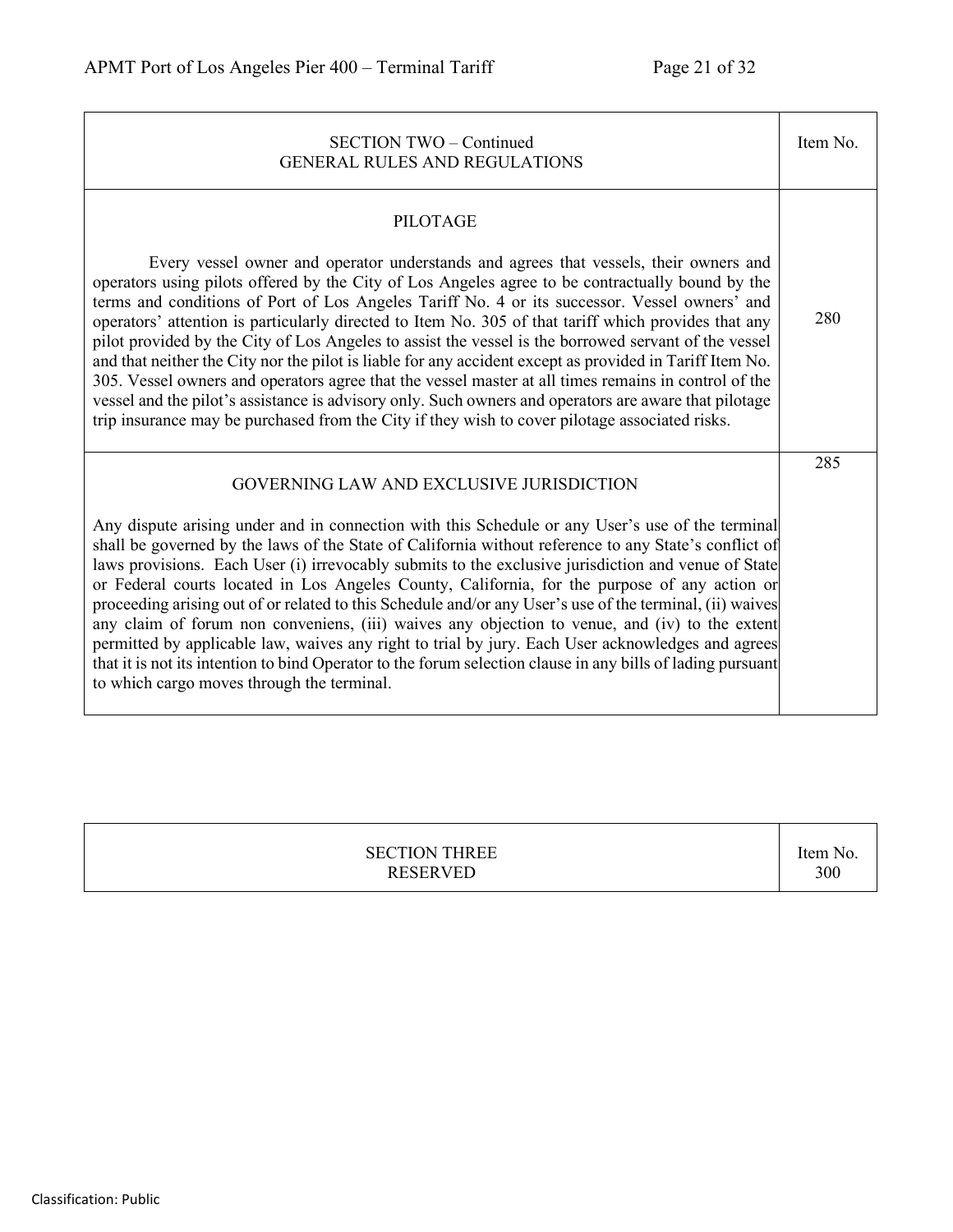| <b>SECTION FOUR</b><br><b>VERIFIED GROSS MASS</b>                                                                                                                                                                                                                                                                                                                                                                                                                                                                                                                                                                                                                                                                                                                                                                                                                                                                                                                                                                                                                                                                                                                | Item No. |
|------------------------------------------------------------------------------------------------------------------------------------------------------------------------------------------------------------------------------------------------------------------------------------------------------------------------------------------------------------------------------------------------------------------------------------------------------------------------------------------------------------------------------------------------------------------------------------------------------------------------------------------------------------------------------------------------------------------------------------------------------------------------------------------------------------------------------------------------------------------------------------------------------------------------------------------------------------------------------------------------------------------------------------------------------------------------------------------------------------------------------------------------------------------|----------|
| The International Maritime Organization (IMO) through the International Convention for<br>the Safety of Life at Sea (SOLAS) requires that no loaded container may be stowed aboard a<br>Vessel until the shipper provides a verified gross mass (VGM) of the container to the Ocean<br>Carrier and the terminal operator. The Ocean Carrier is responsible for providing the verified<br>gross mass (VGM) of any cargo laden export container.<br>The following VGM related charges shall apply to export cargo laden containers, as<br>applicable:                                                                                                                                                                                                                                                                                                                                                                                                                                                                                                                                                                                                              | 400      |
| Export containers arriving at APMT's truck gate with no prior VGM update in APMT's<br>a)<br>terminal operating system will be weighed and certified by APMT for IMO/SOLAS<br>VGM purposes. The certified weight information will be transmitted to the Carrier via<br>EDI. The charge for this service shall be as follows:<br>1. \$10.50 per container when VGM services are contracted with the terminal in<br>advance of the container's arrival at the gate and paid in advance utilizing<br>APMT's Terminal On-line Payment System.<br>2. \$15.00 per container when VGM services have not been contracted with the<br>terminal in advance.<br>For containers arriving at APMT's facility from the rail:<br>b)<br>1. APMT is unable to certify weights received from rail providers as being<br>IMO/SOLAS compliant.<br>2. If an Ocean Carrier does not provide a VGM certified weight via EDI prior to<br>the container arriving at APMT, APMT shall assume that the weight provided<br>by the rail carrier, together with the estimated tare weight of the container, is<br>the VGM and shall update the terminal operating system accordingly unless the |          |
| Ocean Carrier rejects such assumption in writing. If the Ocean Carrier rejects<br>the use of the weight provided by the rail carrier as the VGM weight, then the<br>container will be deemed to have arrived without a VGM and will be subject to<br>a fee of \$85 as well as any resulting roll/handling and demurrage fees, each of<br>which shall be charged to the Ocean Carrier.                                                                                                                                                                                                                                                                                                                                                                                                                                                                                                                                                                                                                                                                                                                                                                            |          |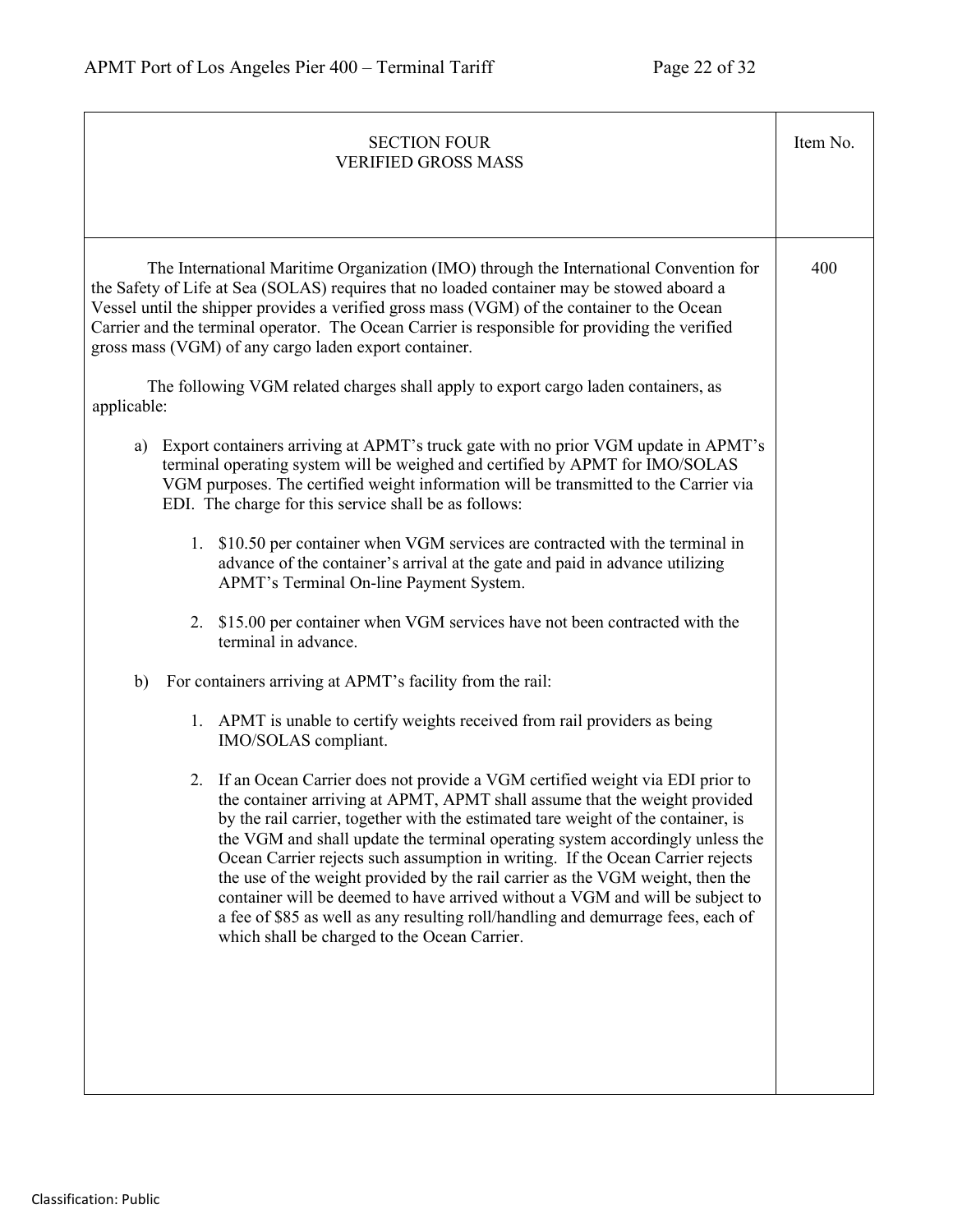| <b>SECTION FIVE</b><br><b>DOCKAGE</b>                                                                                                                                                                                                                                                                                                                                                                                                                                                                                                                                                                                                                                                                                                                                                                                                                                                                                               | Item No. |
|-------------------------------------------------------------------------------------------------------------------------------------------------------------------------------------------------------------------------------------------------------------------------------------------------------------------------------------------------------------------------------------------------------------------------------------------------------------------------------------------------------------------------------------------------------------------------------------------------------------------------------------------------------------------------------------------------------------------------------------------------------------------------------------------------------------------------------------------------------------------------------------------------------------------------------------|----------|
| DEFINITION OF DOCKAGE                                                                                                                                                                                                                                                                                                                                                                                                                                                                                                                                                                                                                                                                                                                                                                                                                                                                                                               |          |
| Dockage is the charge, calculated in accordance with the dockage rates named in this tariff,<br>assessed against a vessel for berthing at or making fast to a municipal wharf, pier, bulkhead<br>structure, or bank (inside berth), or for mooring to another vessel so berthed (outside berth).                                                                                                                                                                                                                                                                                                                                                                                                                                                                                                                                                                                                                                    | 500      |
| BASIS FOR COMPUTING DOCKAGE CHARGES<br>The rates for dockage shall apply according to the overall length of the vessel, except as<br>otherwise specifically provided in this Tariff. United States Custom House, Lloyd's Register, or<br>American Bureau of Shipping measurements, when available, will be used in determining the size<br>of vessels, but APMT reserves the right to measure vessels when necessary to obtain measurements<br>for use as the basis for its charge.                                                                                                                                                                                                                                                                                                                                                                                                                                                 | 505      |
| DOCKAGE TO BE PAID BY VESSELS<br>Dockage, at the rates named in this Tariff, shall be assessed against all vessels subject to the<br>payment of dockage under these rules, and shall be paid by the vessel so assessed, through its master,<br>owner, agent or other person duly authorized so to do, before any such vessel leaves PIER 400,<br>unless such vessel is on the Credit List, in which event the master, owner, agent or other person in<br>charge of such vessel shall file with the Managing Director, within ten (10) days after such dockage<br>shall accrue, such information respecting the docking and movement of any such vessel, on blanks<br>furnished by the Port, as said Port may require. (See Item No. 260, Credit List; Item No. 215,<br>Unlawful to Fail or Refuse to Pay Tariff Charges; and Item No. 265 (particularly paragraph (g)<br>thereof), Terms and Conditions of Payment of this Tariff.) | 510      |
| TIME PERIOD FOR ASSESSMENT OF DOCKAGE<br>The period of time for which dockage shall be assessed against a vessel shall commence when<br>such vessel is made fast to a wharf, pier, bulkhead, structure, or bank or to another vessel so berthed,<br>and shall continue until such vessel is completely freed from and has vacated such berth.                                                                                                                                                                                                                                                                                                                                                                                                                                                                                                                                                                                       | 515      |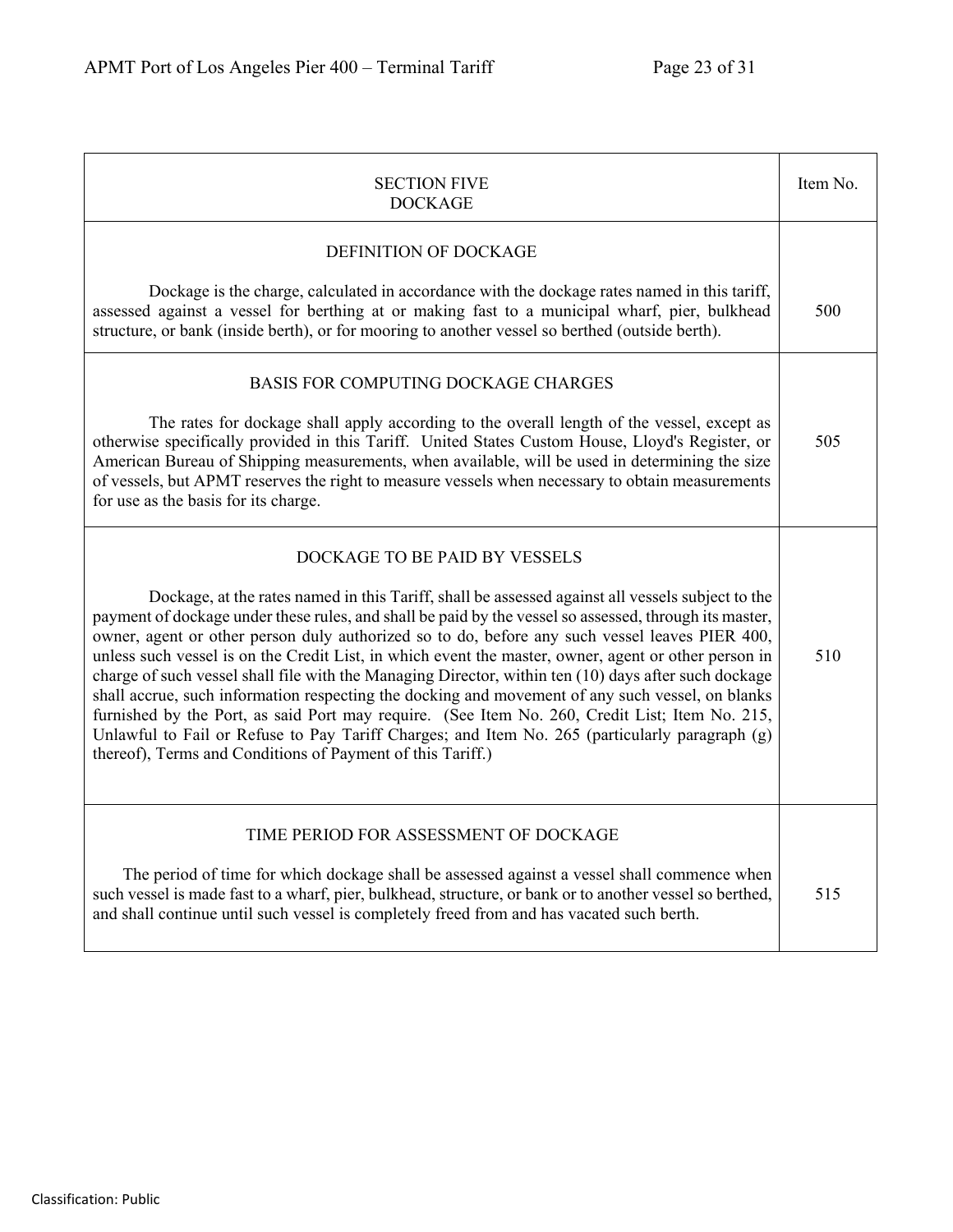| <b>SECTION FIVE-Continued</b><br><b>DOCKAGE</b>                                                                                                                                                                                                                                                                                                                                                                                                                                                    | Item No. |
|----------------------------------------------------------------------------------------------------------------------------------------------------------------------------------------------------------------------------------------------------------------------------------------------------------------------------------------------------------------------------------------------------------------------------------------------------------------------------------------------------|----------|
| PAYMENTS DUE AND PAYABLE<br>All charges for dockage are due and payable when incurred and must be paid, whether<br>approved by the Master or not, before any vessel leaves the berth, unless forced to do so by stress<br>of weather or fire, or unless such vessel is on the Credit List. (See Item No. 260, Credit List.)<br>Errors, if any, will be rectified.                                                                                                                                  | 520      |
| PENALTY FOR FAILURE TO PAY WHEN DUE<br>Refusal or failure to pay dockage in accordance, or otherwise upon presentation of bill<br>therefore, shall subject the vessel to be placed on the Delinquent List and to the penalties provided<br>by law and this Tariff. No vessel, which has been placed on the Delinquent List, shall be<br>permitted to Pier 400 without first paying double the dockage incurred and not paid, and \$100.00<br>in addition thereto. (See Item No. 260, Credit List.) | 525      |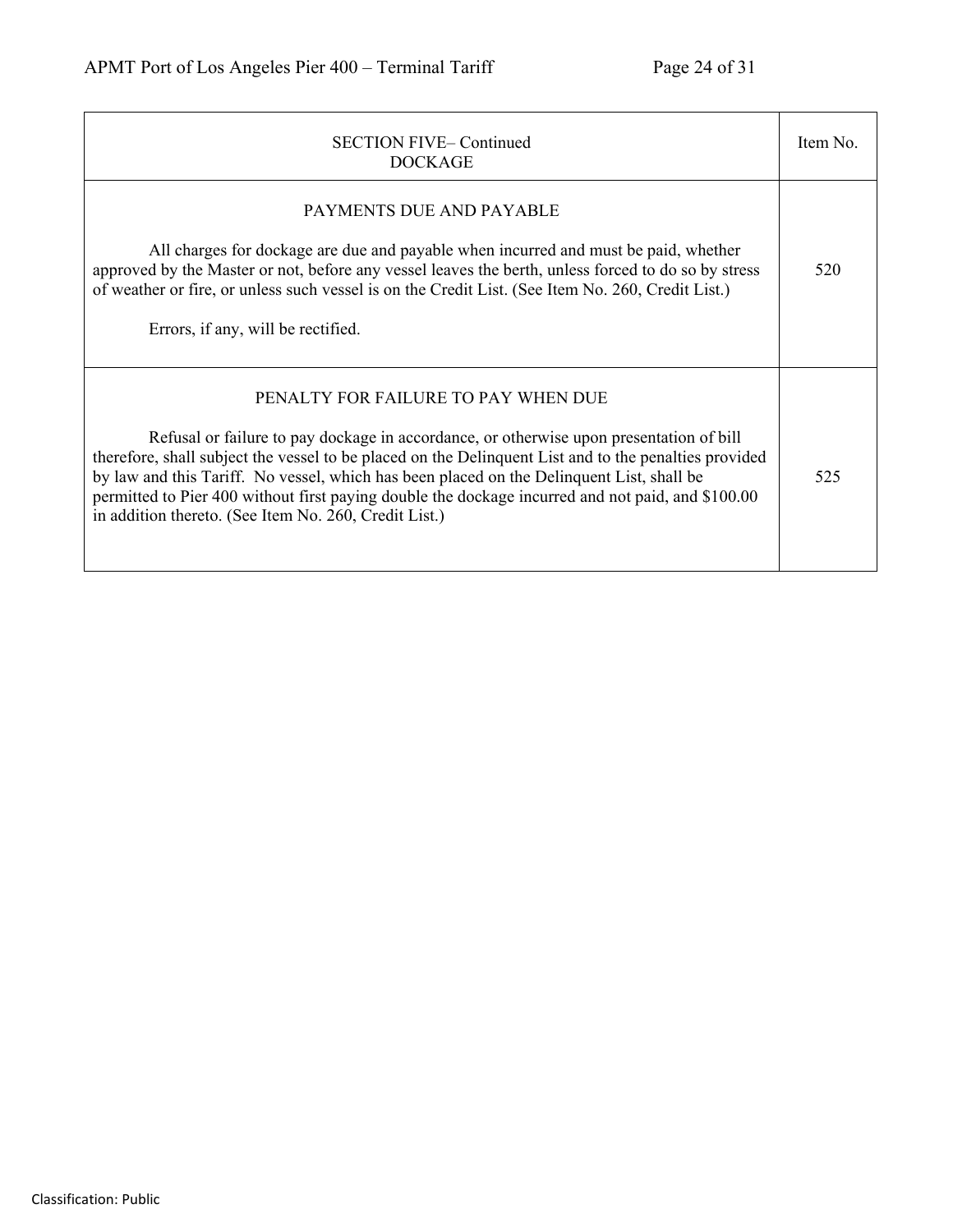|                                                                                                                                                                                                |                                                                                                                                                                                                       | <b>SECTION FIVE-Continued</b><br><b>DOCKAGE</b>                                                                                                                                                                                                                                                                                                                    | Item No. |
|------------------------------------------------------------------------------------------------------------------------------------------------------------------------------------------------|-------------------------------------------------------------------------------------------------------------------------------------------------------------------------------------------------------|--------------------------------------------------------------------------------------------------------------------------------------------------------------------------------------------------------------------------------------------------------------------------------------------------------------------------------------------------------------------|----------|
|                                                                                                                                                                                                |                                                                                                                                                                                                       | <b>DOCKAGE CHARGES</b><br>Dockage charges shall be assessed against all vessels at the full dockage rates provided<br>inthis Item, except as otherwise provided in this Tariff. (See Note.)                                                                                                                                                                        |          |
|                                                                                                                                                                                                | Full dockage rates shall be as follows:                                                                                                                                                               |                                                                                                                                                                                                                                                                                                                                                                    |          |
| <b>OVERALL LENGTH OF</b><br><b>VESSEL IN METERS</b>                                                                                                                                            |                                                                                                                                                                                                       | <b>CHARGE PER 24-HOUR DAY OR FRACTION</b><br><b>THEREOF</b>                                                                                                                                                                                                                                                                                                        |          |
| Over<br>$\mathbf{0}$<br>30<br>45<br>60<br>75<br>90<br>105<br>120<br>135<br>150<br>165<br>180<br>195<br>210<br>225<br>240<br>255<br>270<br>285<br>300<br>315<br>330<br>345<br>360<br>375<br>390 | <b>But Not Over</b><br>30<br>45<br>60<br>75<br>90<br>105<br>120<br>135<br>150<br>165<br>180<br>195<br>210<br>225<br>240<br>255<br>270<br>285<br>300<br>315<br>330<br>345<br>360<br>375<br>390<br>Over | \$80.00<br>117.00<br>161.00<br>225.00<br>334.00<br>525.00<br>752.00<br>1,017.00<br>1,322.00<br>1,665.00<br>2,046.00<br>2,465.00<br>2,923.00<br>3,419.00<br>3,952.00<br>4,524.00<br>5,137.00<br>5,784.00<br>6,472.00<br>7,198.00<br>7,962.00<br>8,763.00<br>9,604.00<br>10,481.00<br>11,400.00<br>11,400.00 plus<br>\$32.00 Per lineal meter<br>or fraction thereof | 530      |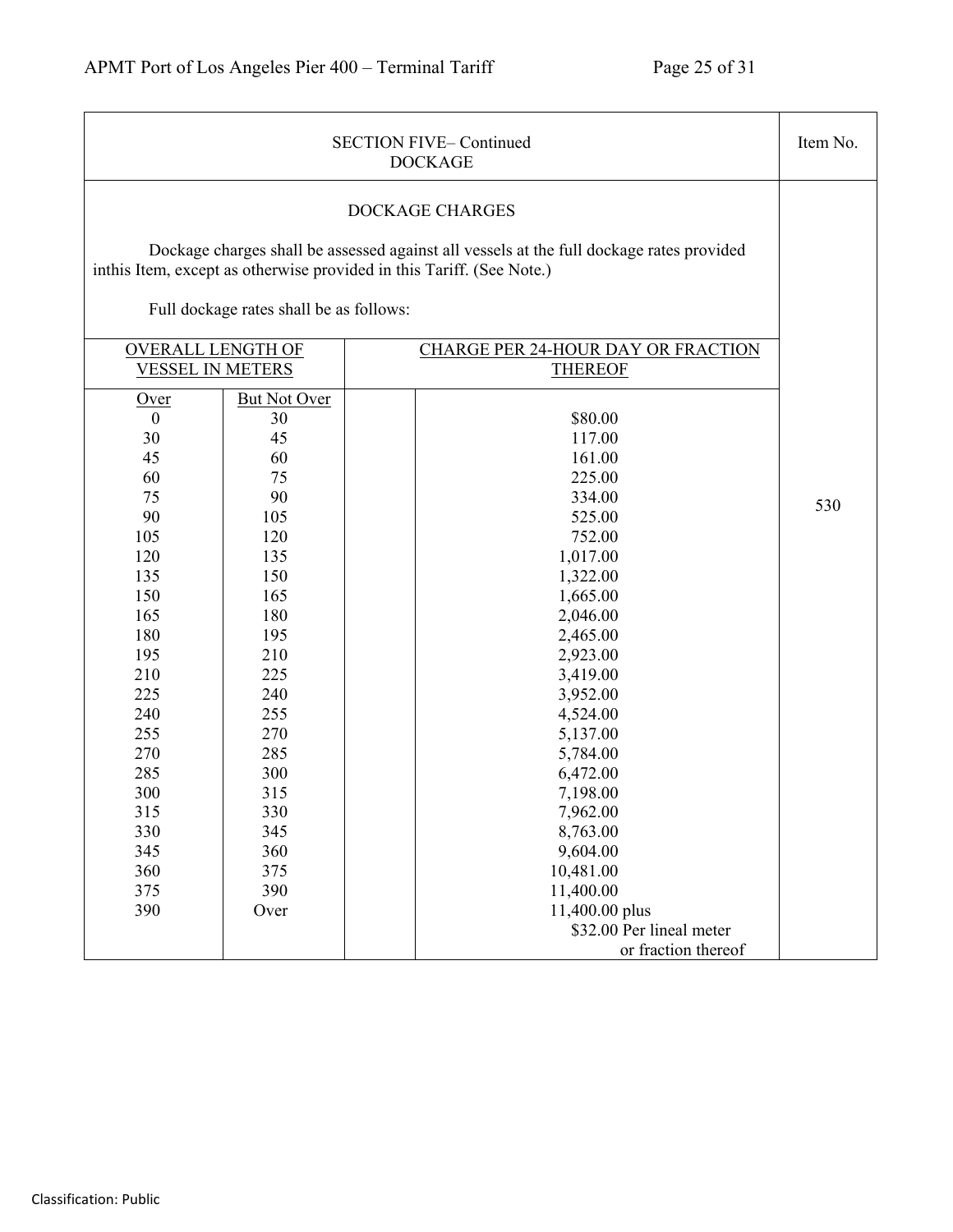| <b>SECTION SIX</b><br><b>WHARFAGE</b>                                                                                                                                                                                                                                                                                                                                                                                                                                                                                                                                                                                                                                                                                                                                                                                                                                                                                                                                                                  | Item No. |
|--------------------------------------------------------------------------------------------------------------------------------------------------------------------------------------------------------------------------------------------------------------------------------------------------------------------------------------------------------------------------------------------------------------------------------------------------------------------------------------------------------------------------------------------------------------------------------------------------------------------------------------------------------------------------------------------------------------------------------------------------------------------------------------------------------------------------------------------------------------------------------------------------------------------------------------------------------------------------------------------------------|----------|
| DEFINITION OF WHARFAGE<br>Wharfage is the charge assessed against merchandise, calculated in accordance with the<br>wharfage charges named in this Tariff for the passage of that merchandise onto, over, through or<br>under wharves or wharf premises, or between vessels or overside vessels (to or from barge, lighter,<br>or water) when berthed at wharves or wharf premises, or when moored in a slip adjacent to a wharf<br>or wharf premise. Wharfage is solely the charge for use of wharves or wharf premises and does not<br>include charges for any other service or facility.                                                                                                                                                                                                                                                                                                                                                                                                            | 600      |
| APPLICATION OF WHARFAGE RATES AND CHARGES<br>Wharfage shall be applied to all cargo other than cargo that is in ISO standard containers<br>(20'/40'/40'HC/45' in length), which are addressed in Item No. 900. The applicable rates and<br>charges for non-ISO standardwharfage shall be:<br>(1) On inbound merchandise, the rates and charges in effect on the date that the vessel<br>commences discharging merchandise, and<br>(2) On outbound merchandise, the rates and charges in effect on the date that the<br>merchandise is placed on a wharf or wharf premise.                                                                                                                                                                                                                                                                                                                                                                                                                              | 605      |
| WEIGHT OR MEASUREMENT<br>(a) The wharfage rates based on weight or measurement for cargo not in ISO standard<br>containers shall be as set forth in the Port of Los Angeles Tariff No. 4 or its successor as amended<br>from time to time.<br>(b) If measurement of the cargo is required to determine wharfage charges and is not<br>supplied, the measurement shall be constructed on the basis of one (1) cubic meter for each 125<br>kilograms of cargo. Containerized cargo on which measurement is constructed is subject to a<br>maximum charge based on the length of the container.<br>(c) When freight charges are computed by the vessel and shown on the manifest on a basis<br>of either weight or measurement, wharfage shall be assessed on the same basis as so computed and<br>manifested.<br>(d) When the basis of the freight charges is not shown on the manifest, wharfage shall be<br>assessed on the basis of weight and measurement, whichever will yield the greater revenue. | 610      |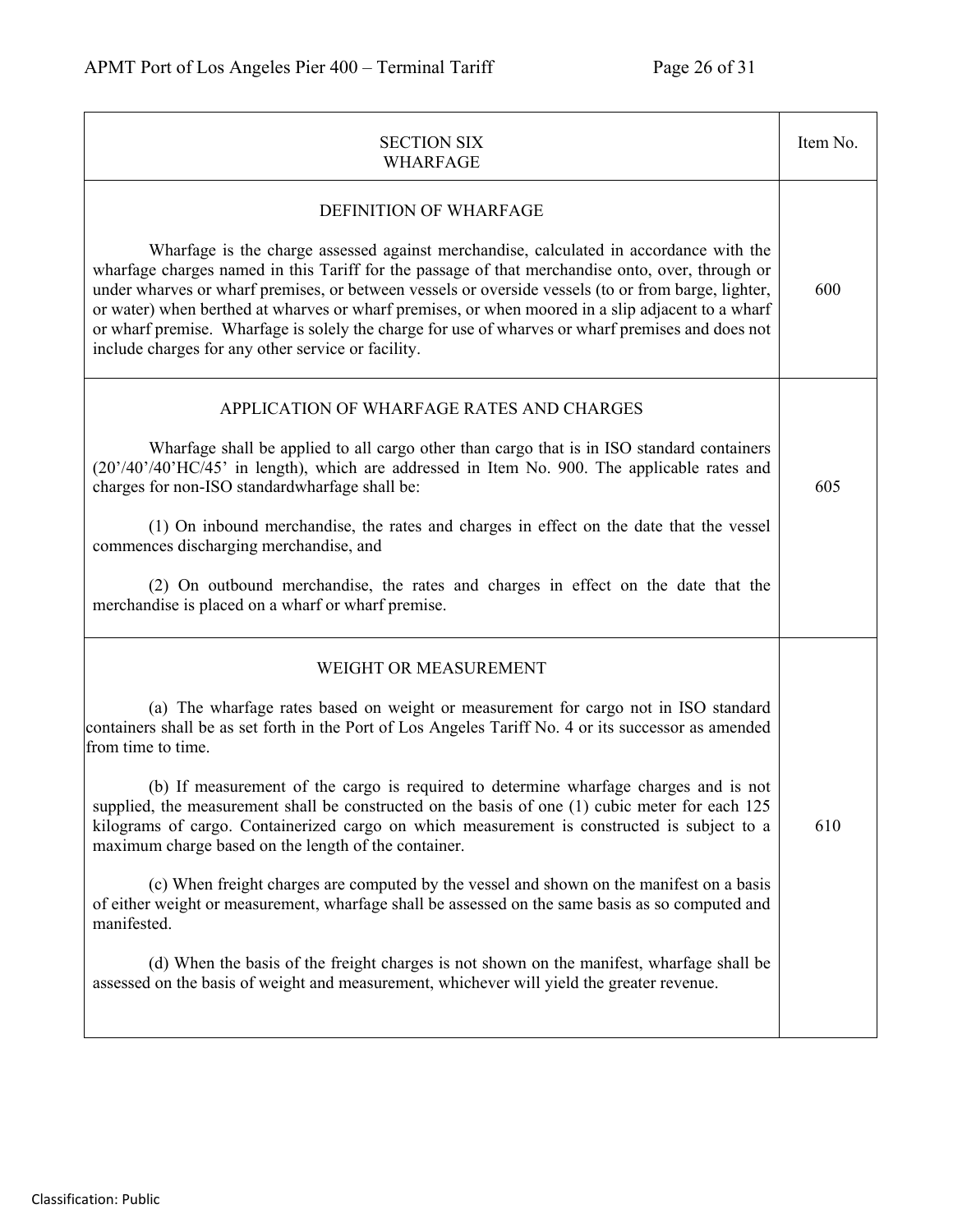| <b>SECTION SIX - Continued</b><br><b>WHARFAGE</b>                                                                                                                                                                                                                                                                                                                                                                                                                                                                                                                                                                                                                     | Item No. |
|-----------------------------------------------------------------------------------------------------------------------------------------------------------------------------------------------------------------------------------------------------------------------------------------------------------------------------------------------------------------------------------------------------------------------------------------------------------------------------------------------------------------------------------------------------------------------------------------------------------------------------------------------------------------------|----------|
| WHARFAGE RATES ON TRANSSHIPMENT MERCHANDISE<br>As used in this Section, Transshipment Merchandise is merchandise subject to the payment<br>of wharfage, upon which the carriage is continuous, i.e. that remains in the possession of the carrier<br>or carriers thereof, and is transferred from one vessel to another in Los Angeles Harbor and<br>wharfage, calculated in accordance with the rates indicated in this Item, shall be assessed against<br>such Transshipment Merchandise.<br>In the event merchandise is transshipped, as defined above, a single wharfage charge only<br>will be assessed. Wharfage will be assessed on the inbound movement only. | 615      |
| <b>TRANSFERRED MERCHANDISE</b><br>(a) Transferred merchandise is merchandise received at municipal wharf or wharf premise<br>by land transportation and subsequently removed from municipal wharf or wharf premise by land<br>transportation.<br>(b) Transferred merchandise shall be assessed wharfage on the same basis as merchandise<br>moving by vessel (see exception).<br>Exception: In the event merchandise is transferred from one municipal wharf premise to<br>another for delivery to either a land vehicle or vessel a single wharfage charge only will be assessed.                                                                                    | 620      |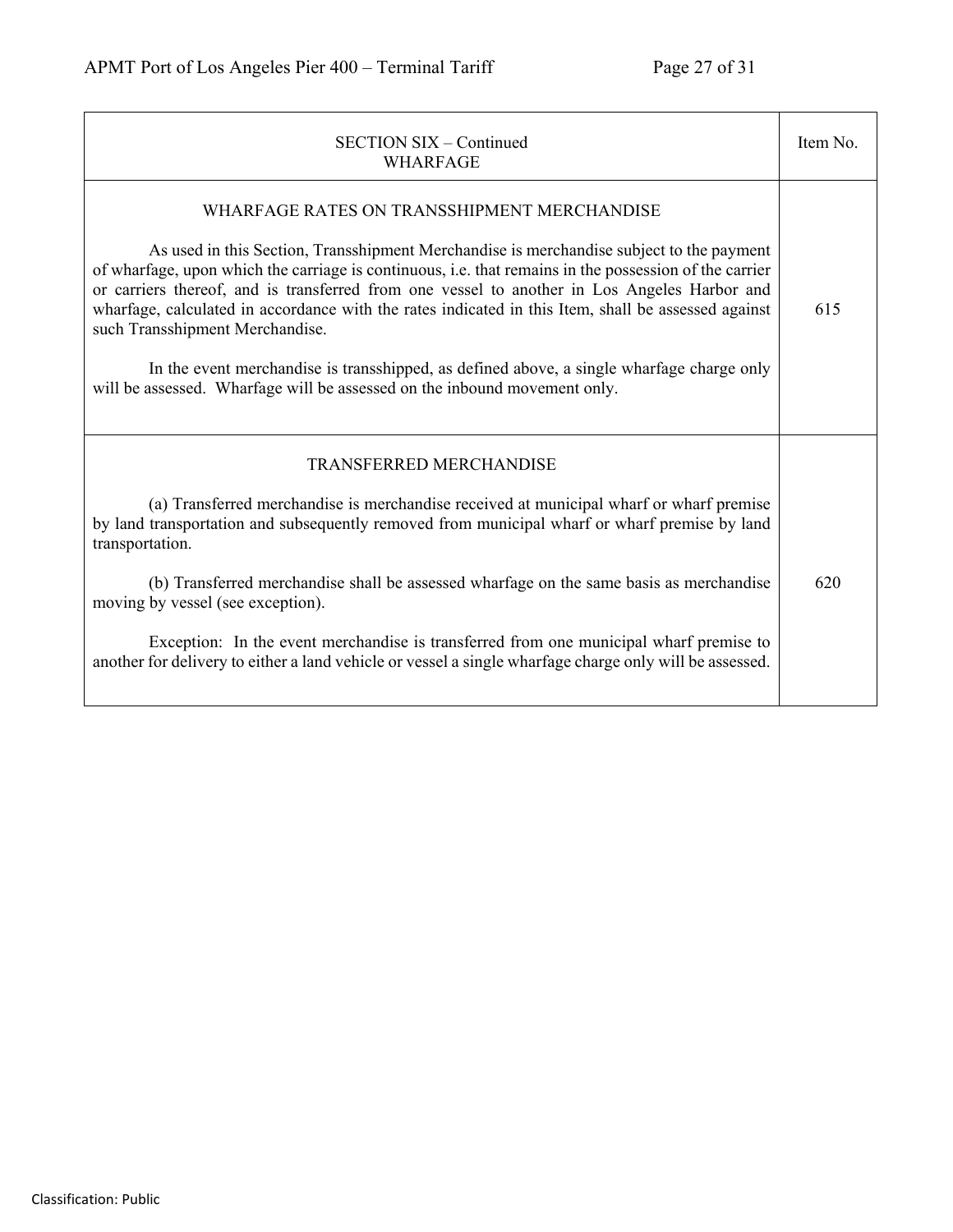| <b>SECTION SIX - Continued</b><br><b>WHARFAGE</b>                                                                                                                                                                                                                                                                                                                       | Item No. |
|-------------------------------------------------------------------------------------------------------------------------------------------------------------------------------------------------------------------------------------------------------------------------------------------------------------------------------------------------------------------------|----------|
| ASSESSMENT OF WHARFAGE                                                                                                                                                                                                                                                                                                                                                  |          |
| (a) Except as otherwise provided in paragraph (b) of this Item, inbound or outbound<br>wharfage, or both, as the case may be, shall be assessed against all merchandise which is subject to<br>the payment of wharfage.                                                                                                                                                 |          |
| (1) In the event outbound merchandise is transferred from a wharf or wharf premise,<br>after having first paid a wharfage charge, directly to another wharf or wharf premise prior to loading<br>to a vessel, an additional wharfage charge shall not be assessed.                                                                                                      |          |
| (2) In the event wharfage has been assessed on inbound merchandise which is<br>discharged from a vessel at a wharf or wharf premise, such merchandise may be transferred directly<br>to another wharf or wharf premise without the assessment of an additional wharfage charge.                                                                                         | 625      |
| (3) Merchandise removed from a wharf or wharf premise into a warehouse or<br>elsewhere, other than directly to another wharf or wharf premise as allowed in (1) or (2) above will<br>be subject to an additional wharfage charge.                                                                                                                                       |          |
| (b) (1) "Merchandise discharged from a vessel at a port other than Los Angeles that is<br>transferred to a coastwise feeder service which loads in Los Angeles for continuous movement to a<br>West Coast port as designated on the Bill of Lading will be assessed wharfage as provided in Item<br>550-004" of the Port of Los Angeles Tariff No. 4 or its successors. |          |
| (b) (2) Merchandise destined for loading to a vessel at a port other than Los Angeles that<br>has been transferred from a coastwise feeder service which discharged in Los Angeles as part of a<br>continuous movement from a West Coast port as designated on the Bill of Lading will be<br>assessedwharfage.                                                          |          |
|                                                                                                                                                                                                                                                                                                                                                                         |          |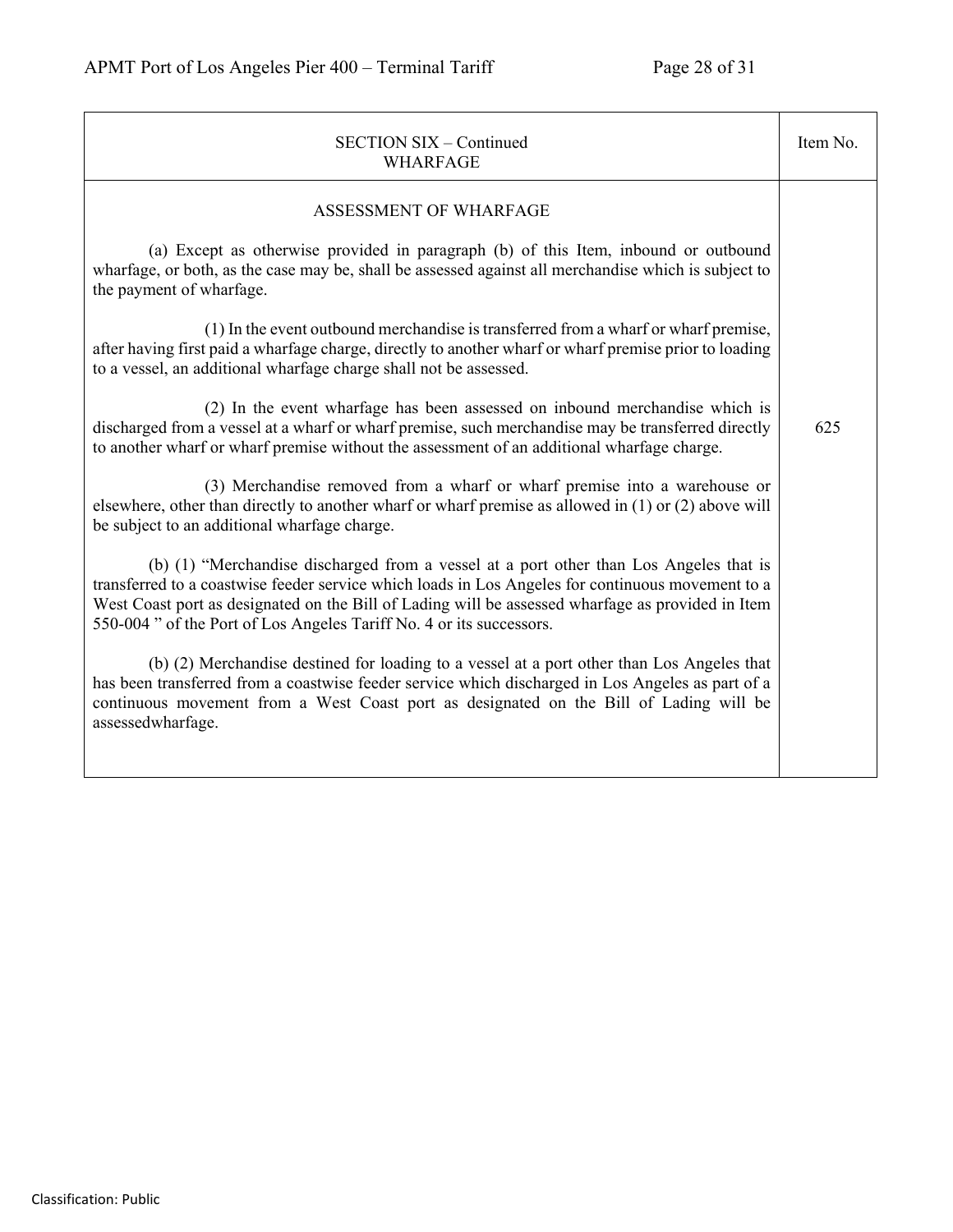| <b>SECTION SEVEN</b><br>FREE TIME, WHARF DEMURRAGE, AND WHARF STORAGE                                                                                                                                                                                                                                                                                                     | Item No. |
|---------------------------------------------------------------------------------------------------------------------------------------------------------------------------------------------------------------------------------------------------------------------------------------------------------------------------------------------------------------------------|----------|
| <b>DEFINITIONS</b>                                                                                                                                                                                                                                                                                                                                                        |          |
| (a) WHARF DEMURRAGE is the charge, calculated in accordance with the Wharf<br>Demurrage rates named in this Tariff, assessed against merchandise which remains on a municipal<br>wharf or wharf premises after the free time allowed.                                                                                                                                     |          |
| (b) WHARF STORAGE is the charge, calculated in accordance with Wharf Storage rates<br>named in this Tariff, assessed against merchandise, which remains on a municipal wharf, or wharf<br>premises and has been accepted for storage.                                                                                                                                     |          |
| (c) INBOUND MERCHANDISE is merchandise, which has been discharged from a vessel.                                                                                                                                                                                                                                                                                          | 700      |
| (d) OUTBOUND MERCHANDISE is merchandise, which is being or has been assembled<br>and is awaiting loading on board a vessel.                                                                                                                                                                                                                                               |          |
| (e) FREE TIME is the time allowed for assembling cargo preceding a vessel's loading or<br>for removing cargo from the terminal facilities before assessment of storage or demurrage charges.                                                                                                                                                                              |          |
| FREE TIME, COMMENCES WHEN                                                                                                                                                                                                                                                                                                                                                 |          |
| (1) INBOUND MERCHANDISE: Free time shall commence for each container at 3:00<br>a.m. after the container is discharged from a vessel.                                                                                                                                                                                                                                     |          |
| (2) OUTBOUND MERCHANDISE: Free time shall commence at 8 AM after the<br>merchandise is placed on a wharf or wharf premises; provided, however, that the days during the<br>loading or discharging operations of a vessel shall not be counted as wharf demurrage or wharf<br>storage days if merchandise is being loaded on or discharged from such vessel with dispatch. | 705      |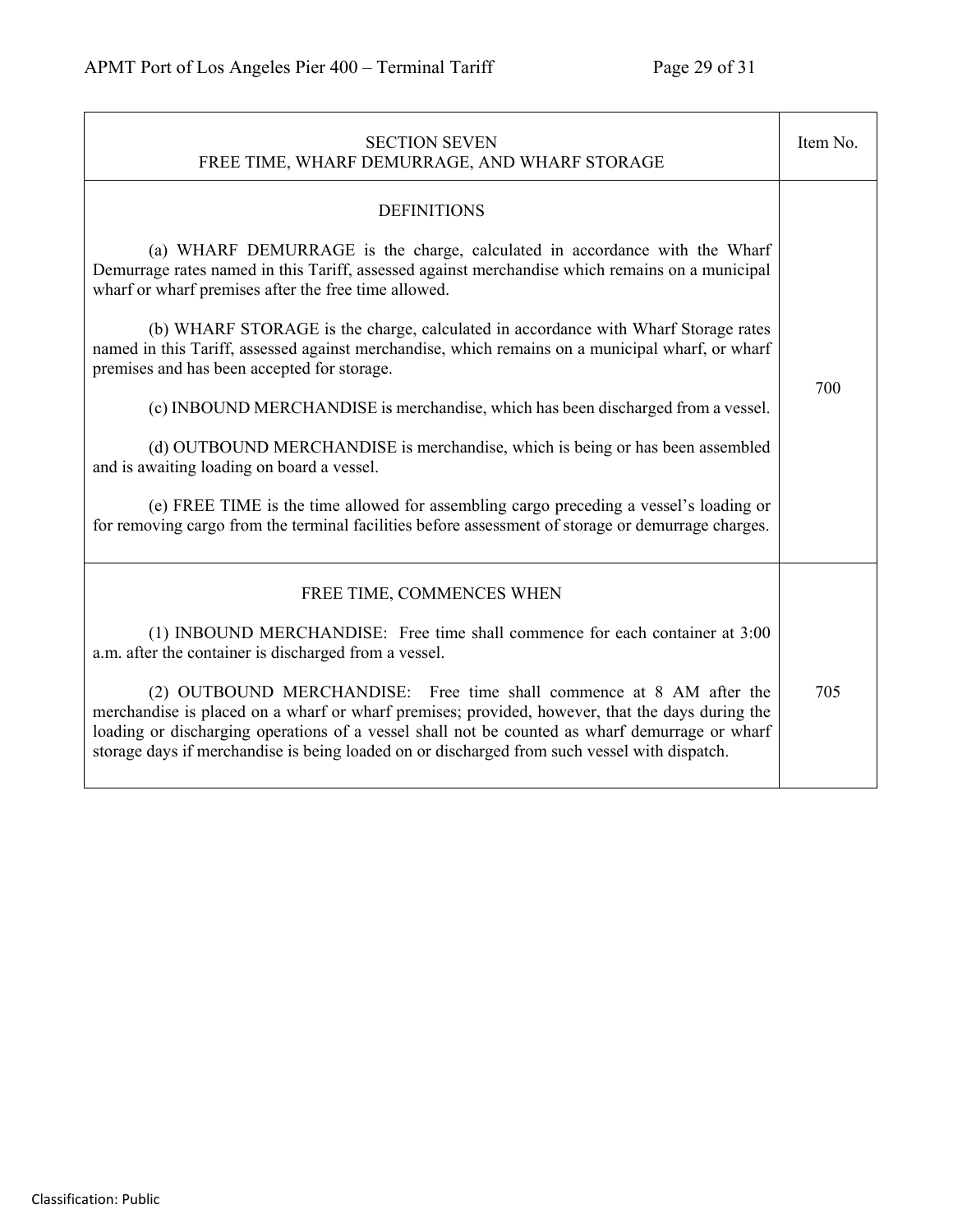÷,

| <b>SECTION SEVEN - Continued</b><br>FREE TIME, WHARF DEMURRAGE, AND WHARF STORAGE                                                                                                                                                                                                                                                                                                                                                                                                                                                                                                                                                                                                                                                                                                                                                                                                                                                                                                                                                                                                                                                                                                    |                                                                |                                                                                                                                                                                                                                                                                                                                                                                                                                                                                                                                                                                                                                                  | Item No.                                                                  |     |
|--------------------------------------------------------------------------------------------------------------------------------------------------------------------------------------------------------------------------------------------------------------------------------------------------------------------------------------------------------------------------------------------------------------------------------------------------------------------------------------------------------------------------------------------------------------------------------------------------------------------------------------------------------------------------------------------------------------------------------------------------------------------------------------------------------------------------------------------------------------------------------------------------------------------------------------------------------------------------------------------------------------------------------------------------------------------------------------------------------------------------------------------------------------------------------------|----------------------------------------------------------------|--------------------------------------------------------------------------------------------------------------------------------------------------------------------------------------------------------------------------------------------------------------------------------------------------------------------------------------------------------------------------------------------------------------------------------------------------------------------------------------------------------------------------------------------------------------------------------------------------------------------------------------------------|---------------------------------------------------------------------------|-----|
| <b>FREE TIME ALLOWED</b><br>Exclusive of Saturdays, Sundays and the legal holidays in which the terminal is designated<br>as "Closed" named in Item No. 100(j) of this Tariff, Free Time shall be allowed on Inbound,<br>Outbound and Transshipped Merchandise, as follows:                                                                                                                                                                                                                                                                                                                                                                                                                                                                                                                                                                                                                                                                                                                                                                                                                                                                                                          |                                                                |                                                                                                                                                                                                                                                                                                                                                                                                                                                                                                                                                                                                                                                  |                                                                           |     |
| CONTAINERIZED<br>CARGO<br>Inbound:<br>Outbound:<br>Transshipped                                                                                                                                                                                                                                                                                                                                                                                                                                                                                                                                                                                                                                                                                                                                                                                                                                                                                                                                                                                                                                                                                                                      | <b>COASTWISE</b><br><b>TRADE</b><br>5 days<br>5 days<br>5 days | <b>INTERCOASTAL</b><br><b>TRADE</b><br>4 days<br>5 days<br>5 days                                                                                                                                                                                                                                                                                                                                                                                                                                                                                                                                                                                | <b>FOREIGN AND</b><br><b>OFFSHORE TRADE</b><br>4 days<br>5 days<br>5 days |     |
| Certain cargoes to be determined at the discretion of APM Terminals may not be allowed free time.<br>Free time for Containerized Refrigerator Cargo and Out-of-Gauge units (OOG) - 2 business days.<br>No free time will be allowed on empty containers received at the terminal for storage only. Empty<br>containers that are damaged to the point they cannot be used for cargo and or cannot be moved<br>without special equipment shall be removed from the terminal within 14 days, or the terminal will<br>arrange for disposal at the Owner's expense.<br>No free time will be allowed on loaded containers that arrive on terminal via gate or rail and<br>subsequently depart without any vessel movement in between arrival and departure.<br>Free time will expire at 5:00 pm on the last free day.<br>If requested by carrier, APM Terminals will manage, administer and collect carrier's inbound<br>demurrage. APM Terminals will reimburse to carrier 100 percent of collected carrier's inbound<br>demurrage less terminal demurrage and an administration fee of 15 percent of the difference<br>between the collected carrier's demurrage and terminal demurrage. |                                                                |                                                                                                                                                                                                                                                                                                                                                                                                                                                                                                                                                                                                                                                  | 710                                                                       |     |
|                                                                                                                                                                                                                                                                                                                                                                                                                                                                                                                                                                                                                                                                                                                                                                                                                                                                                                                                                                                                                                                                                                                                                                                      | allowed beyond the last free day with respect to any cargo.    | FREE TIME NOT EXTENDED<br>When Carrier or consignee is prevented from removing cargo from the terminal for any reason,<br>including container unavailability due to row closures in the ordinary course of business or factors<br>beyond APM Terminals' control, such as, but not limited to, longshoremen's strikes, trucking<br>strikes, chassis shortages, rail car shortages or other rail provider caused delays, Containers which<br>remain at the terminal beyond the designated free time shall remain subject to the demurrage charges<br>in accordance with this rule. APM Terminals may, in its sole discretion, extend the free time |                                                                           | 715 |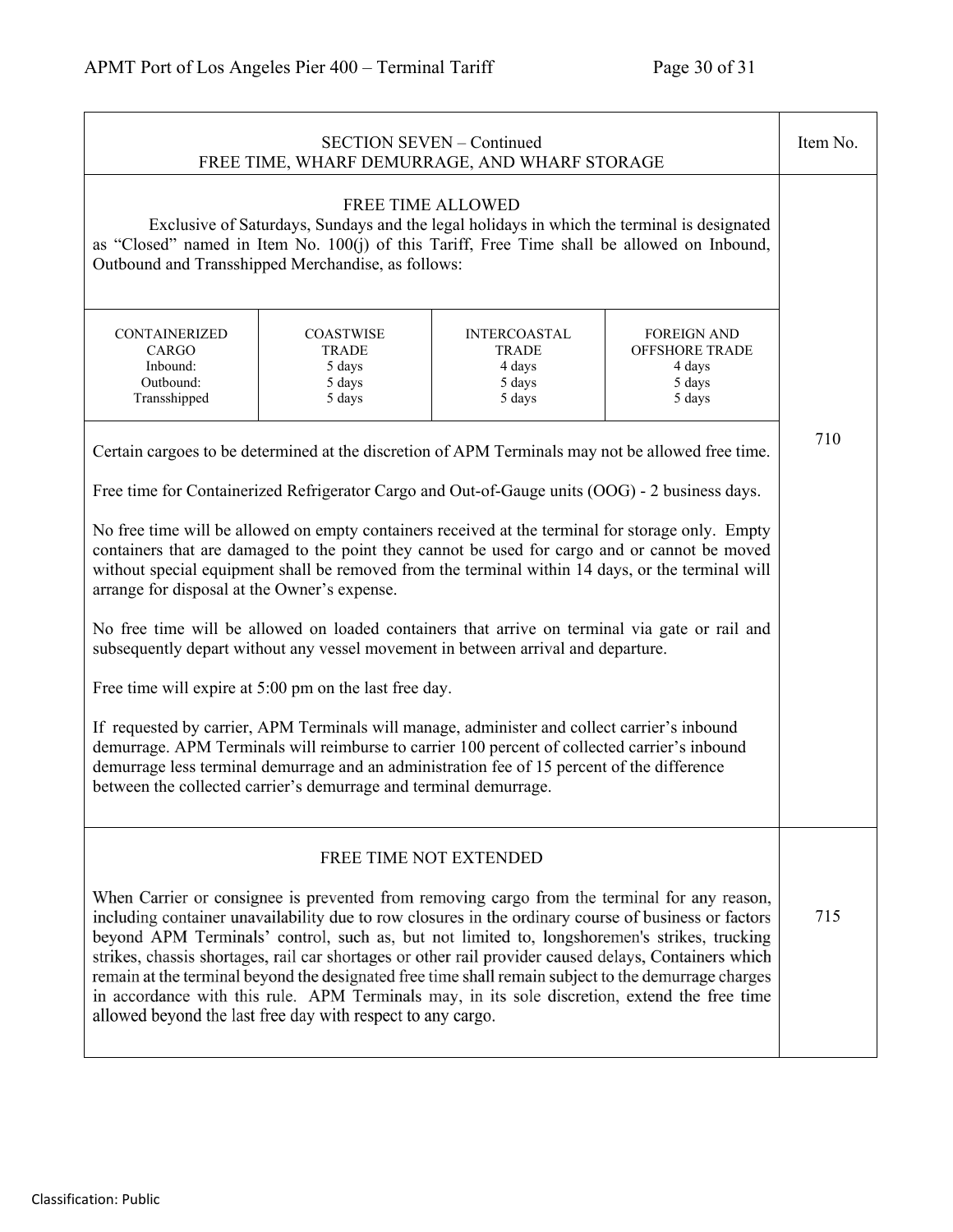| <b>SECTION SEVEN - Continued</b><br>FREE TIME, WHARF DEMURRAGE, AND, WHARF STORAGE                                                                                                                                                                                                           |                               |                              | Item No.                       |     |
|----------------------------------------------------------------------------------------------------------------------------------------------------------------------------------------------------------------------------------------------------------------------------------------------|-------------------------------|------------------------------|--------------------------------|-----|
| RATES FOR WHARF DEMURRAGE AFTER EXPIRATION OF FREE TIME<br>In cents per day or fraction thereof, Saturdays, Sunday and holidays included, per KT or<br>cubic meter or fraction thereof or other unit, on the same basis as wharfage is assessed, except as<br>noted.<br><b>INBOUND RATES</b> |                               |                              |                                |     |
|                                                                                                                                                                                                                                                                                              | <b>OVERALL LENGTH IN FEET</b> | Charge Per day $1st 5$       | Charge per Day after           |     |
|                                                                                                                                                                                                                                                                                              |                               | days                         | 5 days                         |     |
| Over                                                                                                                                                                                                                                                                                         | <b>But Not Over</b>           |                              |                                |     |
| $\mathbf{0}$                                                                                                                                                                                                                                                                                 | 20                            | 2183                         | 4360                           |     |
| 20                                                                                                                                                                                                                                                                                           | 40                            | 4366                         | 8732                           |     |
| 40                                                                                                                                                                                                                                                                                           | <b>OVER</b>                   | 5700                         | 11400                          |     |
|                                                                                                                                                                                                                                                                                              |                               |                              |                                | 720 |
| In cents per day or fraction thereof, Saturdays, Sunday and holidays included, per KT or<br>cubic meter or fraction thereof or other unit, on the same basis as wharfage is assessed, except as<br>noted.<br><b>OUTBOUND RATES</b>                                                           |                               |                              |                                |     |
|                                                                                                                                                                                                                                                                                              | <b>OVERALL LENGTH IN FEET</b> | Charge Per day 1st 5<br>days | Charge per Day after<br>5 days |     |
| Over                                                                                                                                                                                                                                                                                         | <b>But Not Over</b>           |                              |                                |     |
| $\Omega$                                                                                                                                                                                                                                                                                     | 20                            | 2183                         | 4360                           |     |
| 20                                                                                                                                                                                                                                                                                           | 40                            | 4366                         | 8732                           |     |
| 40                                                                                                                                                                                                                                                                                           | <b>OVER</b>                   | 5700                         | 11400                          |     |
|                                                                                                                                                                                                                                                                                              |                               |                              |                                |     |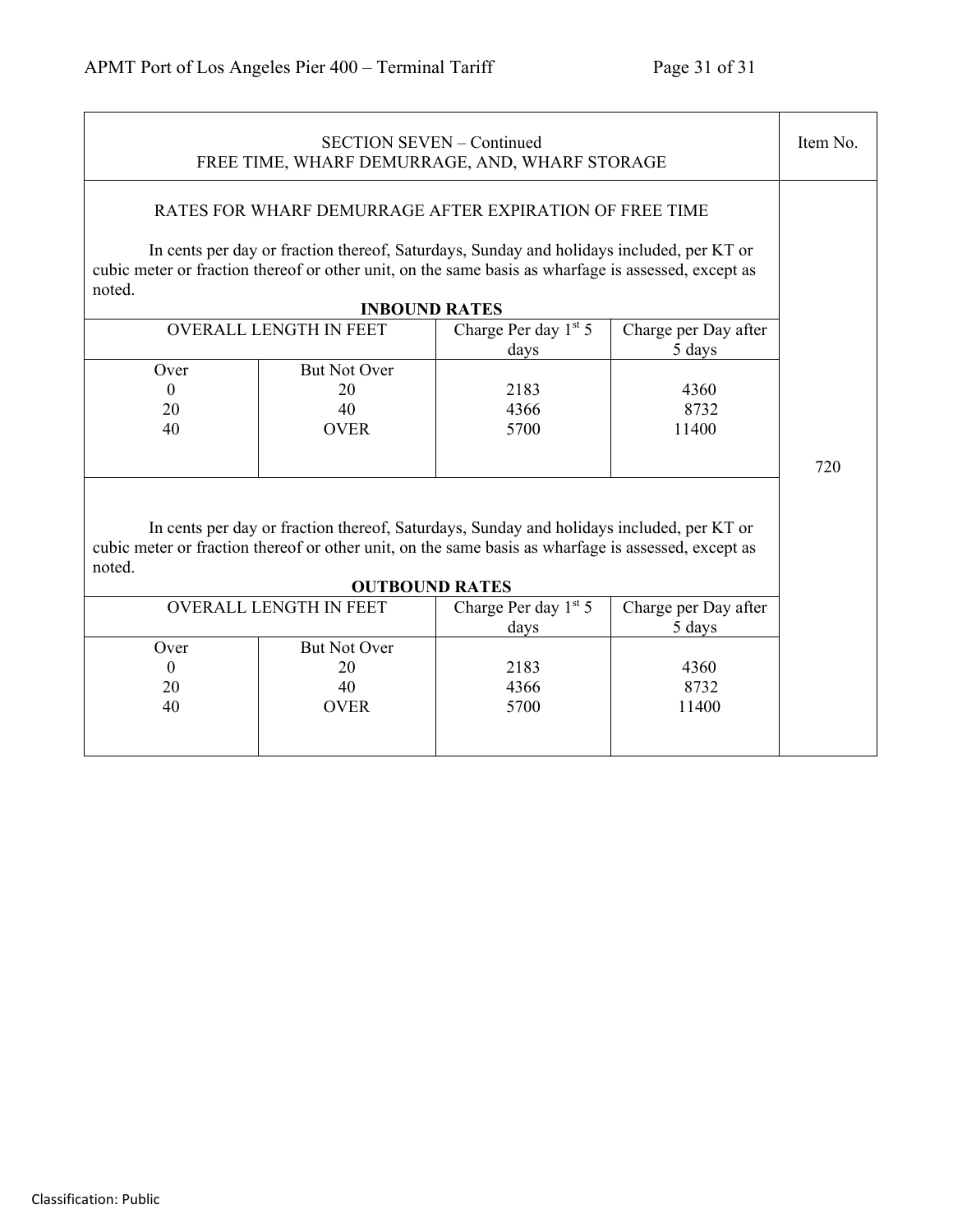| <b>MISCELLANEOUS RATES</b><br>HOURLY EQUIPMENT RENTAL RATES<br>Per hour. Four hour minimum. Rates do not include operators:<br><b>Container Crane</b><br>AutoStrad<br>Rubber Tire Gantry Crane<br>Reachstacker<br>Toploader<br><b>Empty Handler</b><br>Forklift (up to 10,000 lbs capacity)<br>Forklift (up to 15,000 lbs capacity)<br>Forklift (up to25,000 lbs capacity)                                                                                                                    | \$<br>\$ |          |     |
|-----------------------------------------------------------------------------------------------------------------------------------------------------------------------------------------------------------------------------------------------------------------------------------------------------------------------------------------------------------------------------------------------------------------------------------------------------------------------------------------------|----------|----------|-----|
|                                                                                                                                                                                                                                                                                                                                                                                                                                                                                               |          |          |     |
|                                                                                                                                                                                                                                                                                                                                                                                                                                                                                               |          | 1,330.00 | 800 |
|                                                                                                                                                                                                                                                                                                                                                                                                                                                                                               |          | 468.00   |     |
|                                                                                                                                                                                                                                                                                                                                                                                                                                                                                               | \$       | 401.00   |     |
|                                                                                                                                                                                                                                                                                                                                                                                                                                                                                               | \$       | 365.00   |     |
|                                                                                                                                                                                                                                                                                                                                                                                                                                                                                               | \$       | 291.00   |     |
|                                                                                                                                                                                                                                                                                                                                                                                                                                                                                               | \$       | 255.00   |     |
|                                                                                                                                                                                                                                                                                                                                                                                                                                                                                               | \$       | 67.00    |     |
|                                                                                                                                                                                                                                                                                                                                                                                                                                                                                               | \$       | 88.00    |     |
|                                                                                                                                                                                                                                                                                                                                                                                                                                                                                               | \$       | 110.00   |     |
| Forklift (up to 30,000 lbs capacity)                                                                                                                                                                                                                                                                                                                                                                                                                                                          | \$       | 117.00   |     |
| Forklift (up to 35,000 lbs capacity)                                                                                                                                                                                                                                                                                                                                                                                                                                                          | \$       | 145.00   |     |
| Bombcart                                                                                                                                                                                                                                                                                                                                                                                                                                                                                      | \$       | 45.00    |     |
| <b>UTRs</b>                                                                                                                                                                                                                                                                                                                                                                                                                                                                                   | \$       | 53.00    |     |
| Mafi                                                                                                                                                                                                                                                                                                                                                                                                                                                                                          | \$       | 420.00   |     |
| HOURLY EQUIPMENT RENTAL RATES. PER MAN HOUR<br>1st Shift                                                                                                                                                                                                                                                                                                                                                                                                                                      |          | \$200.00 | 805 |
| 2nd Shift                                                                                                                                                                                                                                                                                                                                                                                                                                                                                     |          | \$235.00 |     |
| 3rd Shift                                                                                                                                                                                                                                                                                                                                                                                                                                                                                     |          | \$306.00 |     |
| 1st/2nd Shift Weekend/Holiday                                                                                                                                                                                                                                                                                                                                                                                                                                                                 |          | \$262.00 |     |
| 3rd Shift Weekend/Holiday                                                                                                                                                                                                                                                                                                                                                                                                                                                                     |          | \$330.00 |     |
| SAFETY/ON-TERMINAL TRAFFIC VIOLATION<br>Charged to trucker/trucking company operating within the Terminal in an unsafe manner or in violation<br>of the Terminal traffic rules, including but not limited to:<br>. Failure to fully stop at a stop sign.<br>· Reckless or dangerous driving.<br>· Reckless or dangerous behavior.<br>· Use of cell phone while driving.<br>• Standing/loitering/walking outside of truck cab in prohibited area (violating<br>Terminal "Stay In Cab" policy). |          |          | 810 |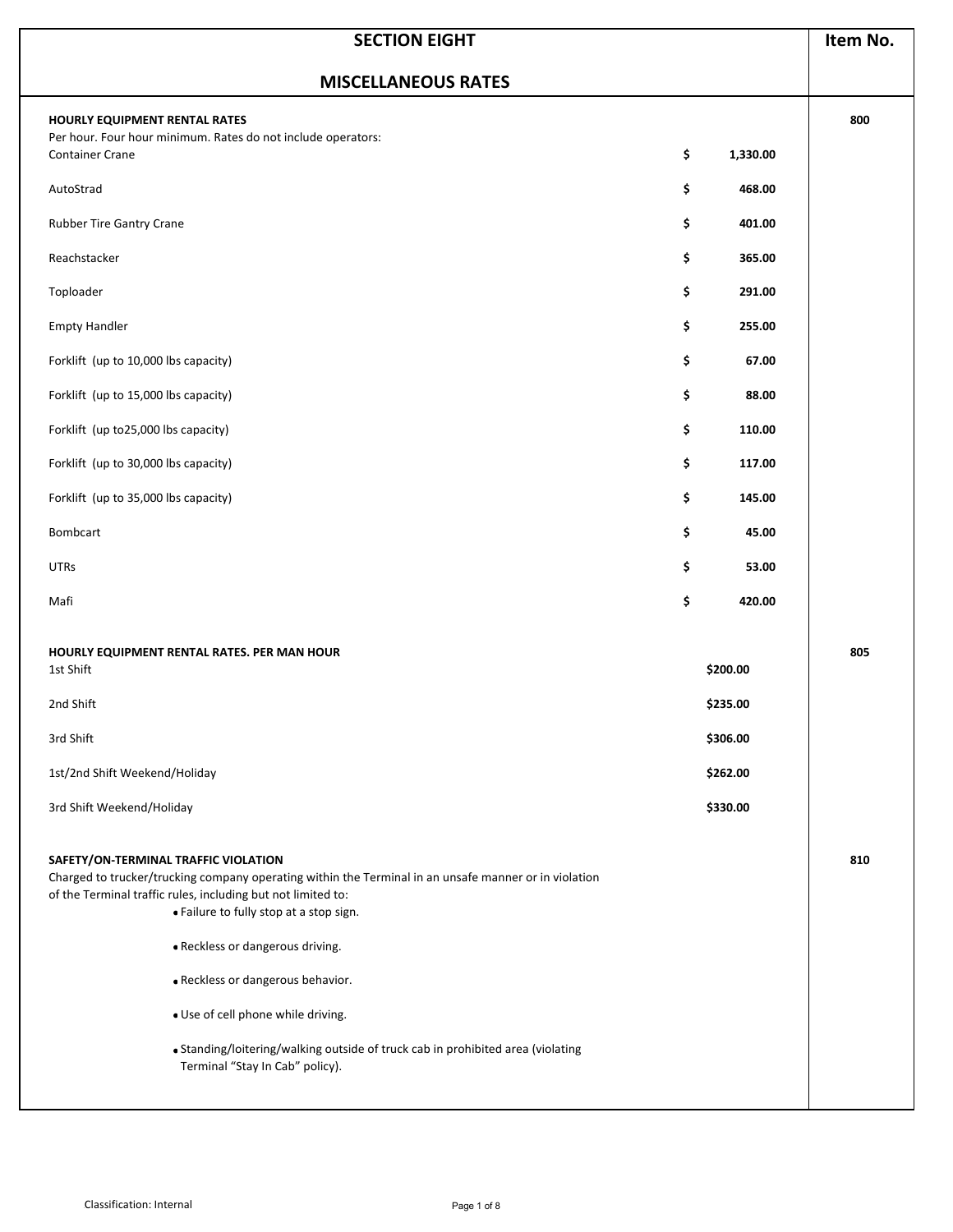| <b>SECTION EIGHT</b>                                                                                                                                                                                                                                                                                                                                                                                                                                                                                                                                                                                                                                                                                                                                                                                                                                                                                                                                                                                                                              |            |     |
|---------------------------------------------------------------------------------------------------------------------------------------------------------------------------------------------------------------------------------------------------------------------------------------------------------------------------------------------------------------------------------------------------------------------------------------------------------------------------------------------------------------------------------------------------------------------------------------------------------------------------------------------------------------------------------------------------------------------------------------------------------------------------------------------------------------------------------------------------------------------------------------------------------------------------------------------------------------------------------------------------------------------------------------------------|------------|-----|
| <b>MISCELLANEOUS RATES</b>                                                                                                                                                                                                                                                                                                                                                                                                                                                                                                                                                                                                                                                                                                                                                                                                                                                                                                                                                                                                                        |            |     |
| . Parking or idling at the trouble ticket window, in-gate complex, out-gate<br>complex, in rows with wheeled Container parking or at California United<br>Terminals without a valid reason for remaining in those areas.                                                                                                                                                                                                                                                                                                                                                                                                                                                                                                                                                                                                                                                                                                                                                                                                                          |            |     |
| • Violaters will receive a citation with details of the offense.                                                                                                                                                                                                                                                                                                                                                                                                                                                                                                                                                                                                                                                                                                                                                                                                                                                                                                                                                                                  |            |     |
| First Violation.                                                                                                                                                                                                                                                                                                                                                                                                                                                                                                                                                                                                                                                                                                                                                                                                                                                                                                                                                                                                                                  | \$500.00   |     |
| Second Violation.                                                                                                                                                                                                                                                                                                                                                                                                                                                                                                                                                                                                                                                                                                                                                                                                                                                                                                                                                                                                                                 | \$1,000.00 |     |
| Third violation - Trucking company access to Pier 400 could be<br>limited/interrupted.                                                                                                                                                                                                                                                                                                                                                                                                                                                                                                                                                                                                                                                                                                                                                                                                                                                                                                                                                            |            |     |
| <b>MISPARKING OF CONTAINERS AND BARE CHASSIS</b><br>Charged per Container or chassis to trucker/trucking company for improperly parking a container on a<br>chassis, or a bare chassis, within the confines of the Terminal in violation of Terminal instructions,<br>including but not limited to:<br>• Parking a container on wheels anywhere on Terminal when instructed to take<br>the Container to a decking area.<br>• Dropping a bare chassis anywhere on Terminal other than a designated<br>chassis parking area.<br>• Leaving a long term leased chassis with Container on Terminal when the<br>chassis has failed roadability. In those instances, driver should go to the flip<br>line, have the Container removed and DRAY THE BARE CHASSIS OUT OF THE<br>TERMINAL. If the chassis is left on terminal and becomes inaccessible due to<br>being blocked by other chassis, trucker/trucking company shall pay the costs<br>to make the chassis accessible per Item No. 800 and Item No. 805, as<br>determined by Terminal management. | \$450.00   | 811 |
| <b>ENTRY INTO INCORRECT GATE LANE</b><br>Charged per incident to trucker/trucking company for entry into the inbound North Gate Express Lanes<br>without a subscription.                                                                                                                                                                                                                                                                                                                                                                                                                                                                                                                                                                                                                                                                                                                                                                                                                                                                          | \$40.00    | 812 |
| <b>TERMINAL SECURITY FEE</b><br>Per Container, full or empty discharged or loaded from/to a vessel. Transshipment Containers will be<br>charged the fee on discharge. No fee will be charged when loaded to a second vessel.                                                                                                                                                                                                                                                                                                                                                                                                                                                                                                                                                                                                                                                                                                                                                                                                                      | \$8.00     | 815 |
| <b>PLACARDING OF CONTAINERS</b><br>Per placard attached.                                                                                                                                                                                                                                                                                                                                                                                                                                                                                                                                                                                                                                                                                                                                                                                                                                                                                                                                                                                          | \$60.00    | 820 |
| Per placard removed.                                                                                                                                                                                                                                                                                                                                                                                                                                                                                                                                                                                                                                                                                                                                                                                                                                                                                                                                                                                                                              | \$75.00    |     |
| <b>CHASSIS FLIP</b><br>Includes flip of a dry container, unauthorized usage of incorrect chassis by truckers, out of service<br>chassis flip (i.e. BIT and license expiration) and street damaged chassis flip.                                                                                                                                                                                                                                                                                                                                                                                                                                                                                                                                                                                                                                                                                                                                                                                                                                   | \$200.00   | 825 |
| <b>DAMAGED CHASSIS WITHOUT AUTHORIZATION FOR REPAIR</b><br>Storage of chassis without authorization for repair.<br>Charged per unit per day after 2 calendar days unless written authorization<br>for repair has been provided. Once the chassis has been repaired and the chassis operator has been<br>notified, the chassis operator will have 4 business days to dray the chassis off terminal, after which the<br>above storage fee will be applied.                                                                                                                                                                                                                                                                                                                                                                                                                                                                                                                                                                                          | \$70.00    | 830 |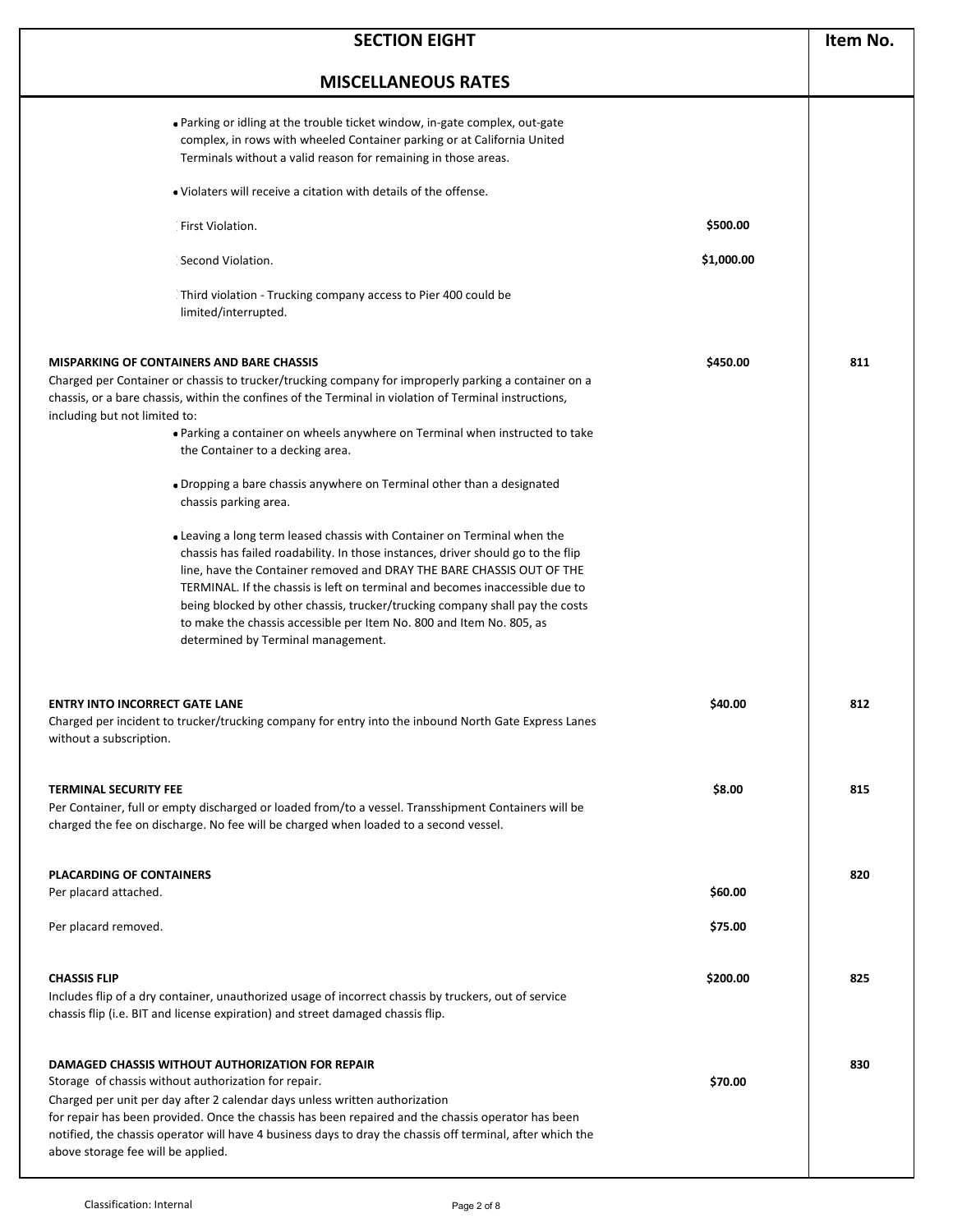| <b>SECTION EIGHT</b>                                                                                                                                                                                                                                                                                                                                                                                                                                                                                                                                                                                                |            | Item No. |
|---------------------------------------------------------------------------------------------------------------------------------------------------------------------------------------------------------------------------------------------------------------------------------------------------------------------------------------------------------------------------------------------------------------------------------------------------------------------------------------------------------------------------------------------------------------------------------------------------------------------|------------|----------|
| <b>MISCELLANEOUS RATES</b>                                                                                                                                                                                                                                                                                                                                                                                                                                                                                                                                                                                          |            |          |
| Chassis not authorized for repairs after 30 days will be repaired by APM Terminals using the Extra Labor<br>Rate (Item No. 805) and standard APM Terminal task times, billable to the chassis operator.                                                                                                                                                                                                                                                                                                                                                                                                             |            |          |
| <b>CHASSIS STORAGE, PER UNIT PER DAY</b>                                                                                                                                                                                                                                                                                                                                                                                                                                                                                                                                                                            | \$15.00    | 831      |
| <b>MAINTENANCE AND REPAIR SERVICES</b><br>The M&R Rates set forth in Appendix I shall be applicable to all parties using or requiring M&R services<br>on the terminal. These M&R services are provided by APMT's affiliate, Pier Maintenance Industrial, LLC,<br>and shall be invoiced by and paid to Pier Maintenance Industrial, LLC.                                                                                                                                                                                                                                                                             |            | 832      |
| REQUESTS FOR CHECKING OF SEALS AND/OR TAKING PICTURES<br>(No handling of container required)                                                                                                                                                                                                                                                                                                                                                                                                                                                                                                                        |            | 835      |
| 1st Container.                                                                                                                                                                                                                                                                                                                                                                                                                                                                                                                                                                                                      | \$65.00    |          |
| Each additional Container under the same request.                                                                                                                                                                                                                                                                                                                                                                                                                                                                                                                                                                   | \$18.00    |          |
| STAGING CONTAINERS FOR INSPECTION OF CONTAINER OR CARGO<br>(Non-Government related. Includes cost to take from the stack, dray to the exam area and resealing of<br>the container).                                                                                                                                                                                                                                                                                                                                                                                                                                 | \$340.00   | 840      |
| <b>CHASSIS CHANGE UPON REQUEST OF TRUCKER</b>                                                                                                                                                                                                                                                                                                                                                                                                                                                                                                                                                                       | \$150.00   | 845      |
| <b>ON-TERMINAL DRAYAGE</b>                                                                                                                                                                                                                                                                                                                                                                                                                                                                                                                                                                                          | \$155.00   | 850      |
| <b>WEIGHING OF CONTAINERS ON-TERMINAL</b>                                                                                                                                                                                                                                                                                                                                                                                                                                                                                                                                                                           | \$270.00   | 851      |
| <b>PRE-MOUNT CONTAINERS ON WHEELS</b>                                                                                                                                                                                                                                                                                                                                                                                                                                                                                                                                                                               | \$250.00   | 855      |
| <b>CONTAINER RE-HANDLING</b>                                                                                                                                                                                                                                                                                                                                                                                                                                                                                                                                                                                        | \$140.00   | 860      |
| <b>OUT-OF-GAUGE (OOG) SERVICES</b><br>Receiving / Delivery/Stripping/Loading of an OOG container or flat rack. No OOG units in exess of 11<br>feet in width will be permitted on Terminal. This Item 865 is limited to Out-Of-Gauge units that are 11<br>feet wide or less. Break bulk requests will continue to be considered individually by Terminal<br>Management and if accepted, the charge for such shipments will be quoted on a labor/equipment<br>basis, subject to a four hour minimum. Please contact the Pier 400 Commercial Department for further<br>information on the specifications of each tier. |            | 865      |
| Tier 1                                                                                                                                                                                                                                                                                                                                                                                                                                                                                                                                                                                                              | \$689.00   |          |
| Tier 2                                                                                                                                                                                                                                                                                                                                                                                                                                                                                                                                                                                                              | \$1,222.00 |          |
| Tier 3                                                                                                                                                                                                                                                                                                                                                                                                                                                                                                                                                                                                              | \$1,486.00 |          |
| Tier 4                                                                                                                                                                                                                                                                                                                                                                                                                                                                                                                                                                                                              | \$1,747.00 |          |
| Tier 5                                                                                                                                                                                                                                                                                                                                                                                                                                                                                                                                                                                                              | \$2,270.00 |          |
| Tier 6                                                                                                                                                                                                                                                                                                                                                                                                                                                                                                                                                                                                              | \$2,683.00 |          |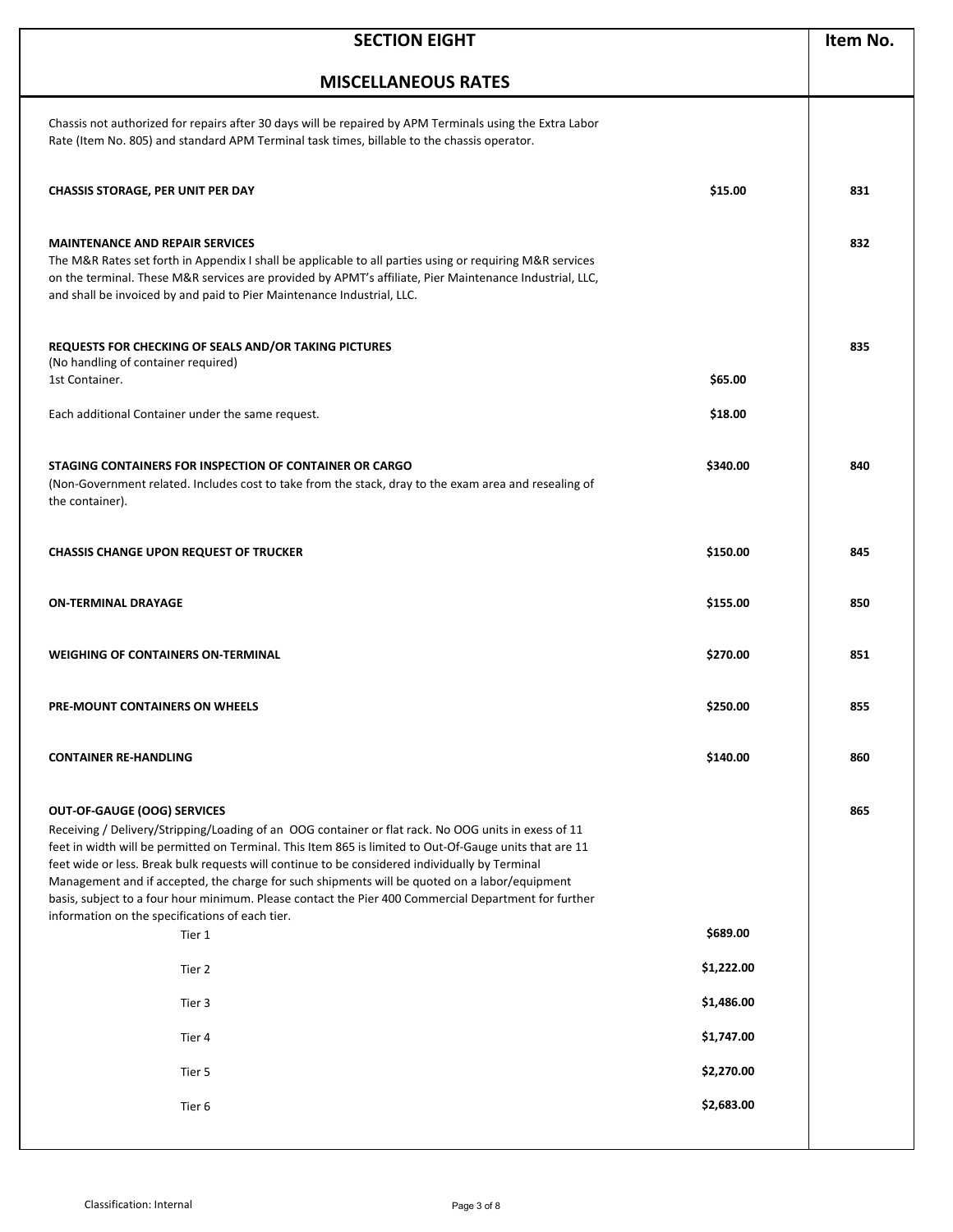| <b>SECTION EIGHT</b>                                                                                                                                                                                                                                                                                                                                                                                      |                                               | Item No. |
|-----------------------------------------------------------------------------------------------------------------------------------------------------------------------------------------------------------------------------------------------------------------------------------------------------------------------------------------------------------------------------------------------------------|-----------------------------------------------|----------|
| <b>MISCELLANEOUS RATES</b>                                                                                                                                                                                                                                                                                                                                                                                |                                               |          |
| Tier 7                                                                                                                                                                                                                                                                                                                                                                                                    | \$3,096.00                                    |          |
| Tier 8                                                                                                                                                                                                                                                                                                                                                                                                    | \$3,715.00                                    |          |
| Tier 9                                                                                                                                                                                                                                                                                                                                                                                                    | \$4,333.00                                    |          |
| Tier 10                                                                                                                                                                                                                                                                                                                                                                                                   | \$6,603.00                                    |          |
| Tier 11                                                                                                                                                                                                                                                                                                                                                                                                   | \$7,221.00                                    |          |
| Tier 12                                                                                                                                                                                                                                                                                                                                                                                                   | Extra Labor, plus materials at cost plus 15%. |          |
| Terminal Management in its sole discretion will determine the applicable tier based on the weight and<br>dimensions of the cargo. Rates include labor, equipment and supervision. Terminal Management<br>reserves the right to adjust the table at any time.                                                                                                                                              |                                               |          |
| OOG RE-HANDLING CHARGE DUE TO INCORRECT WEIGHT ON MANIFEST                                                                                                                                                                                                                                                                                                                                                | \$260.00                                      | 870      |
| <b>FAILURE TO APPEAR FOR AN OUT-OF-GAUGE APPOINTMENT</b>                                                                                                                                                                                                                                                                                                                                                  | \$1,545.00                                    | 875      |
| <b>FAILURE TO APPEAR FOR AN IMPORT APPOINTMENT, AN EMPTY CONTAINER APPOINTMENT, OR</b><br><b>FAILURE TO MAKE AN EXPORT APPOINTMENT</b><br>Fee applies for appointment made to pick up an import container but the appointment is not honored.<br>Fee also applies for arriving at the terminal with an Export load without having made an appointment.<br>Charges are based on cost incurred by Pier 400. | \$65.00                                       | 876      |
| LATE APPOINTMENT CANCELLATION FEE<br>Fee will be assessed per instance to party which books an appointment but cancels<br>the same appointment between 8 and 2 hours within the scheduled appointment time.<br>Any appointment canceled within 2 hours of the scheduled appointment time will be<br>assessed a missed appointment fee per item 876.                                                       | \$25.00                                       | 877      |
| <b>APPOINTMENT EXEMPTION FEE</b><br>Fee will be assessed per instance to party which an exemption is made for to<br>accommodate a gate move without a pre-arranged appointment.                                                                                                                                                                                                                           | \$100.00                                      | 878      |
| <b>SAME DAY APPOINTMENT FEE</b><br>Fee assessed to booking party per appointment to schedule an appointment for<br>gate activity the same Calendar day of the intended appointment.                                                                                                                                                                                                                       | \$50.00                                       | 879      |
| RATES FOR GOVERNMENT, USDA, USCBP AND OTHER SECURITY EXAMS<br>(Includes cost to take from the stack, dray to the exam area and resealing of the container)                                                                                                                                                                                                                                                | \$450.00                                      | 880      |
| <b>RATES FOR MISCELLANEOUS SERVICES</b><br>(Examples: Measuring OOG, escorting shipper's representative etc)                                                                                                                                                                                                                                                                                              | \$90.00                                       | 885      |
| <b>DISRUPTION SURCHARGE</b><br>APMT reserves the right to assess a surcharge as a result of disruption and/or congestion due to factors<br>beyond APMT's control, such as but not limited to, longshoremen's strikes, trucking strikes or weather<br>conditions which affect the entire port area or a substantial portion thereof.                                                                       |                                               | 890      |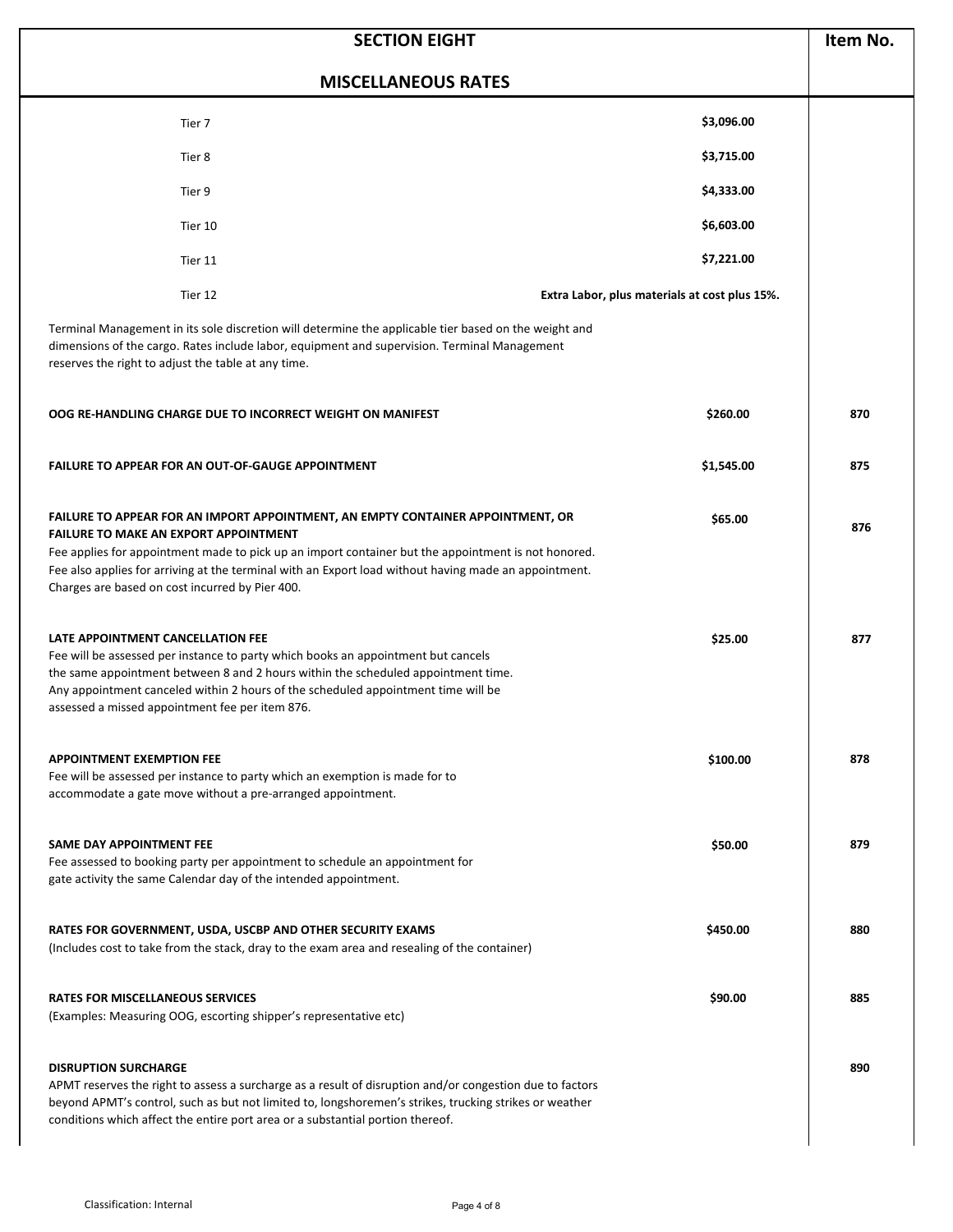| <b>SECTION EIGHT</b>                                                                                                                                                                                                                                                                                                                                                                                                                                                                                                                                                                                                                                                                                                                              |                                     | Item No. |
|---------------------------------------------------------------------------------------------------------------------------------------------------------------------------------------------------------------------------------------------------------------------------------------------------------------------------------------------------------------------------------------------------------------------------------------------------------------------------------------------------------------------------------------------------------------------------------------------------------------------------------------------------------------------------------------------------------------------------------------------------|-------------------------------------|----------|
| <b>MISCELLANEOUS RATES</b>                                                                                                                                                                                                                                                                                                                                                                                                                                                                                                                                                                                                                                                                                                                        |                                     |          |
| ON-DECK CONTAINER TIER HEIGHT SURCHARGE<br>Charged on a per container basis to vessel operator for containers stacked 8, 9, or 10+ high<br>above deck on a vessel. Each container in each height tier will be charged at the respective<br>tier rate.<br>8 Containers High Above Deck                                                                                                                                                                                                                                                                                                                                                                                                                                                             | \$35.00                             | 895      |
| 9 Containers High Above Deck<br>10+ Containers High Above Deck                                                                                                                                                                                                                                                                                                                                                                                                                                                                                                                                                                                                                                                                                    | \$70.00<br>\$105.00                 |          |
| <b>THROUGHPUT RATE</b>                                                                                                                                                                                                                                                                                                                                                                                                                                                                                                                                                                                                                                                                                                                            | \$850.00                            | 900      |
| The rate is charged per move for an ISO in-gauge container 20'/40'/40'HC/45' in length, loaded or<br>empty, discharged off a vessel into the container yard and subsequently delivered out the gate to<br>shipper/consignee's authorized personnel, or per move for an ISO in-gauge container, loaded or empty,<br>received through the gate into the container yard and loaded onto a vessel. The rate includes vessel<br>overtime, detentions (except Standby for Vessel), non-productive work time (unused ILWU guarantee)<br>and wharfage. The associated gate and yard activities are straight time only. All other charges are to be<br>invoiced separately. Excludes 48' and 53' containers, which will be quoted on a case by case basis. |                                     |          |
| <b>GANGWAY GUARDS</b><br>Per Hour ST.                                                                                                                                                                                                                                                                                                                                                                                                                                                                                                                                                                                                                                                                                                             | \$220.00                            | 901      |
| Per Hour OT.<br>Minimum guarantees apply.                                                                                                                                                                                                                                                                                                                                                                                                                                                                                                                                                                                                                                                                                                         | \$320.00                            |          |
| REFRIGERATED EQUIPMENT RATES<br>Plug/Unplug charge, on terminal and on board vessels, per activity.                                                                                                                                                                                                                                                                                                                                                                                                                                                                                                                                                                                                                                               | \$120.00                            | 902      |
| Monitoring/Electricity, per unit per day.                                                                                                                                                                                                                                                                                                                                                                                                                                                                                                                                                                                                                                                                                                         | \$195.00                            |          |
| GensetMount/Dismount, per activity.                                                                                                                                                                                                                                                                                                                                                                                                                                                                                                                                                                                                                                                                                                               | \$169.00                            |          |
| Fueling of Gensets (labor only), per activity.                                                                                                                                                                                                                                                                                                                                                                                                                                                                                                                                                                                                                                                                                                    | \$97.00                             |          |
| <b>Genset Fuel</b>                                                                                                                                                                                                                                                                                                                                                                                                                                                                                                                                                                                                                                                                                                                                | Per US Government website plus 50%. |          |
| <b>RAIL LIFT</b><br>Charge per lift, 1st and 2nd shifts, with vessel related move                                                                                                                                                                                                                                                                                                                                                                                                                                                                                                                                                                                                                                                                 | \$280.00                            | 903      |
| Charge per lift, 1st and 2nd shifts, without vessel related move                                                                                                                                                                                                                                                                                                                                                                                                                                                                                                                                                                                                                                                                                  | \$685.00                            |          |
| <b>EMPTY CONTAINER STORAGE</b><br>Per unit, per day. Assessed to any container over Customer's weekly allocation.                                                                                                                                                                                                                                                                                                                                                                                                                                                                                                                                                                                                                                 | \$15.00                             | 904      |
| <b>GATE MOVE (IN-GAUGE)</b>                                                                                                                                                                                                                                                                                                                                                                                                                                                                                                                                                                                                                                                                                                                       | \$140.00                            | 905      |
| <b>MOUNT/GROUND OF CONTAINER (IN-GAUGE)</b>                                                                                                                                                                                                                                                                                                                                                                                                                                                                                                                                                                                                                                                                                                       | \$140.00                            | 906      |
| <b>CONTAINER ROLL FEE</b><br>Per unit rolled to a different vessel and/or port of discharge. Includes handling of other containers<br>required to complete the roll. Containers may be rolled up until vessel cargo cut-off.                                                                                                                                                                                                                                                                                                                                                                                                                                                                                                                      | \$420.00                            | 907      |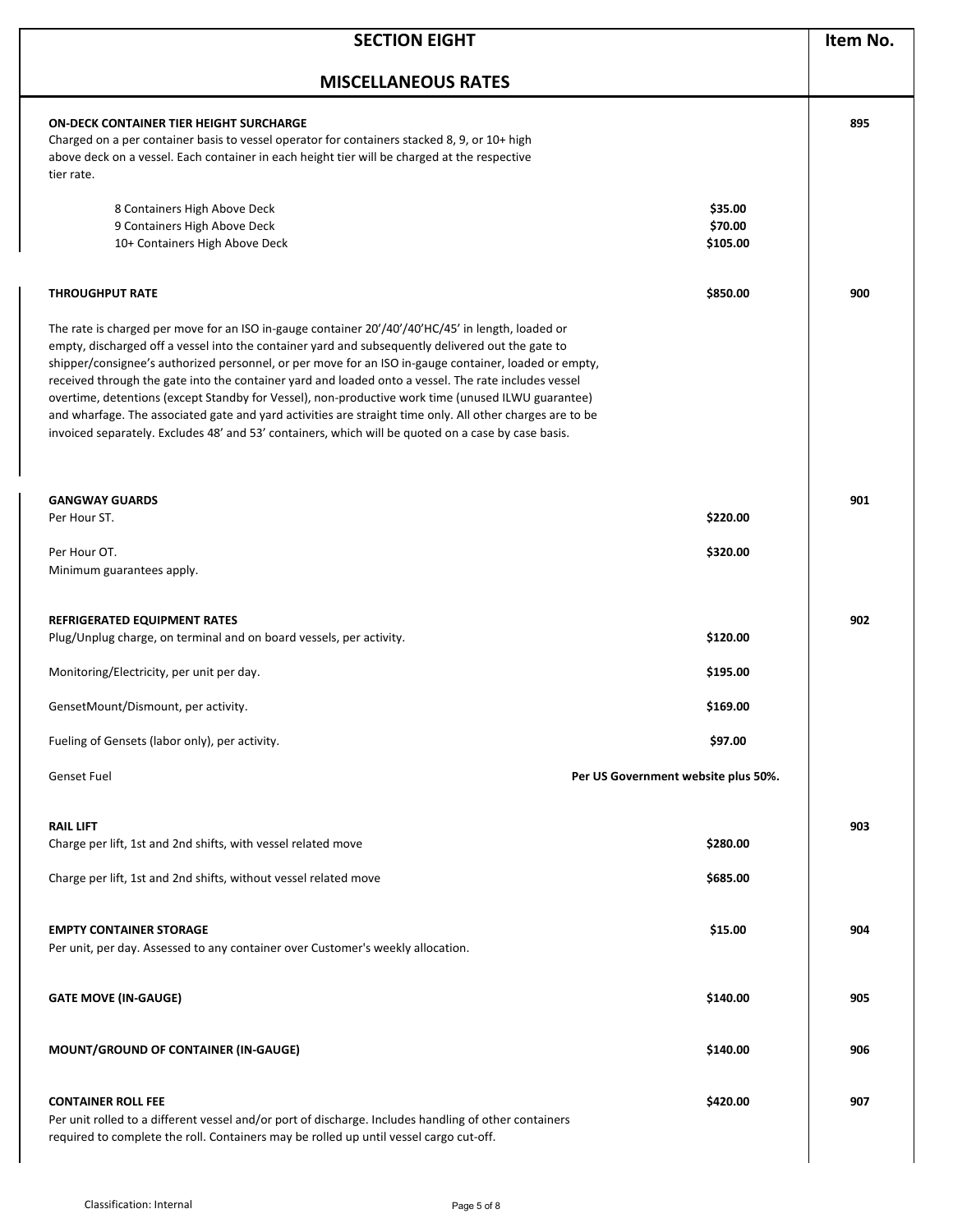| <b>SECTION EIGHT</b>                                                                                  |                                                                                                                                                                                                                                                                                                       | Item No.                                                                                                      |     |
|-------------------------------------------------------------------------------------------------------|-------------------------------------------------------------------------------------------------------------------------------------------------------------------------------------------------------------------------------------------------------------------------------------------------------|---------------------------------------------------------------------------------------------------------------|-----|
| <b>MISCELLANEOUS RATES</b>                                                                            |                                                                                                                                                                                                                                                                                                       |                                                                                                               |     |
|                                                                                                       | RE-DELIVERY OF CONTAINER WITHOUT A VESSEL MOVE<br>Charge for containers brought on terminal and subsequently removed from terminal without a<br>Throughput move. Wharfage charges per Item No. 635 also apply.                                                                                        | \$540.00                                                                                                      | 908 |
| <b>AT-RISK REEFERS CHARGES</b>                                                                        | Dray charge for testing of At-Risk Reefers (per reefer, one way)                                                                                                                                                                                                                                      | \$140.00                                                                                                      | 909 |
|                                                                                                       | Daily Storage charge for Failed At-Risk Reefers (per Failed Reefer)                                                                                                                                                                                                                                   | \$20.00                                                                                                       |     |
| <b>HAZARDOUS SURCHARGE</b><br>а.                                                                      | A per unit surcharge assessed to each unit with Hazardous Cargo<br>Class 1                                                                                                                                                                                                                            | Quote available upon request. Subject to acceptance by<br>Terminal Managing Director and Port of Los Angeles. | 910 |
| b.                                                                                                    | Class 2.1, 2.3                                                                                                                                                                                                                                                                                        | \$415.00                                                                                                      |     |
| c.                                                                                                    | Class 2.2                                                                                                                                                                                                                                                                                             | \$141.00                                                                                                      |     |
| d.<br>e.                                                                                              | Class 3<br>Class 4                                                                                                                                                                                                                                                                                    | \$415.00<br>\$415.00                                                                                          |     |
| f.                                                                                                    | Class 5                                                                                                                                                                                                                                                                                               | \$415.00                                                                                                      |     |
| g.                                                                                                    | Class 6                                                                                                                                                                                                                                                                                               | \$415.00                                                                                                      |     |
| h.                                                                                                    | Class <sub>7</sub>                                                                                                                                                                                                                                                                                    | Quote available upon request. Subject to acceptance by<br>Terminal Managing Director and Port of Los Angeles. |     |
| i.                                                                                                    | Class 8                                                                                                                                                                                                                                                                                               | \$141.00                                                                                                      |     |
| j.                                                                                                    | Class 9                                                                                                                                                                                                                                                                                               | \$224.00                                                                                                      |     |
| <b>53 FOOT CONTAINER SURCHARGE</b>                                                                    | Per 53 foot container, in addition to the Throughput Rate (Item No. 900).                                                                                                                                                                                                                             | \$240.00                                                                                                      | 911 |
| <b>53 FOOT CONTAINER RACK SURCHARGE</b>                                                               | Per 53 foot container rack handled in conjunction with 53 foot containers.                                                                                                                                                                                                                            | \$150.00                                                                                                      | 912 |
| <b>FUEL SURCHARGE</b>                                                                                 | Applied to each Throughput Move if the price of fuel exceeds \$5 per gallon as determined by taking the<br>average of the previous 26 weeks' diesel prices as published on the California diesel prices weekly<br>average located on the government web site http://www.eia.gov/petroleum/gasdiesel/. | 50% of the price per gallon                                                                                   | 913 |
| <b>ALTERNATIVE MARINE POWER (AMP)</b><br>Plug/Unplug Charge, per vessel call                          |                                                                                                                                                                                                                                                                                                       | \$1,700.00                                                                                                    | 950 |
| Includes the plug into the shore power utilizing the vessel's plug/cable and unplug from shore power. |                                                                                                                                                                                                                                                                                                       |                                                                                                               |     |
|                                                                                                       | Additional activities if required operationally.                                                                                                                                                                                                                                                      | \$500.00                                                                                                      |     |
| Electricity usage during the vessel call.<br>Actual charges from Port of Los Angeles                  |                                                                                                                                                                                                                                                                                                       |                                                                                                               |     |
| Attending Port of Los Angeles port engineer.<br><b>Actual charges from Port of Los Angeles</b>        |                                                                                                                                                                                                                                                                                                       |                                                                                                               |     |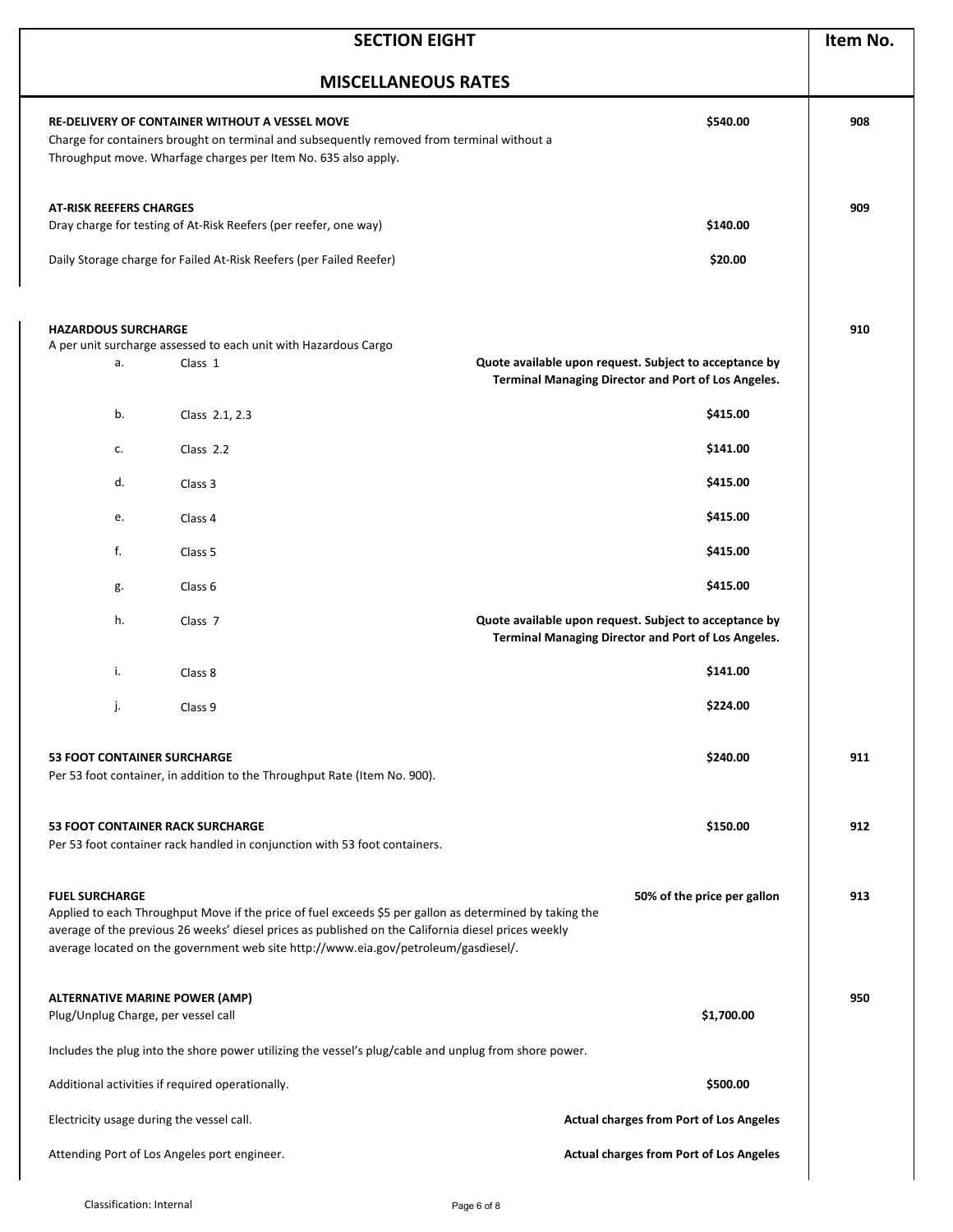| <b>MISCELLANEOUS RATES</b><br>Invoice processing fee, per invoice<br>\$150.00<br>Charged for reconciliation and consolidation of Port of Los Angeles invoices.<br><b>FRESH WATER RATES</b><br>Fresh water supplied by APMT shall be charged per the Port of Los Angeles Tariff No. 4.<br>\$600.00<br>FEE TO DRAY OUT-OF-SERVICE CHASSIS OFF TERMINAL                           |     |
|--------------------------------------------------------------------------------------------------------------------------------------------------------------------------------------------------------------------------------------------------------------------------------------------------------------------------------------------------------------------------------|-----|
|                                                                                                                                                                                                                                                                                                                                                                                |     |
|                                                                                                                                                                                                                                                                                                                                                                                |     |
|                                                                                                                                                                                                                                                                                                                                                                                | 951 |
| Charged per chassis, whether single or bundled.                                                                                                                                                                                                                                                                                                                                | 952 |
| PEEL OFF OPERATION SERVICE FEE<br>Charged for Peel Off Service, defined as a pre-arrangement between trucking company or shipper and<br>Terminal Management whereby the trucking company takes delivery of Containers as readily available<br>in the front of designated container stack(s). The Service parameters are as follows:<br>• Minimum requirement of 40 containers. | 960 |
| • No appointment necessary.                                                                                                                                                                                                                                                                                                                                                    |     |
| • Empty return support for dual transaction.                                                                                                                                                                                                                                                                                                                                   |     |
| . Dedicated resources for the Peel Off operation.                                                                                                                                                                                                                                                                                                                              |     |
| • Subject to:<br>Adequate chassis supply.<br>О<br>20 foot and 45 foot containers are based on container density.<br>o                                                                                                                                                                                                                                                          |     |
| Excludes 20 foot containers requiring tri-axle chassis.<br>Agreement to pay the Peel Off charges prior to the start of Peel<br>О<br>Off operations.                                                                                                                                                                                                                            |     |
| Fee per container:<br>о                                                                                                                                                                                                                                                                                                                                                        |     |
| <u>From</u><br><u>lo</u><br>\$100.00<br>40<br>80                                                                                                                                                                                                                                                                                                                               |     |
| \$57.00<br>81<br>100                                                                                                                                                                                                                                                                                                                                                           |     |
| \$43.00<br>101<br>130                                                                                                                                                                                                                                                                                                                                                          |     |
| \$30.00<br>131<br>and over                                                                                                                                                                                                                                                                                                                                                     |     |
| E.g. If 85 containers are designated for a customer's Peel Off<br>operation the customer will be charged \$57.00 for each of the 85<br>0<br>containers since it is within the 81 to 100 tier.                                                                                                                                                                                  |     |
| E.g. If 145 containers are designated for a customer's Peel Off<br>0<br>operation the customer will be charged \$30.00 for each of the 145<br>containers since it is within the 131 and over tier.                                                                                                                                                                             |     |
| • Clean up service if less than 90% of the targeted Containers are delivered<br>\$167.00<br>during the Peel Off.<br>Fee is per Container for any/all Containers remaining in agreed upon Peel Off<br>operation.                                                                                                                                                                |     |
| \$290.00<br>. Relocation of Container in Peel Off pile not released for delivery.<br>Fee is per Container. Container will be mounted to a chassis and parked in a<br>wheeled row.                                                                                                                                                                                              |     |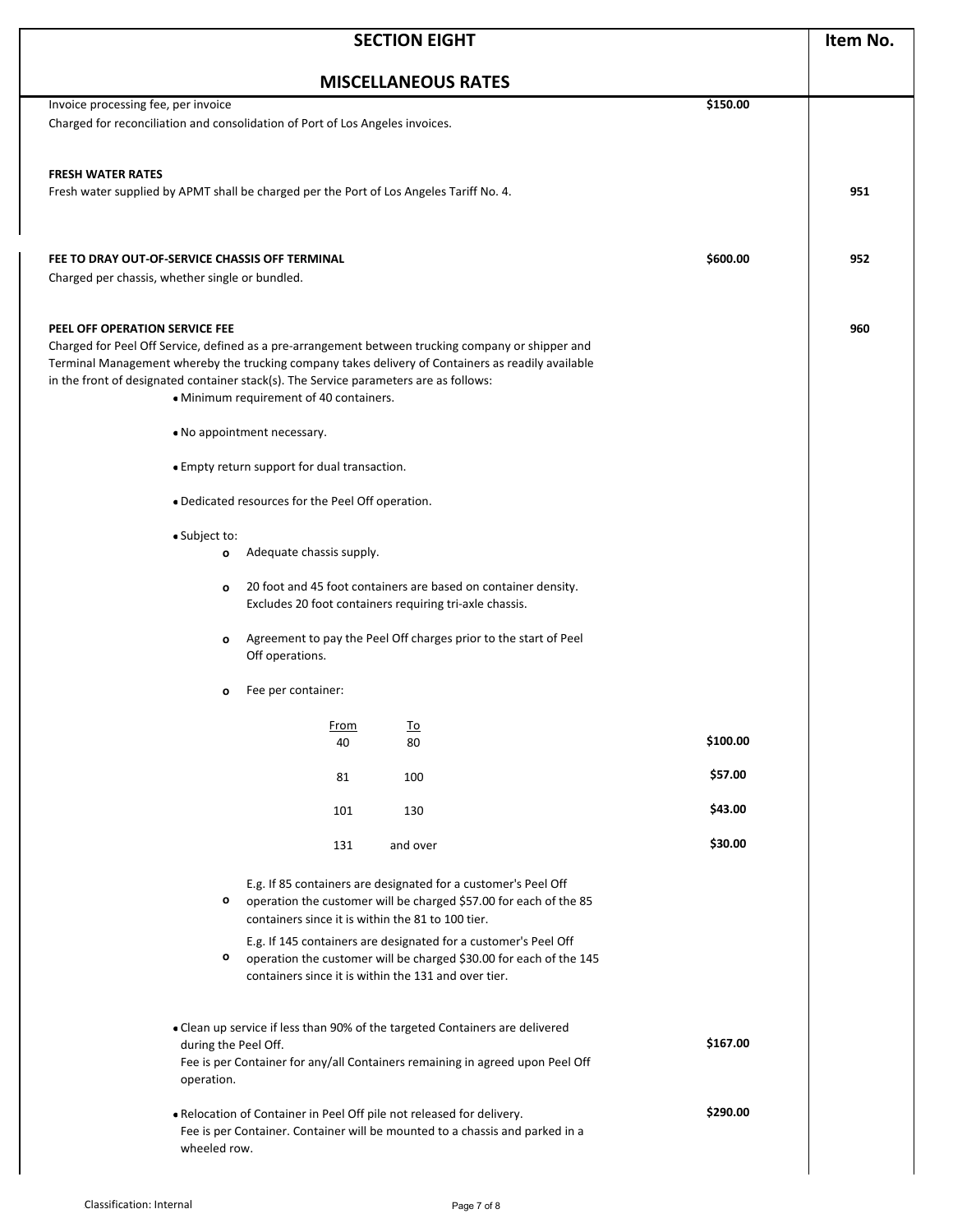| <b>SECTION EIGHT</b>                                                                                                                                                                                                                                                                                                                                                                                                                                                                                                                  |            | Item No. |
|---------------------------------------------------------------------------------------------------------------------------------------------------------------------------------------------------------------------------------------------------------------------------------------------------------------------------------------------------------------------------------------------------------------------------------------------------------------------------------------------------------------------------------------|------------|----------|
| <b>MISCELLANEOUS RATES</b>                                                                                                                                                                                                                                                                                                                                                                                                                                                                                                            |            |          |
| Terminal Management in its sole discretion will determine which containers<br>are eligible for Peel Off. The operation plan and applicable charges will be<br>confirmed with Customer prior to commencement of vessel discharge<br>operations. Agreement to provide Peel Off Service does not constitute a<br>guarantee that all containers targeted for Peel Off will make the final Peel Off<br>list. The final list is subject to vessel stowage integrity. Consideration will be<br>given for any delays caused by APM Terminals. |            |          |
| SHIPPER OWNED CHASSIS - REEFER CARGO TRANSACTIONS<br>Fee applies to all reefer transactions where a shipper owned chassis is used; Flip charge to be paid in<br>advance of transaction.                                                                                                                                                                                                                                                                                                                                               | \$60.00    | 961      |
| Fee applies to all reefer transactions where a shipper owned chassis is used, however the Flip Fee was<br>not paid in advance of the transaction.                                                                                                                                                                                                                                                                                                                                                                                     | \$140.00   |          |
| LATE CONTAINER RECEIVING FEE<br>Fee to be assessed per container to accommodate the receiving of a container following the<br>cut-off of receiving containers.                                                                                                                                                                                                                                                                                                                                                                        |            | 962      |
| Dry Container                                                                                                                                                                                                                                                                                                                                                                                                                                                                                                                         | \$200.00   |          |
| Reefer Container                                                                                                                                                                                                                                                                                                                                                                                                                                                                                                                      | \$350.00   |          |
| <b>EARLY CONTAINER RECEIVAL FEE</b><br>Fee to be assessed per container to accommodate the early receival of a container<br>prior to the normal receiving window.                                                                                                                                                                                                                                                                                                                                                                     |            | 963      |
| Dry Container                                                                                                                                                                                                                                                                                                                                                                                                                                                                                                                         | \$200.00   |          |
| <b>Reefer Container</b>                                                                                                                                                                                                                                                                                                                                                                                                                                                                                                               | \$350.00   |          |
| SHIPPING LINE REQUESTED BLOCK ON RECEIVAL OF EMPTY CONTAINERS<br>A charge of \$1000 per instance will be assessed to a Shipping Line each time it is requested<br>the terminal blocks the receival of a Carrier's empty equipment. Block period lasts for 1 shift<br>from the time it is initiated.                                                                                                                                                                                                                                   | \$1,000.00 | 964      |
| <b>TERMINAL LANDSIDE CHARGE</b><br>To be advised.                                                                                                                                                                                                                                                                                                                                                                                                                                                                                     |            | 965      |
|                                                                                                                                                                                                                                                                                                                                                                                                                                                                                                                                       |            |          |
|                                                                                                                                                                                                                                                                                                                                                                                                                                                                                                                                       |            |          |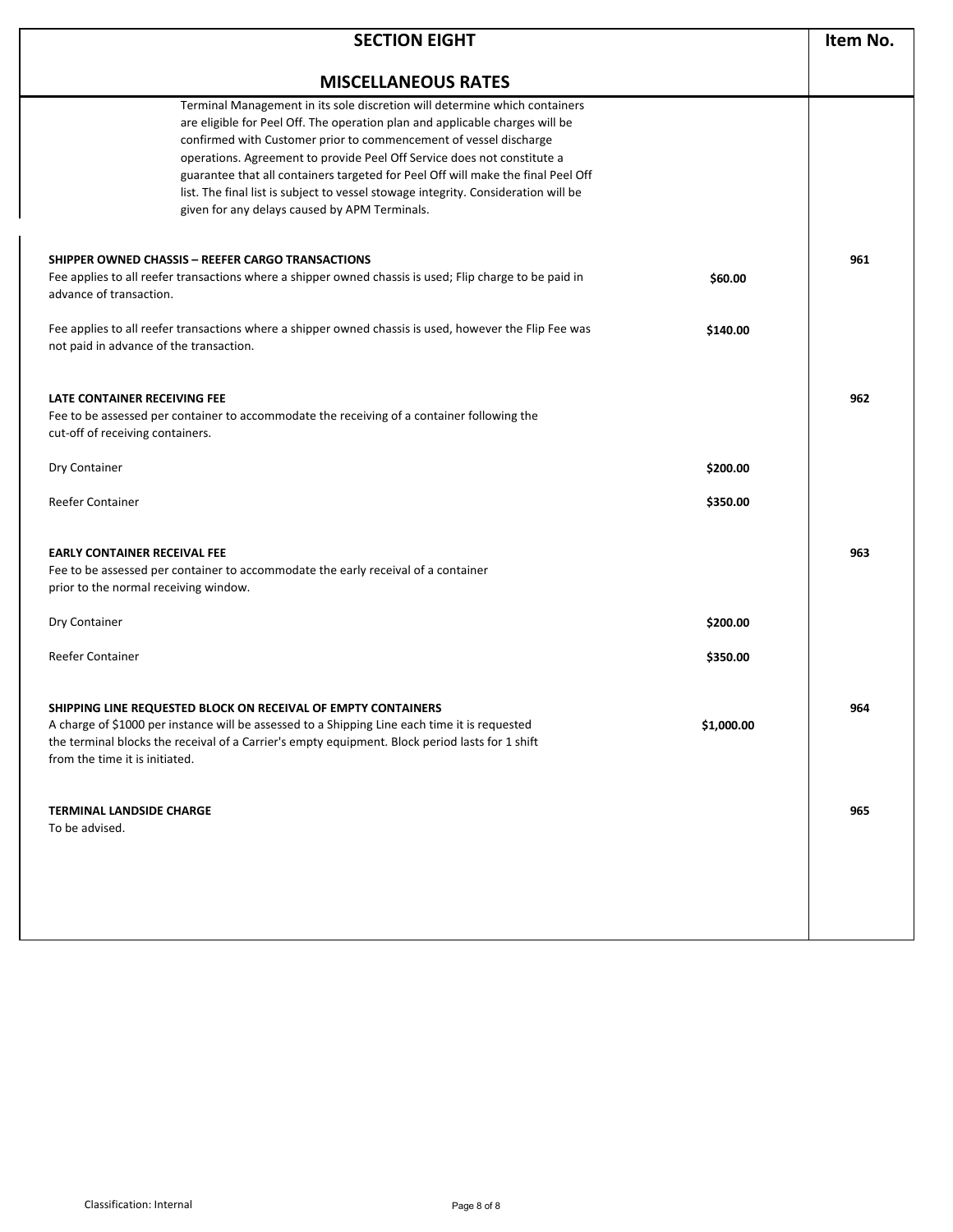### **APPENDIX I**

### **Standard Task Tariff & Rate Schedule for Equipment Maintenance and Repair**

Effective January 01, 2022

| <b>MAN-HOUR RATES</b><br>1ST Shift ST | \$206.00 |
|---------------------------------------|----------|
| 2nd Shift ST                          | \$244.00 |
| 1st/2nd Shifts OT                     | \$275.00 |
| 3rd Shift ST                          | \$290.00 |
| 3rd Shift OT                          | \$305.00 |

#### **SPARE PARTS**

Spare parts used for Maintenance and Repair shall be charged at list price plus 15%.

#### **REPAIR LIMITS**

Contractor has the right to make repairs without prior authorization from the equipment owner if the total charge is below the following threshholds:

- Containers \$500
- Gensets \$500
- (PM). Chassis – 3 Man-Hours of work, plus 3 tires, plus Preventive Maintenance
- Reefer "Live Load" repair \$500. Note: Live Load repairs are performed on active reefer units to prevent potential cargo loss. These repairs are performed outside the normal business hours where the container representative is not immediate available to approve before repairs are made.

#### **REPAIR ESTIMATES**

Estimates provided which do not result in a subsequent repair shall be charged at 30 minutes at the prevailing Man-hour rate.

#### **AT RISK REEFER TESTING AND SCRAPPING CHARGES**

a. Testing of At-Risk Reefer (per reefer).

|                                          | (1) For test samples that pass initial test indicating not contaminated. These samples are<br>not sent to a third party for analysis. |            |
|------------------------------------------|---------------------------------------------------------------------------------------------------------------------------------------|------------|
|                                          |                                                                                                                                       |            |
|                                          | (2) For test samples that fail the initial test indicating contamination. These samples are<br>sent to a third party for analysis.    |            |
| b. Reefer scrap/reclamation (per reefer) |                                                                                                                                       | \$3,604.00 |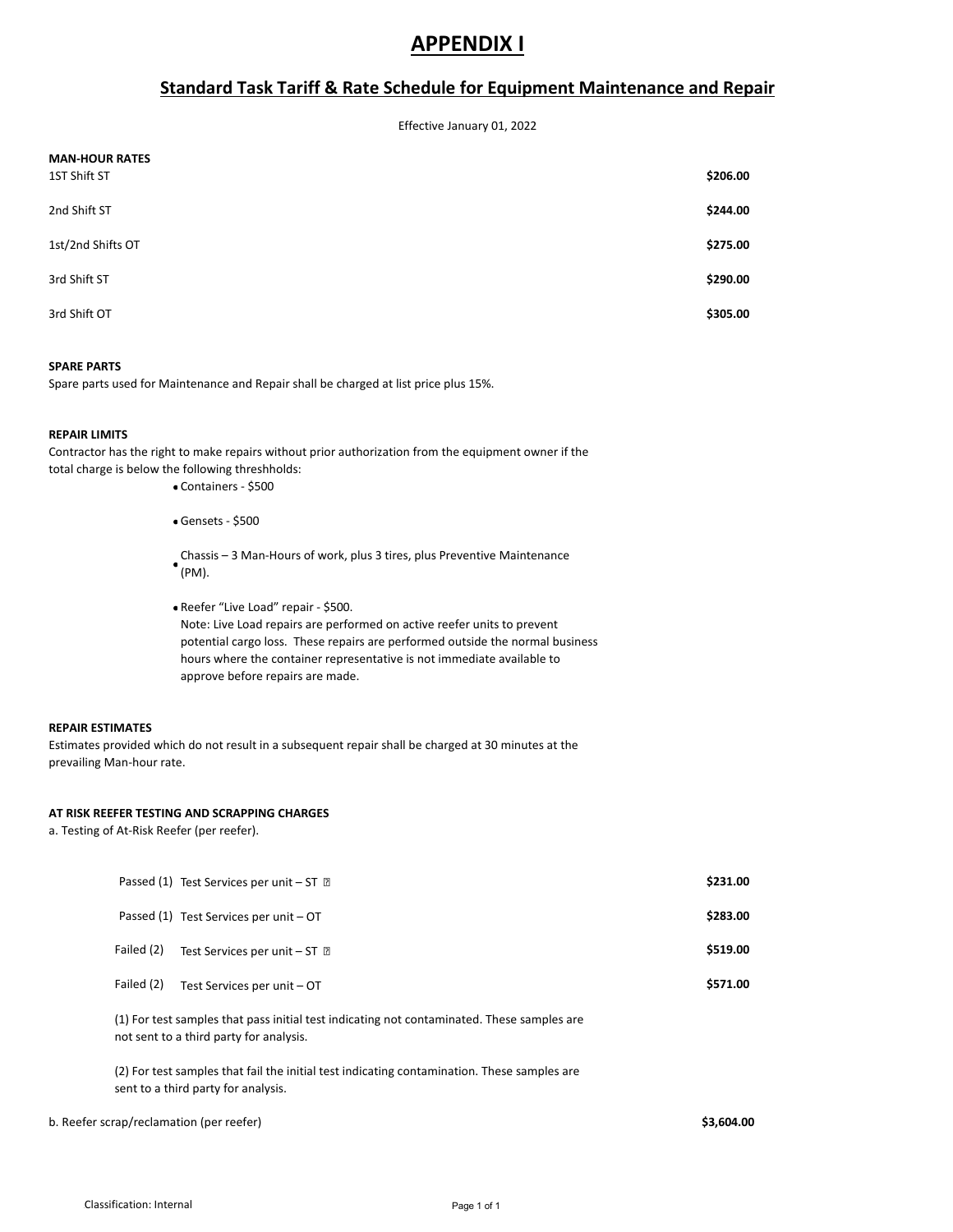### **Standard Task Tariff**

## **PMI Reefer Tariff**

| <b>Item ID</b> | <b>Item Description</b>               | <b>Labor Hours</b> |
|----------------|---------------------------------------|--------------------|
| 0914           | <b>INTERNAL CLEANING FEE</b>          | 1.33               |
| 0917           | <b>HANDLING/TRUCKING CHARGE</b>       | 1.50               |
| 0940           | PRE-TRIP INSP FEE, INCL. INT CLEANING | 1.67               |
|                | 0960-FOT AT RISK FAIL OT              | \$445.54           |
|                | 0960-FST AT RISK FAIL ST              | \$405.04           |
|                | 0960-POT AT RISK PASS OT              | \$220.51           |
|                | 0960-PST AT RISK PASS ST              | \$180.01           |
| 0980           | ADD R134a TO SYSTEM                   | 0.10               |
| 1936           | EVACUATE, RECYCLE & RECHARG SYST      | 0.20               |
| 6980           | ADD R404a TO SYSTEM                   | 0.10               |
| 8980           | ADD R23 TO SYSTEM                     | 0.10               |
| <b>EST</b>     | <b>ESTIMATE</b>                       | 1.00               |
| $T-M$          | <b>T &amp; M LABOR</b>                | 0.00               |
| X111           | FRAME (4)                             | 1.50               |
| X112           | RETAINER, CABLE                       | 0.50               |
| X113           | RESCURE/REINSTALL SCREW-BOLTS         | 0.20               |
| X114           | REPAIR/REPLACE HANDLE (2)             | 0.40               |
| X115           | <b>BROKEN BOLT EXTRACTION (10)</b>    | 0.20               |
| X122           | REPL LOWER/UPPER REAR PANEL (2)       | 0.40               |
| X141           | R&R REEFER UNIT COMPLETE              | 2.00               |
| X151           | REPR/REPL EVAP ACCESS DOOR            | 0.20               |
| X152           | REP/REPL HEATER ACCESS DOOR           | 0.20               |
| X153           | REPAIR/REPLACE DOOR HINGE (3)         | 0.40               |
| X154           | REP/REPL DOOR LATCH (3)               | 0.20               |
| X155           | REP/REPL CATCH FOR DOOR LATCH (3)     | 0.10               |
| X161           | REPL GRILL SCREEN / GRILL DOOR        | 0.40               |
| X162           | REPAIR GRILL SCREEN/GRILL DOOR (5)    | 0.20               |
| X163           | REPL GUARD CONDENSER COIL             | 1.00               |
| X164           | REPL FRONT PLATE CABLE                | 0.20               |
| X165           | <b>REPL BLANK PANEL / GUARD</b>       | 0.20               |
| X171           | REPL CONTROL BOX COMPLETE             | 4.50               |
| X172           | REPLACE CONTROL BOX DOOR              | 0.40               |
| X173           | REPAIR CONTROL BOX DOOR               | 0.20               |
| X174           | REPL CONTROL BOX DOOR HINGES (2)      | 0.20               |
| X175           | REPLACE DOOR LATCH                    | 0.40               |
| X176           | REP/REPL BRKT CONTROL BOX (10)        | 0.10               |
| X210           | REPR PIPE, ECONOMIZER SIDE (10)       | 0.20               |
| X211           | REPAIR PIPE, SUCTION SIDE (10)        | 0.20               |
| X212           | REPAIR PIPE, DISCHARGE SIDE (10)      | 0.20               |
| X215           | REPLACE FILTER DRIER                  | 1.00               |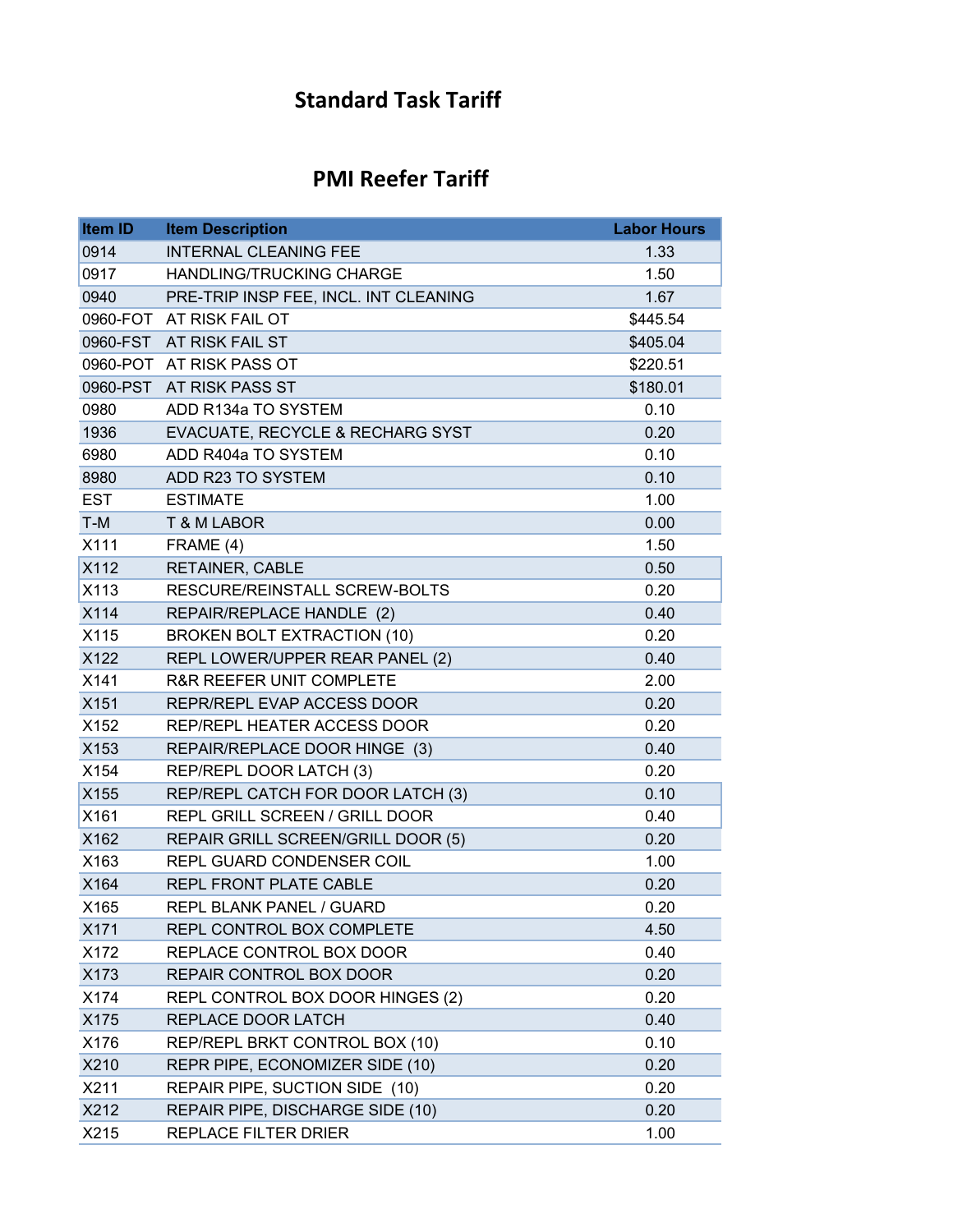| X216 | REPLACE MOISTURE & LIQUID INDICATOR      | 0.50 |
|------|------------------------------------------|------|
| X218 | <b>LEAK CHECK</b>                        | 1.00 |
| X221 | REPL SUCTION SERVICE VALVE               | 1.50 |
| X222 | REPL DISCHARGE SERVICE VALVE             | 1.17 |
| X223 | REPLACE LIQUID LINE VALVE                | 1.17 |
| X224 | REPLACE VALVE CAPS                       | 0.20 |
| X225 | <b>REPL SCHRADER VALVE</b>               | 0.10 |
| X226 | REPL ECONOMIZER SERVICE VALVE            | 1.17 |
| X229 | REPL SERVICE VALVE GASKET (2)            | 0.50 |
| X231 | <b>REPL SUCTION PRESSURE GAUGE</b>       | 0.20 |
| X232 | REPL DISCHARGE PRESSURE GAUGE            | 0.20 |
| X235 | REPLACE GAUGE BRACKET, INCLUDING GAUGES  | 0.50 |
| X236 | REPLACE ANY TRANSDUCER LINE              | 0.50 |
| X242 | REPL ECONOMISER HEAT EXCHANGER           | 1.50 |
| X248 | REPL DISCHR PRESSURE REGULATOR           | 2.33 |
| X251 | REPLACE THERMAL EXP VALVE EVAP           | 1.50 |
| X252 | REPLACE QUENCH EXPANSION VALVE           | 0.67 |
| X253 | THERMAL EXPANSION VALVE, ECONOMISER      | 0.70 |
| X254 | <b>CLEAN/ADJUST TXV</b>                  | 0.10 |
| X261 | LIQUID LINE SOLENOID VALVE               | 1.90 |
| X262 | REPAIR/REPLACE DEFROST SOLENOID VALVE    | 3.83 |
| X263 | SMV, STEPPER TYPE                        | 1.50 |
| X264 | LIQUID INJECTION (QUENCH) SOLENOID VALVE | 1.17 |
| X265 | SUCTION BY-PASS VALVE, REPAIR KIT        | 1.50 |
| X266 | HMC, SOLENOID VALVE                      | 0.70 |
| X267 | REPL HOTGAS SOLENOID VALVE               | 1.50 |
| X268 | ECONOMIZER SOLENOID VALVE (ESV)          | 0.70 |
| X269 | REPLACE DIGITAL CONTROL VALVE            | 0.83 |
| X271 | REPLACE STEPPER MOTOR ELECT EXPANSION    | 0.50 |
| X272 | <b>REPL STEPPER MOTOR</b>                | 0.50 |
| X273 | REPL POWER PACK FOR STEPPER MOTOR        | 0.33 |
| X274 | REPL ANY SOLENOID COIL                   | 0.40 |
| X275 | REPL COIL DIGITAL CONTROL SOLENOID VALVE | 0.20 |
| X283 | <b>REPL THREE HEATERS</b>                | 0.90 |
| X285 | <b>REPL FIVE HEATERS</b>                 | 2.00 |
| X286 | <b>REPL SIX HEATERS</b>                  | 2.33 |
| X288 | REPL HEATER BAR BRKT                     | 0.50 |
| X289 | REPL WIRING FOR HEATERS (10)             | 0.20 |
| X291 | REPR / REPL AIR VENT (10)                | 0.30 |
| X292 | REPLACE DRAIN HOSE (10)                  | 0.20 |
| X293 | INSTALL VENT SEAL & RECORD INFO          | 0.20 |
| X294 | RECORD VENT SEAL INFORMATION             | 0.10 |
| X295 | REPL POTENTIOMETER AIRVENT (VPS) (AVL)   | 0.40 |
| X310 | <b>REPL ANY SENSOR HOUSING</b>           | 1.00 |
| X311 | REPL SUPPLY AIR SENSOR (2)               | 0.50 |
| X312 | REPL RETURN AIR SENSOR                   | 0.50 |
| X313 | REPL EVAP. COIL SENSOR                   | 0.50 |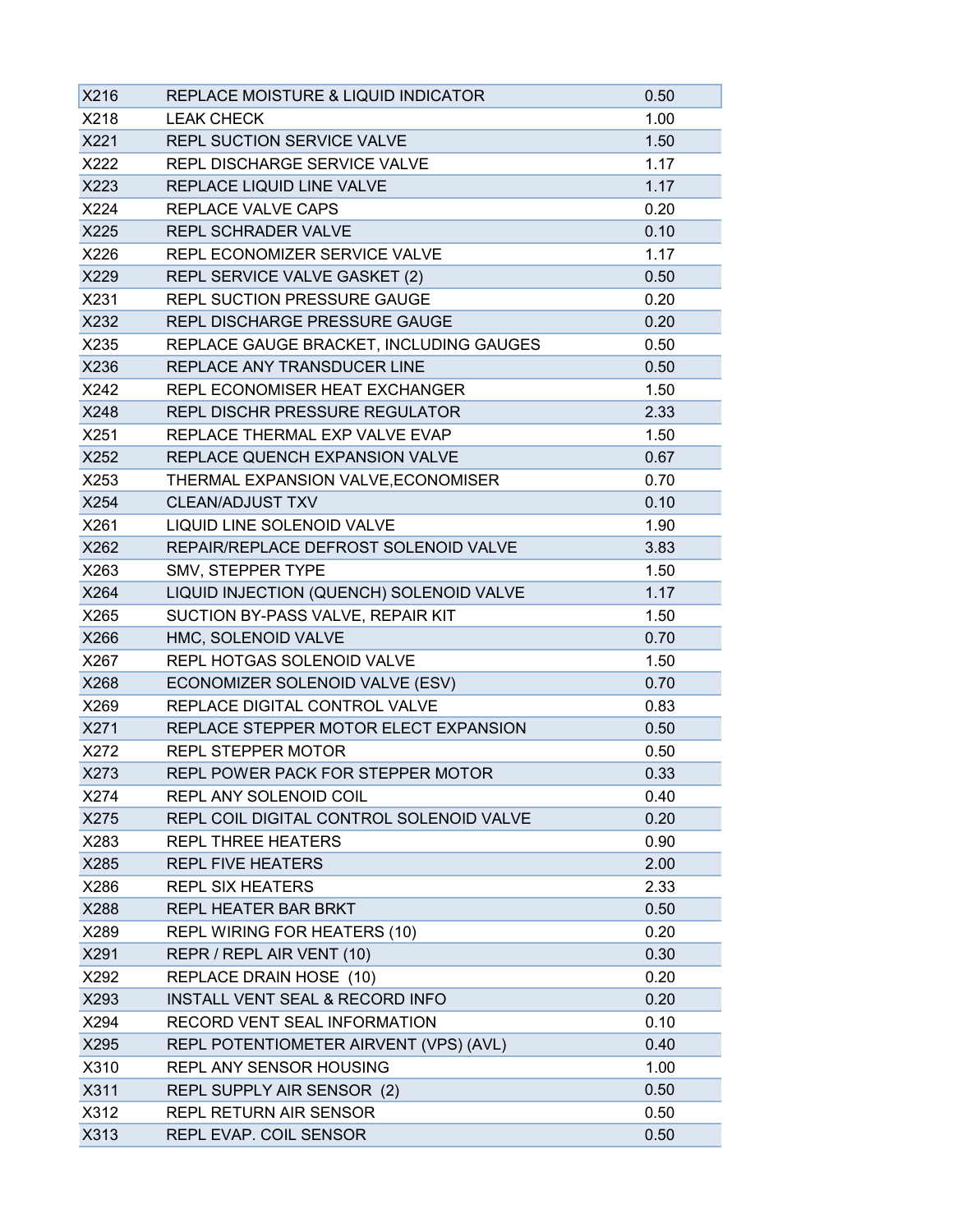| X314 | <b>COND. COIL SENSOR</b>                 | 0.20  |
|------|------------------------------------------|-------|
| X315 | REPL COMPRESSOR DISCHARGE SENSOR         | 0.50  |
| X316 | REPL/REPR WIRING ANY SENSOR (5)          | 0.30  |
| X317 | REPL COMPRESSOR SUCTION SENSOR           | 0.50  |
| X318 | <b>REPLACE AMBIENT SENSOR</b>            | 0.40  |
| X319 | REPL/REPR WIRING ANY SENSOR              | 0.50  |
| X321 | KLIXON, 130F, HTT                        | 0.50  |
| X322 | KLIXON, DEFROST TERMINATION DTT          | 0.40  |
| X332 | <b>COMMERCIAL SET-UPS (4)</b>            | 0.10  |
| X333 | REPL/REP CARGO SENSOR SOCKET             | 0.50  |
| X335 | <b>REPL HUMIDITY SENSOR</b>              | 0.50  |
| X341 | CONDENSER PRESSURE TRANSDUCER            | 0.50  |
| X342 | REPL DISCHARGE PRESSURE TRANSDUCER       | 0.40  |
| X343 | REPL SUCTION PRESSURE TRANSDUCER         | 0.50  |
| X351 | REPLACE HP-SWITCH                        | 0.50  |
| X354 | <b>REPL LP SWITCH</b>                    | 0.50  |
| X361 | REPLACE ON-OFF SWITCH                    | 0.50  |
| X363 | REPL CONDENSER FAN OFF (WATER COOLING)   | 0.50  |
| X364 | EPT AND SPT RELOCATION                   | 1.50  |
| X371 | REPLACE POWER CABLE                      | 1.50  |
| X372 | <b>REPAIR POWER CABLE</b>                | 0.50  |
| X373 | <b>REPLACE POWER PLUG</b>                | 0.50  |
| X374 | <b>REPL GASKET POWER PLUG</b>            | 0.20  |
| X381 | <b>REPL TERMINAL BLOCK</b>               | 0.40  |
| X382 | REPR/REPL BURNED OUT WIRING              | 0.20  |
| X383 | <b>CLEANING WIRING (5)</b>               | 0.20  |
| X384 | REPL CONNECTING CABLES CTRL-MRB          | 0.10  |
| X386 | <b>TROUBLESHOOT</b>                      | 0.50  |
| X411 | REPL EVAP COIL, INCL. R&R OF UNIT        | 12.00 |
| X412 | REPAIR OF EVAPORATOR COIL (20)           | 0.20  |
| X413 | Clean the ICE on Evap Coil               | 0.10  |
| X414 | REPL/REPR GRILL/GRAT'G, REAR OF UNIT(10) | 0.20  |
| X431 | REPL CONDENSER COIL, INCL WIRING/DRIER   | 4.67  |
| X432 | REPAIR CONDENSER COIL (20)               | 0.20  |
| X433 | CLEANING OF CONDENSER COIL/FRAME         | 0.40  |
| X451 | <b>REPL RECEIVER TANK</b>                | 1.00  |
| X452 | REPL RECEIVER TANK, INCL. R/R OF FITTING | 3.83  |
| X453 | REPL COUPLING WCC RECEIVER TANK (2)      | 0.40  |
| X454 | REPL DUST CAPS ON WATER COOLED CONDENSER | 0.17  |
| X455 | REPL RECEIVER SIGHT GLASS                | 0.20  |
| X456 | REPL FUSIBLE PLUG/RUPTURE DISK           | 0.40  |
| X511 | REPL LEFT EVAP MOTOR INC. FAN (1)        | 1.17  |
| X512 | REPL BEARINGS PR EVAP FAN MOTOR (2)      | 1.67  |
| X514 | REPL EVAP. FAN (2)                       | 1.17  |
| X515 | REPLACE WIRING FOR EVAP FAN MOTOR        | 0.20  |
| X516 | REPR/REPL EVAP FAN MOTOR FOUNDATION (10) | 0.20  |
| X518 | REPL RIGHT EVAP MOTOR INC. FAN (1)       | 0.40  |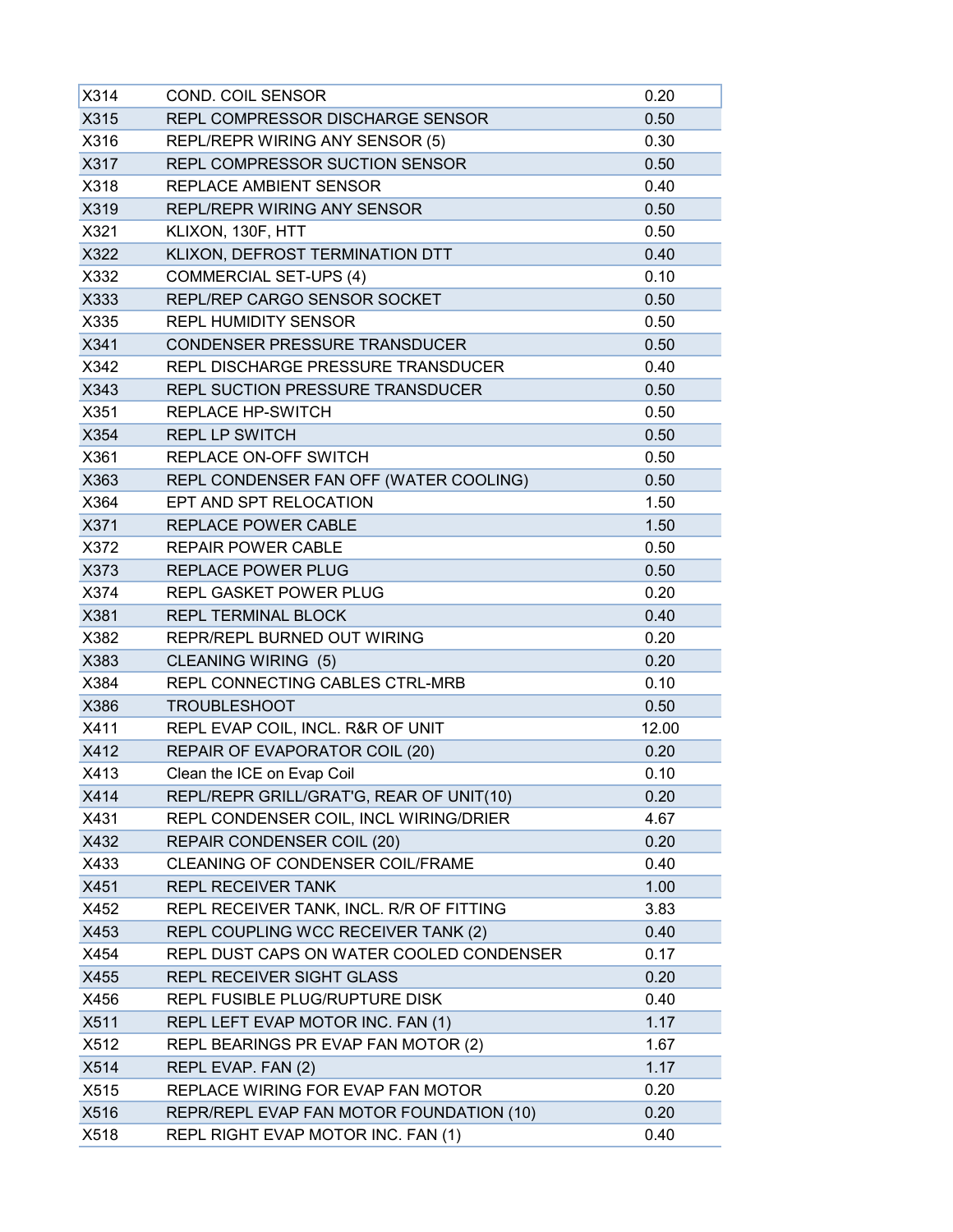| X519 | REPL MIDDLE EVAP MOTOR INC. FAN (1)      | 0.70 |
|------|------------------------------------------|------|
| X521 | REPL CONDENSER FAN MOTOR, INCL FAN       | 2.00 |
| X524 | <b>REPL CONDENSER FAN</b>                | 0.50 |
| X525 | REP/REPL WIRING HARNES FOR CON MOTOR 5   | 0.50 |
| X609 | REPL TK MpD POWER MODULE                 | 0.50 |
| X611 | REPLACE KEYPAD MPC2000/MP-3000           | 1.00 |
| X612 | REPLACE PC/CT BOARDS                     | 1.00 |
| X613 | REPL CONTROLLER HATCH COMPLETE           | 1.00 |
| X614 | REPLACE DISPLAY/LED PCB                  | 0.70 |
| X615 | <b>REPL POWER MEAS PCB</b>               | 1.00 |
| X617 | REPL MPC (I/O OR LOGIC BRD), CARRIER     | 1.00 |
| X618 | REPL TERMINAL BLOCK I/O PCB              | 1.00 |
| X619 | REPLACE CONTROLLER                       | 0.70 |
| X631 | <b>REPL MAIN CIRCUIT BREAKER</b>         | 1.00 |
| X632 | REPL ANY CONTROL CIRCUIT BRKR            | 0.20 |
| X633 | REPLACE ANY CONTROL FUSE                 | 0.20 |
| X641 | REPL EVAP/COND OR HEAT CONTACTOR (2)     | 0.40 |
| X642 | REPL COMPRESSOR CONTACTOR (2)            | 0.40 |
| X643 | REPL PHASE DIRECTION CONTACTOR (2)       | 0.40 |
| X644 | <b>REPL SOCKET RELAYS (3)</b>            | 0.10 |
| X651 | REPL CONTROL TRANSFORMER                 | 0.50 |
| X652 | REPL CURRENT LIMIT TRANSFORMER           | 0.50 |
| X653 | REPL POTENTIAL TRANSFORMER               | 0.50 |
| X711 | REPL COMPRESSOR, INCL WIRING/DRIER       | 4.67 |
| X712 | REPL FREQUENCY CONVERTER INCL WIRING     | 1.50 |
| X713 | REPL/REP COMPRESSOR TERMINAL BOX         | 0.30 |
| X714 | <b>REPAIR COMPRESSOR FOUNDATION (5)</b>  | 0.20 |
| X715 | INSPECTION OF VALVE PLATE                | 1.00 |
| X716 | REPLACE VALVE PLATE/VALVE REEDS (2)      | 2.00 |
| X718 | REPL OIL PUMP/BEARING ASSY GASKET        | 1.00 |
| X719 | REPL COMPRESSOR TERMINAL BLOCK           | 1.50 |
| X721 | REPL DV CARRIER COMPRESSOR               | 2.50 |
| X728 | REPL COMPRESSOR SIGHT GLASS              | 1.17 |
| X913 | REPLACE RECORDER POWER ELEMENT           | 1.00 |
| X921 | REP/REPL OF BACKUP BATTERY/CHRGR ML1     | 0.50 |
| X922 | REPL RECORDER BATTERY FOR DATALOGGER     | 0.80 |
| X923 | REPL BACKUP BATTERY FOR DATACORDER       | 0.10 |
| X924 | REPLACE RETRIEVER RECEPTACLE DATALOG     | 1.00 |
| X933 | ADD COMPRESSOR OIL (5)                   | 1.00 |
| X935 | DECONTAMINATE SYSTEM ONLY                | 6.50 |
| X937 | <b>RECLAIM &amp; EVACUATE ONLY</b>       | 0.70 |
| X941 | TIME USED BEYOND STS ONBOARD VESSEL (20) | 0.10 |
| X999 | UPGRADE SOFTWARE ANY MPC CONTROLLER      | 0.50 |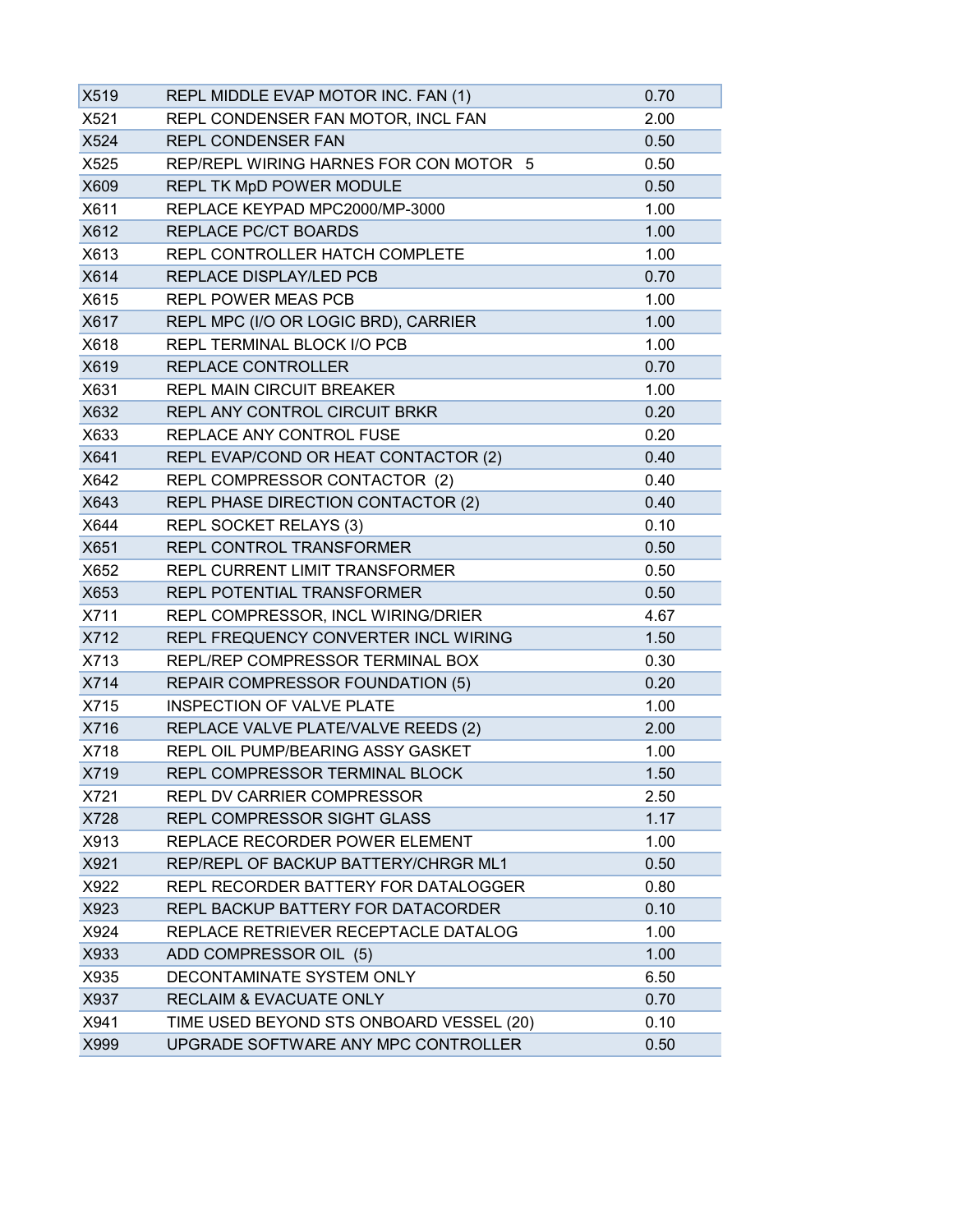### **PMI Genset Tariff**

| <b>Item ID</b>   | <b>Item Description</b>                 | <b>Labor Hours</b> |
|------------------|-----------------------------------------|--------------------|
| 0357             | <b>TROUBLE SHOOT</b>                    | 0.50               |
| 0509             | <b>COMMISSIONING AFTER INSTALLATION</b> | 0.40               |
| 0511             | <b>GPS HEALTH CHECK</b>                 | 0.20               |
| 0512             | REMOVE GPS HARDWARE FROM POS GENSET     | 0.50               |
| 0911             | <b>STEAM CLEAN</b>                      | 1.00               |
| 0950             | PRETRIP INSPECTION                      | 0.50               |
| 0952             | 1000 HOUR PREVENTIVE MAINTENANCE        | 3.50               |
| 0955             | DRAIN FUEL TANK FOR CONTAMINATED FUEL   | 0.20               |
| 0960             | NEUTRALIZE FOR SALE                     | 0.40               |
| X110             | REPLACE FIRST SHOCK MOUNT               | 0.80               |
| <b>X111</b>      | REPL SHOCK MOUNTS 2 THRU 8 (7)          | 0.40               |
| X113             | REPAIR FORK POCKET (20)                 | 0.20               |
| X114             | REPAIR OF GENERATOR MOUNTING WINGS (15) | 0.20               |
| X115             | REPLACE MOUNTING BOLT LANYARD (2)       | 0.20               |
| X116             | REPLACE MOUNT BOLT PLATE (2)            | 0.40               |
| X117             | REPLACE MOUNTING BOLTS (2)33-5130       | 0.20               |
| X118             | REPAIR CONTROL PANEL (15)               | 0.20               |
| X119             | <b>BOLT EXTRACTION (10)</b>             | 0.20               |
| X120             | <b>REPLACE DECALS (5)</b>               | 0.20               |
| X121             | REPAIR ENGINE ACCES DOOR (3)            | 0.40               |
| X122             | REPLACE ENGINE ACCESS DOOR (3)          | 0.50               |
| X123             | REPAIR BATTERY BOX DOOR                 | 0.40               |
| X124             | REPLACE BATTERY BOX DOOR                | 0.40               |
| X125             | <b>REPAIR DOOR HINGE (5)</b>            | 0.20               |
| X126             | REPLACE DOOR HINGE (5)                  | 0.40               |
| X127             | REPAIR DOOR LATCH (2)                   | 0.20               |
| X128             | REPLACE DOOR LATCH (4)                  | 0.20               |
| X <sub>129</sub> | REPLACE CONTROL BOX DOOR                | 2.83               |
| X130             | REPAIR MOUNTING PLATE (2)               | 0.20               |
| X131             | <b>REPLACE BUMPER PAD (2)</b>           | 0.40               |
| X133             | REPAIR ENGINE COVER/HOOD (15)           | 0.20               |
| X134             | REPAIR OF CLAMPING DEVICES (2)          | 0.80               |
| X135             | REPLACE CLAMPING DEVICES (2)            | 0.80               |
| X136             | REPLACE BACK COVER / GRILL              | 0.20               |
| X138             | <b>REPLACE QUICK CLAMPS (4)</b>         | 0.40               |
| X139             | REPLACE MOUNTING CLAMPS / BOLTS (4)     | 0.20               |
| X210             | REPLACE GENERATOR ON UNDERMOUNT GENSET  | 0.00               |
| X212             | <b>REPLACE GENERATOR</b>                | 8.00               |
| X213             | REPL GENERATOR ASSY                     | 5.67               |
| X222             | REPLACE DIODE RECTIFIER                 | 1.00               |
| X226             | <b>REPAIR WIRING (10)</b>               | 0.10               |
| X227             | <b>REPLACE WIRING (10)</b>              | 0.20               |
| X236             | REPAIR OF BATTERY CHARGER               | 0.10               |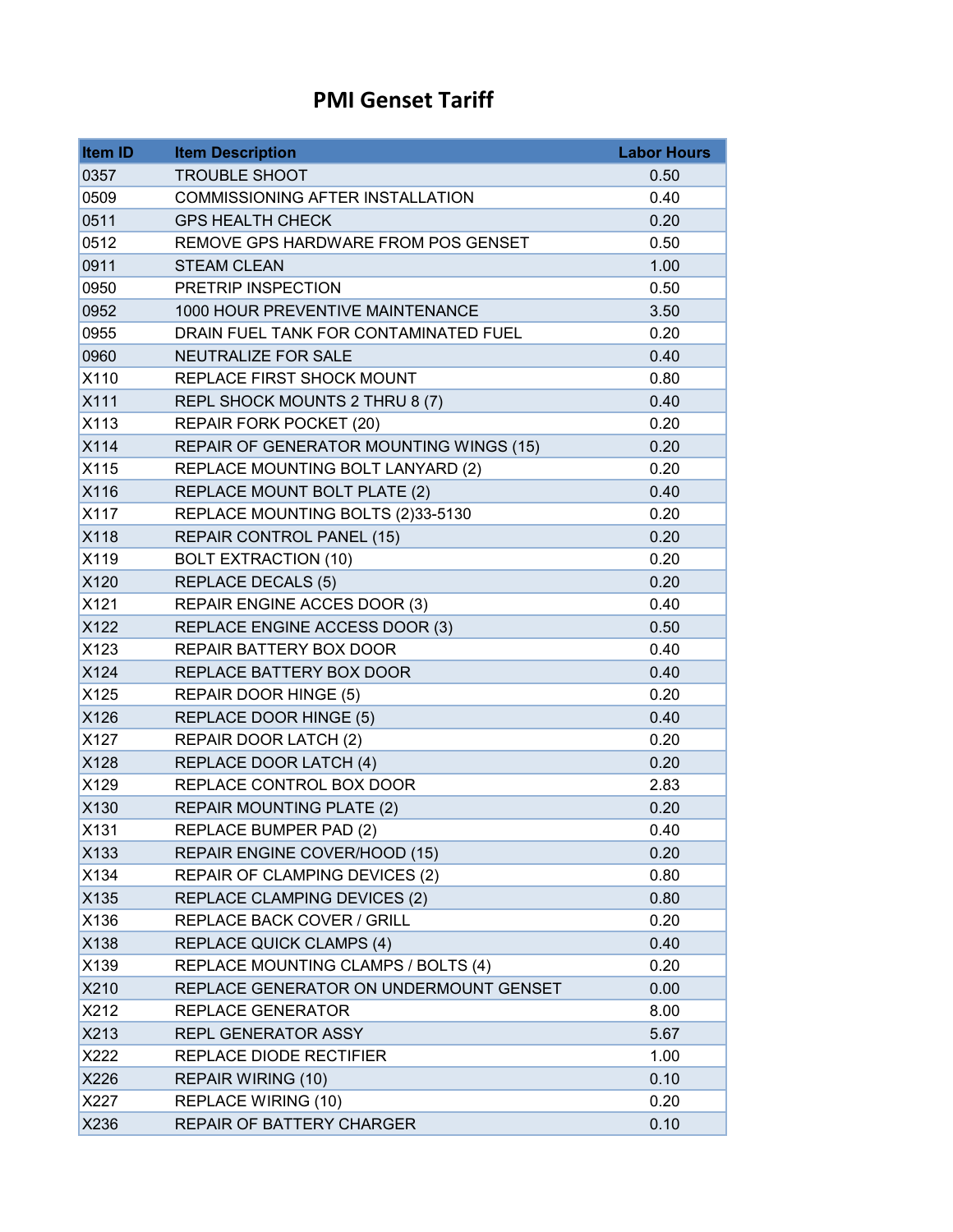| X243 | REPLACE 460V RECEPTACLE                 | 0.80 |
|------|-----------------------------------------|------|
| X245 | REPLACE 460V CABLE FOR RECEPTACLE BOX   | 0.80 |
| X255 | REPLACE BOOT TOGGLE SWITCH (2)          | 0.50 |
| X261 | REPL TOGGLE SWITCH BOOTS (3)            | 0.20 |
| X311 | REPLACE STARTER MOTOR                   | 1.00 |
| X315 | REPLACE STARTER SOLENOID                | 0.83 |
| X316 | REPL. 25 AMP BREAKER                    | 1.00 |
| X320 | REPLACE VOLTAGE REGULATOR               | 0.33 |
| X321 | REPLACE 12 VOLT DC ALTERNATOR           | 1.00 |
| X322 | <b>REPL 3 AMP CIRCUIT BREAKER</b>       | 0.33 |
| X324 | CLEAN OUTPUT STUD 12VDC ALTERNATOR      | 0.80 |
| X330 | <b>RECHARGE BATTERY</b>                 | 0.20 |
| X331 | <b>REPLACE BATTERY</b>                  | 0.40 |
| X332 | REPL BATTERY CABLE ENDS (2)             | 0.40 |
| X335 | <b>REPL BATTERY CABLES (2)</b>          | 0.40 |
| X336 | REPAIR BATTERY CHARGER (10)             | 0.20 |
| X337 | REPLACE BATTERY CHARGER                 | 1.50 |
| X340 | REPLACE THROTTLE SOLENOID               | 0.50 |
| X343 | REPLACE STOP SOLENOID                   | 0.80 |
| X344 | REPLACE SPEED SOLENOID                  | 0.80 |
| X349 | <b>REPLACE FUEL HEATER</b>              | 1.00 |
| X351 | <b>REPLACE LINKAGE PIVOT</b>            | 0.50 |
| X360 | <b>REPLACE MPC</b>                      | 1.50 |
| X363 | REPLACE RELAY BOARD                     | 0.50 |
| X364 | REPLACE PC BOARD INTERCONNECTING        | 0.20 |
| X365 | REPL RELAYS ON RELAY BOARD              | 0.20 |
| X368 | REPLACE BEZEL (2)                       | 0.20 |
| X370 | REPL EXCITER BOARD ASSY                 | 1.00 |
| X375 | REPLACE TIMER MODULE ON TK GENSET       | 0.40 |
| X409 | REPLACE CYLINDER HEAD GASKET            | 2.17 |
| X410 | REPLACE VALVE COVER / GASKET            | 0.70 |
| X411 | REPL ENGINE INTAKE/EXHAUST MANIFOLD (2) | 1.50 |
| X412 | R/R ENGINE EXHAUST PIPING (2)           | 0.50 |
| X413 | <b>REPL. MUFFLER</b>                    | 1.00 |
| X414 | REPLACE FLEXIBLE EXHAUST                | 0.50 |
| X415 | REPL ENGINE COVER/PANEL ASSY (5)        | 0.20 |
| X416 | REPLACE COMPLETE ENGINE                 | 0.00 |
| X417 | REPLACE AIR CLEANER HOUSING             | 1.00 |
| X418 | REPL AIR CLEANER HOSES (2)              | 0.50 |
| X419 | ENGINE AIR CLEANER ELEMENT              | 0.40 |
| X420 | PURGE/PRIME FUEL SYSTEM                 | 0.20 |
| X421 | <b>REPL FUEL FILTERS (2)</b>            | 0.20 |
| X424 | REPL FUEL LINES / HOSES (10)            | 0.20 |
| X425 | REPLACE FUEL PRIMING PUMP               | 0.50 |
| X426 | REPL FUEL INJECTION PUMP                | 2.17 |
| X427 | REPLACE FUEL INJECTORS (4)              | 0.50 |
| X428 | REPL FUEL SHUTOFF VAVLE                 | 0.50 |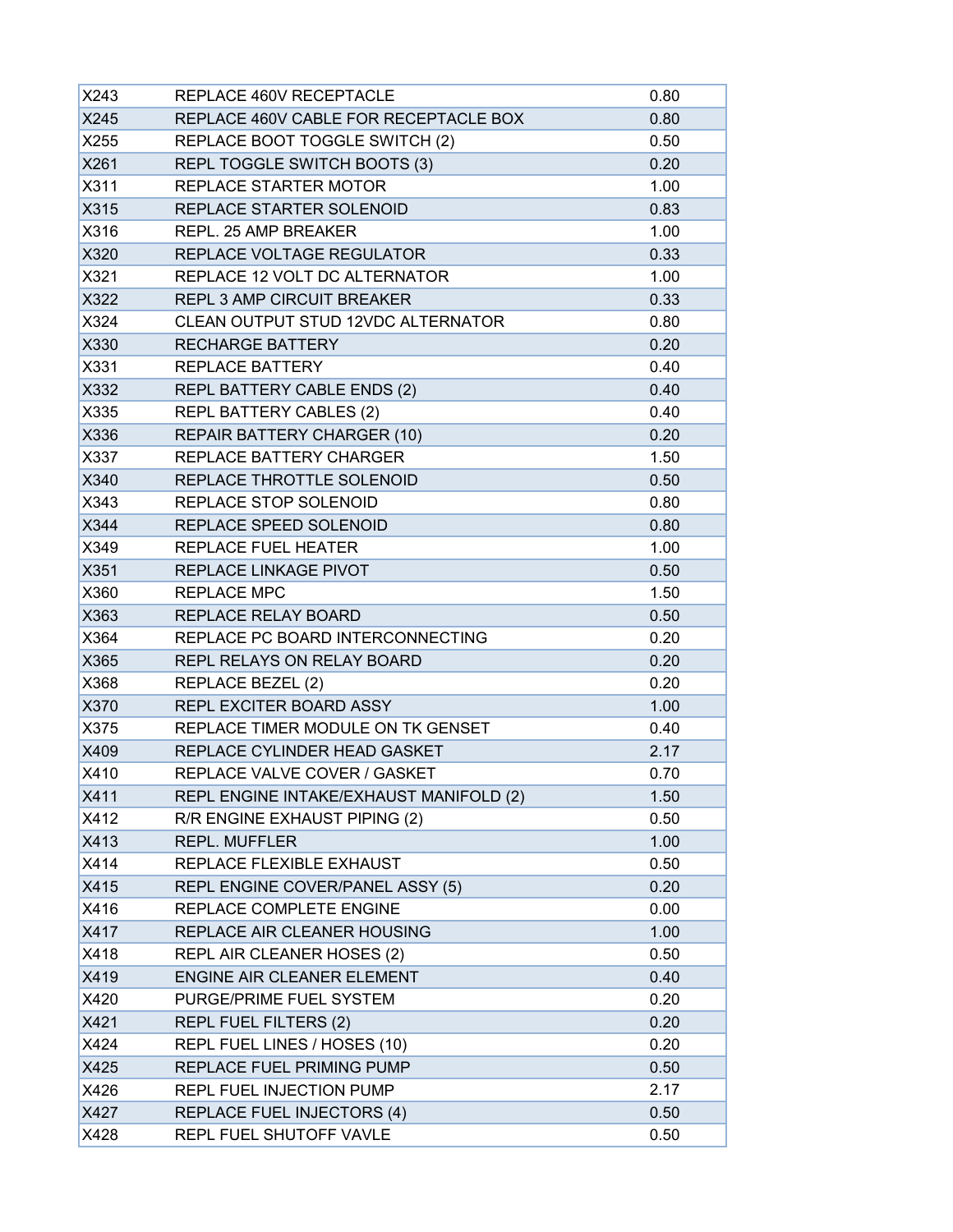| X430         | <b>REPL WATER SEPERATOR</b>              | 0.80 |
|--------------|------------------------------------------|------|
| X431         | <b>REPLACE RADIATOR</b>                  | 2.17 |
| X432         | R/R COOLING SYSTEM FAN                   | 0.50 |
| X433         | REPLACE RADIATOR HOSES (3)               | 0.40 |
| X434         | <b>REPL WATER PUMP</b>                   | 1.50 |
| X435         | <b>REPL RADIATOR PETCOCK</b>             | 0.40 |
| X436         | <b>FLUSH RADIATOR</b>                    | 0.83 |
| X437         | <b>REPLACE THERMOSTAT / GASKET</b>       | 0.83 |
| X438         | REPLACE RADIATOR OVERFLOW BOTTLE         | 0.40 |
| X439         | <b>REPLACE BLOWER SHIELD</b>             | 0.50 |
| X443         | <b>REPL RADIATOR CAP</b>                 | 0.10 |
| X450         | ADJ B BELT BY USE OF SHIM ON TK GENSET   | 0.80 |
| X451         | REPLACE V-BELT (2)                       | 0.40 |
| X453         | <b>REPLACE PULLEYS (1)</b>               | 0.80 |
| X466         | <b>FRONT OIL SEAL</b>                    | 3.50 |
| X470         | ADJ ENGINE RPM ON TK ECO POWER GENSET    | 0.20 |
| X481         | REPLACE LUBE OIL FILTER (2)              | 0.20 |
| X482         | REPLACE LUBE OIL INCL OIL FILTER         | 0.80 |
| X485         | REPL OIL FILTER MOUNTING BRACKETS (2)    | 0.50 |
| X488         | REPL OIL LINES / DRAIN HOSES (3)         | 0.50 |
| X489         | <b>REPLACE DIPSTICK TUBE</b>             | 0.17 |
| X510         | REPAIR OF FUEL TANK (40)                 | 0.20 |
| X511         | <b>REPLACE FUEL TANK</b>                 | 0.50 |
| X514         | <b>REPLACE FUEL VENT (2)</b>             | 0.20 |
| X516         | REPLACE FUEL CAP (2)                     | 0.10 |
| X610         | REPLACE SENSOR FOR OIL GAUGES            | 0.40 |
| X611         | REPLACE SENSOR FOR WATER TEMP GAUGE      | 0.40 |
| X612         | REPLACE SENSOR FOR HOT WATER TEMP CUTOFF | 0.40 |
| X614         | REPLACE OIL PRESSURE SWITCH              | 0.40 |
| X615         | REPLACE LOW OIL LEVEL SENSOR             | 0.40 |
| X618         | <b>REPLACE RPM SENSOR</b>                | 0.50 |
| X710         | REPLACE OIL PRESSURE GAUGE               | 0.50 |
| X711         | REPLACE WATER TEMP GAUGE                 | 0.50 |
| X712         | <b>REPLACE HOUR METER</b>                | 0.50 |
| X713         | <b>REPLACE AMP METER</b>                 | 0.50 |
| X718         | <b>REPLACE FUEL GAUGE (2)</b>            | 0.50 |
| X719         | REPLACE BOTTOM FUEL GAUGE                | 0.80 |
| X904         | REPLACE FUEL PICK UP TUBE                | 0.80 |
| X930         | REPL ALL PANELS ON TK GEN SGCO2000-151   | 1.50 |
| X931         | NUT STRIP REWORK (4)                     | 0.20 |
| X955         | UPGRADE T.K. GENSET                      | 0.50 |
| X997         | <b>TOTAL LABOR COST/HOURS</b>            | 0.00 |
| X999         | <b>UPGRADE SOFTWARE</b>                  | 0.20 |
|              | DISMOUNT GENSET DISMOUNT                 | 1.00 |
| <b>MOUNT</b> | <b>GENSET MOUNT</b>                      | 1.00 |
| <b>EST</b>   | <b>ESTIMATE</b>                          | 1.00 |
| <b>LOAD</b>  | <b>LOAD GENSETS</b>                      | 0.17 |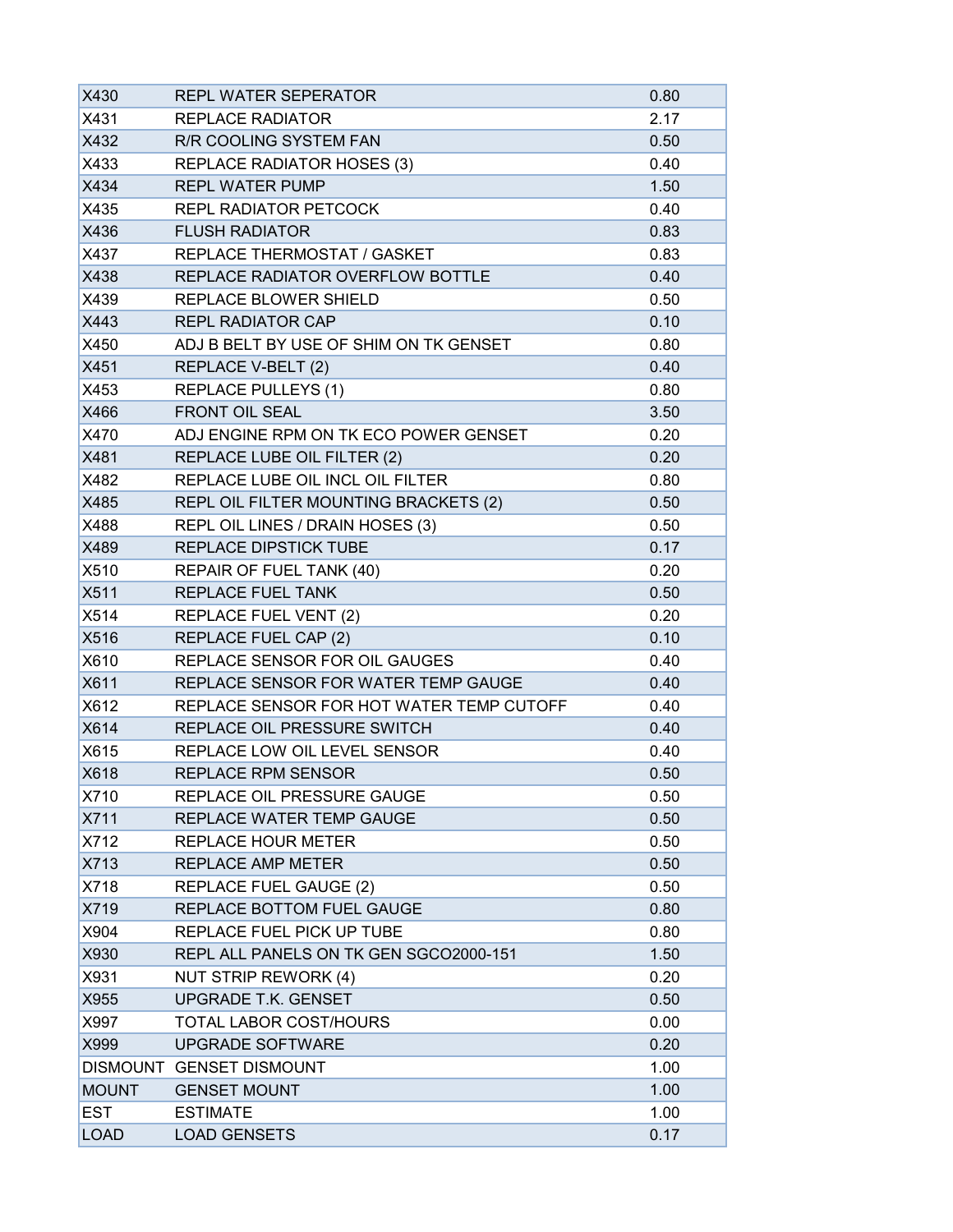| <b>IUNLOAD</b> | UNLOAD GENSETS                  | በ 17 |
|----------------|---------------------------------|------|
| LOAD C         | <b>LOAD GENSET ON CONTAINER</b> | .20  |
| IT-M           | T & M LABOR                     | 0.00 |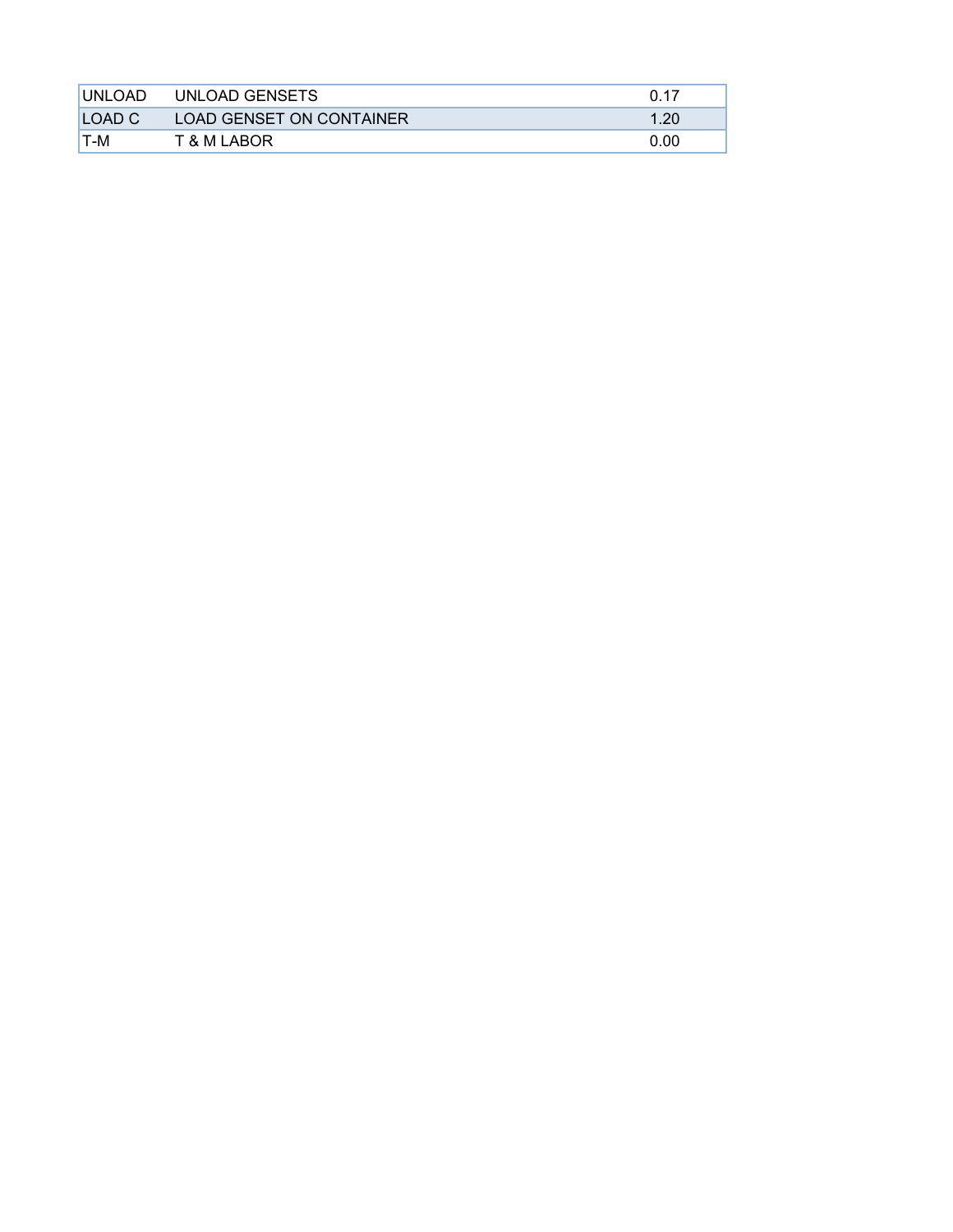# **PMI Container Tariff**

| <b>Item ID</b> | <b>Item Description</b>                  | <b>Labor Hours</b> |
|----------------|------------------------------------------|--------------------|
| 0005           | PREP TIME                                | Open               |
| 0912           | Wash Out                                 | 1.33               |
| 0951           | Replace decal of type 4 letters e.g. MAE | Open               |
| 1111           | Manufacture and mounting of patch incl.  | Open               |
| 1221           | Replace roof stringer                    | Open               |
| 1223           | Replacement / repair of tarp bow neck    | Open               |
| 1311           | Manufacture and mounting of patch incl.  | Open               |
| 1321           | First intermediate panel                 | Open               |
| 1322           | Adjacent panels 1220 mm                  | Open               |
| 1323           | Starter panel in front or rear           | Open               |
| 2321           | Replacement of transition profile        | Open               |
| 2324           | Replacement of bottom flap               | Open               |
| 2325           | Replacement of side flap                 | Open               |
| 2371           | Kick Plate or Front Pan Plate            | Open               |
| 2381           | Straighten front / rear bottom rail      | Open               |
| 2624           | Replacement of Front Corner Post         | Open               |
| 2724           | Front Corner casting Replacement         | Open               |
| 3351           | Sectioning of hanger rail                | Open               |
| 3382           | Straightening of stainless steel inner I | Open               |
| 3383           | Straightening of stainless steel inner I | Open               |
| 3443           | Manufacture and install insert           | Open               |
| 3551           | Replacement of section of bottom rail 12 | Open               |
| 3811           | <b>REPAIR OUTER LINING</b>               | Open               |
| 3911           | Manufacture and mounting of patch incl.  | Open               |
| 4441           | Manufacture and install insert 150 mm    | Open               |
| 4481           | Straighten                               | Open               |
| 4821           | Cam keeper, per piece                    | Open               |
| 5112           | EXTERNAL DOOR PANEL PATCH 200X450        | Open               |
| 5121           | Replacement, incl. removal and replaceme | Open               |
| 5124           | door hold back (per piece)               | Open               |
| 5141           | Replace section in door frame 300 mm     | Open               |
| 5221           | Door hinge, per piece (incl. refoaming a | Open               |
| 5222           | Hinge pin, per piece                     | Open               |
| 5224           | Replace twist lock for inter linking     | Open               |
| 5225           | Replace hinge wedge plate for twist lock | Open               |
| 5227           | Replace adjusting plate for post in rais | Open               |
| 5262           | <b>REPAIR DRAIN BOOTS</b>                | 0.80               |
| 5270           | Free up both doors and hardware          | Open               |
| 5271           | Free up both doors and hardware          | Open               |
| 5272           | Free up frozen Graaff doors              | Open               |
| 5281           | Straightening hinge (per piece)          | Open               |
| 5321           | Reinstall door lining                    | Open               |
| 5323           | Replace holder and eye bolt type JINDO   | Open               |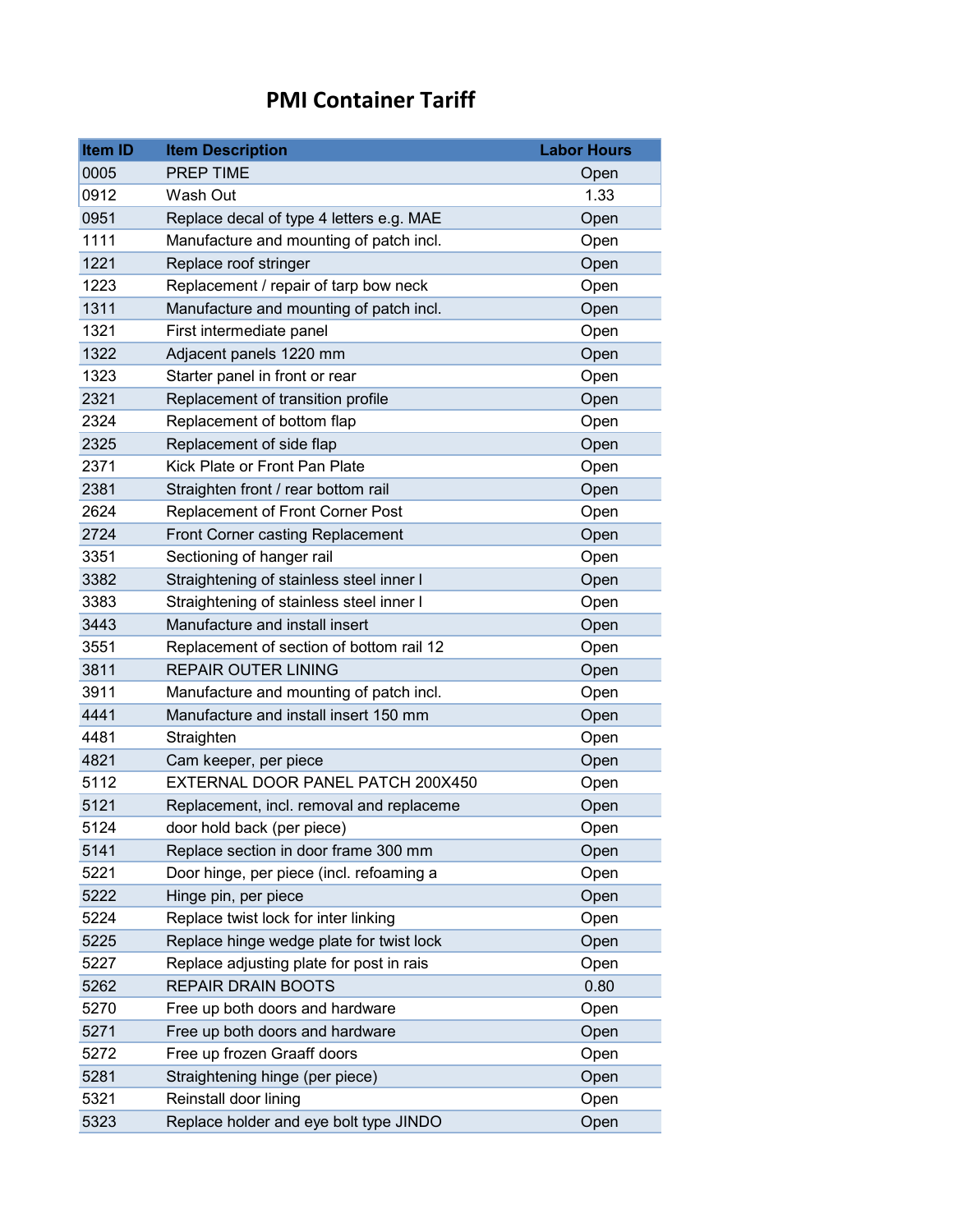| 5421       | Locking rod assembly, per piece          | Open |
|------------|------------------------------------------|------|
| 5481       | Locking rod, per piece                   | Open |
| 5521       | Top/bottom guide plate, per piece        | Open |
| 5522       | Lock rod guide, per piece (incl. refoami | Open |
| 5524       | Cam, per piece                           | Open |
| 5525       | Rubber bumper, per piece                 | Open |
| 5527       | Door Handle, per piece                   | Open |
| 5528       | cam (per piece)                          | Open |
| 5621       | Seal plate, per piece (incl. refoaming)  | Open |
| 5622       | Uni-tie plate, per piece (incl. refoamin | Open |
| 5680       | Lap or uni-tie plate, per piece          | Open |
| 5720       | Replacement of door inner lining         | Open |
| 5723       | Partial replacement 600 mm               | Open |
| 5724       | Replace gasket complete                  | Open |
| 5728       | Repair cut by means of lap joint         | Open |
| 5872       | Refoaming of door panel and/or lining    | Open |
| 5920       | Repair / Replace Back-up Battery / Charg | Open |
| 6172       | Caulking of floorboard                   | Open |
| 6221       | Replacement of T-menber (2 pieces)       | Open |
| 6241       | Sectioning (partially) 320 x 300 mm      | Open |
| 6242       | Sectioning (partially) 320 x 600 mm      | Open |
| 6262       | T-Members rear                           | Open |
| 6281       | Straightening or repair of T-member      | Open |
| 6521       | Replace floor partially (including seali | Open |
| 7121       | Crossmember (alu)                        | Open |
| 7122       | Crossmember (steel)                      | Open |
| 7183       | Straighten and reweld steel crossmember  | Open |
| 7221       | T-Clip                                   | Open |
| 7351       | Sectioning of formed tunnel plate 350 mm | Open |
| 7356       | Insert/straighten tunnel rail 350 mm     | Open |
| 7357       | Insert/straighten tunnel rail 700 mm     | 1.00 |
| 7421       | Replacement of outrigger                 | Open |
| 7891       | Welding and painting of cut/cracks <= 50 | Open |
| 7892       | Welding and painting of cut/cracks > 500 | Open |
| 7893       | Re-welding of T-floor                    | Open |
| 8481       | <b>STR TOP RAIL HEADER</b>               | 1.00 |
| 9113       | Prepare and apply patch, incl. cleaning  | Open |
| <b>EST</b> | <b>ESTIMATE</b>                          | 1.00 |
| T-M        | <b>T &amp; M LABOR</b>                   | Open |
| X113       | Resecure / Reinstall screws-bolts        | Open |
| X115       | <b>Broken Bolt Extraction</b>            | Open |
| X121       | REP/REPL REAR DOORS                      | Open |
| X162       | Repair Grill Screen / Grill Door         | Open |
| X386       | <b>Trouble Shooting</b>                  | 1.00 |
| X414       | <b>REPL BAFFLE</b>                       | Open |
| X415       | <b>REPAIR BAFFLE</b>                     | Open |
| X481       | STR TOP RAIL HEADER                      | 1.00 |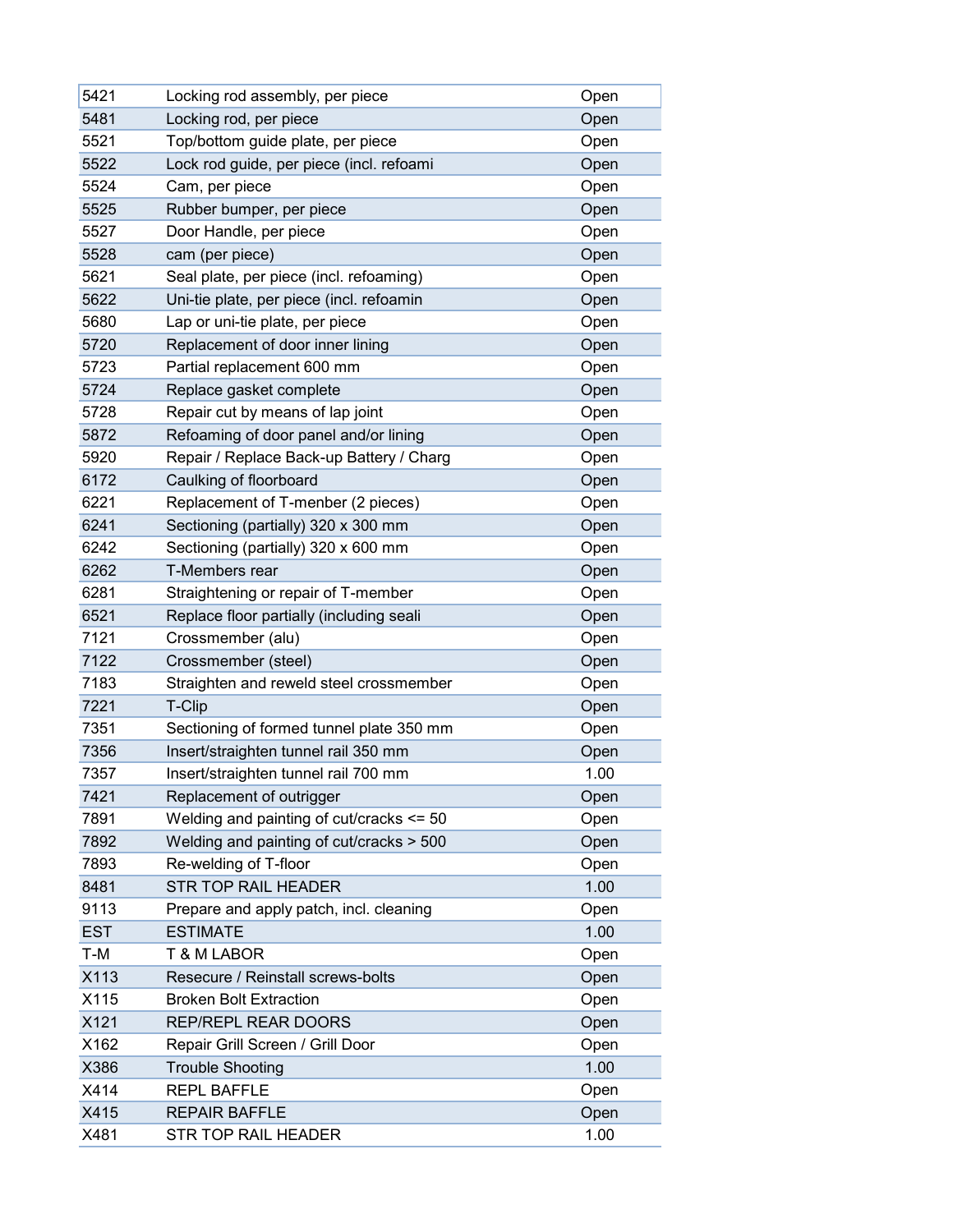| <b>X644</b> | Replace Socket Relays                  | Open |
|-------------|----------------------------------------|------|
| X941        | TIME USED BEYOND STS ONBOARD VESSEL    | Open |
| X942        | <b>RESTENCIL CONTAINTER (MARKINGS)</b> | Open |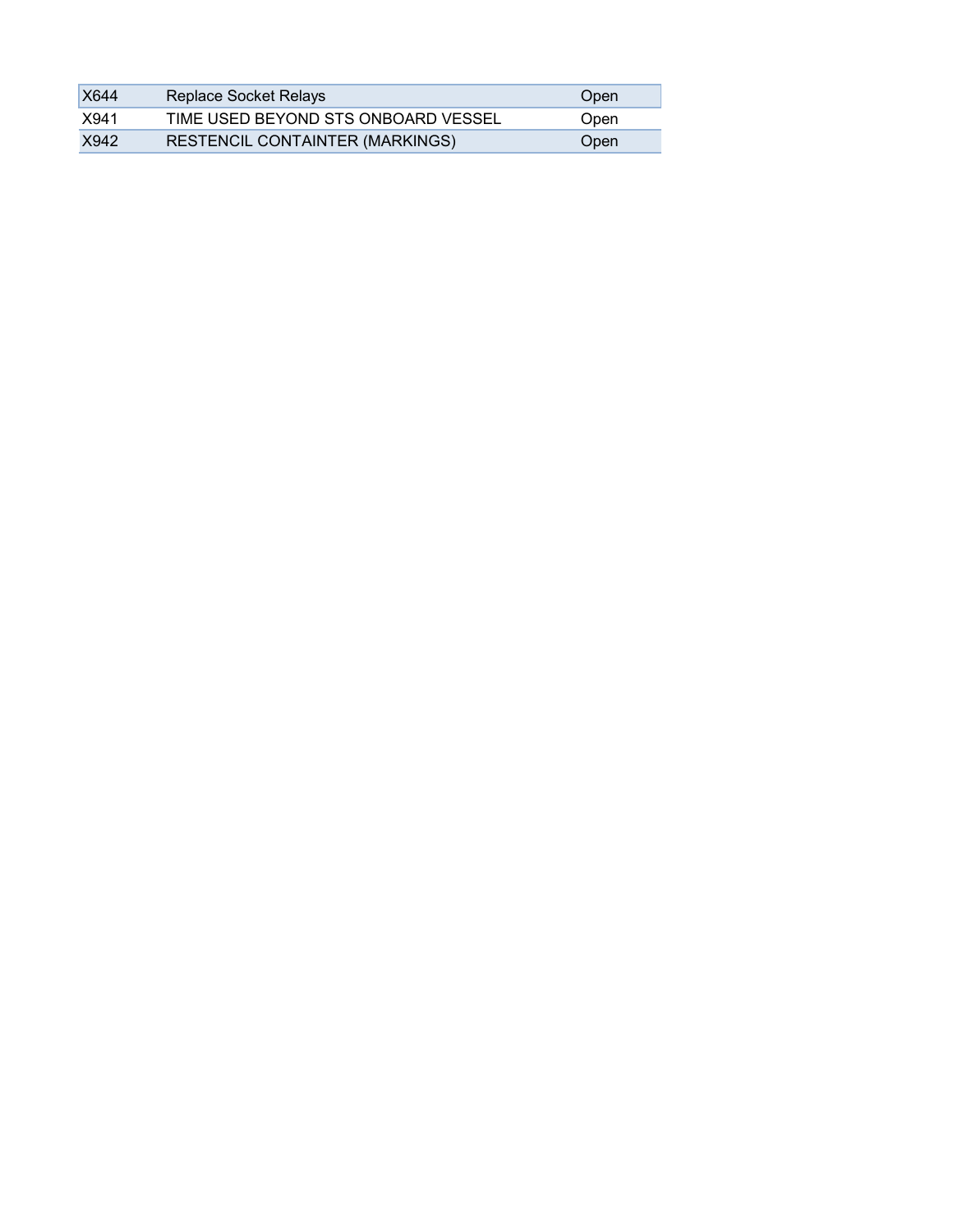### **PMI Chassis Tariff**

| Item ID | <b>Item Description</b>          | <b>Labor Hours</b> |
|---------|----------------------------------|--------------------|
| 0930    | FHWA ANNUAL INSPECTION           | 1.00               |
| 0933    | <b>BIT INSPECTION CALIFORNIA</b> | 0.50               |
| 0942    | FHWA ANNUAL INSP FOR 3 AXLE      | 2.00               |
| 0981    | DECAL/LOGO/CONSP TAPE            | 0.50               |
| 0983    | <b>REMARK CHASSIS</b>            | 0.50               |
| 1123    | <b>REPLACE KINGPIN STIFFENER</b> | 2.67               |
| 1124    | <b>REPLACE KINGPIN</b>           | 7.00               |
| 1221    | <b>REPLACE MUD FLAP</b>          | 0.40               |
| 1224    | REPLACE MUD FLAP BRACKET         | 0.67               |
| 1225    | STR/WELD MUD FLAP BRACKET        | 0.40               |
| 1460    | REP/REINFORCE SLIDER TUBE 23'    | 1.33               |
| 1481    | <b>REP/STR MAIN RAIL</b>         | 0.00               |
| 1482    | <b>STR/WELD CROSS MEMBER</b>     | 0.67               |
| 1483    | <b>REPL CROSS MEMBER</b>         | 0.67               |
| 2121    | <b>REPLACE U-BOLT</b>            | 1.17               |
| 2141    | <b>TORQUE U-BOLT</b>             | 1.00               |
| 2221    | <b>REPLACE SPRING HANGER</b>     | 4.00               |
| 2223    | <b>REPLACE RADIUS ROD</b>        | 1.33               |
| 2224    | REPLACE TORQUE ARM               | 1.33               |
| 2421    | REPLACE EQUALIZER/BRACKET        | 4.67               |
| 2422    | <b>REPLACE EQUALIZER</b>         | 4.00               |
| 2521    | <b>REPLACE LEAF SPRING</b>       | 2.67               |
| 2522    | <b>REP/REPL SUSPENSION SUP</b>   | 0.17               |
| 3121    | REPLACE COMPLETE AXLE            | 10.50              |
| 3123    | <b>REPLACE SPRING SEAT</b>       | 1.33               |
| 3211    | <b>ALIGN AXLE</b>                | 1.33               |
| 3310    | <b>STR/WELD SLIDER STOPS</b>     | 0.40               |
| 3311    | REPL SLIDER STOP 23' OR 40/45'   | 1.33               |
| 3313    | REP SLIDER RELEASE HANDLE BRCKT  | 0.30               |
| 3314    | <b>REP SLIDER LINKAGE ASSY</b>   | 0.20               |
| 3315    | <b>REP SLIDER GUIDE PLATE</b>    | 0.20               |
| 3318    | WELD PIN IN 45 POSITION          | 0.50               |
| 3321    | <b>REPL SLIDER LOCKING PIN</b>   | 0.50               |
| 3322    | REP/REPL SLIDER RELEASE HANDLE   | 0.40               |
| 3331    | REPLACE SLIDER FITTING BULKHEAD  | 0.60               |
| 3332    | REPAIR SLIDER FITTING BULKHEAD   | 0.50               |
| 4124    | <b>REPLACE HUBCAP</b>            | 0.50               |
| 4125    | CHECK/FILL OIL IN ALL HUBCAPS    | 0.20               |
| 4134    | REPL WHEEL/DRUM ASSY             | 1.00               |
| 4136    | REPLACE BEARING RACE             | 0.67               |
| 4231    | REPL OIL SEAL/BEARING ASSY       | 1.33               |
| 4421    | REPLACE WHEEL STUD               | 0.20               |
| 4620    | AIR ALL TIRES                    | 0.30               |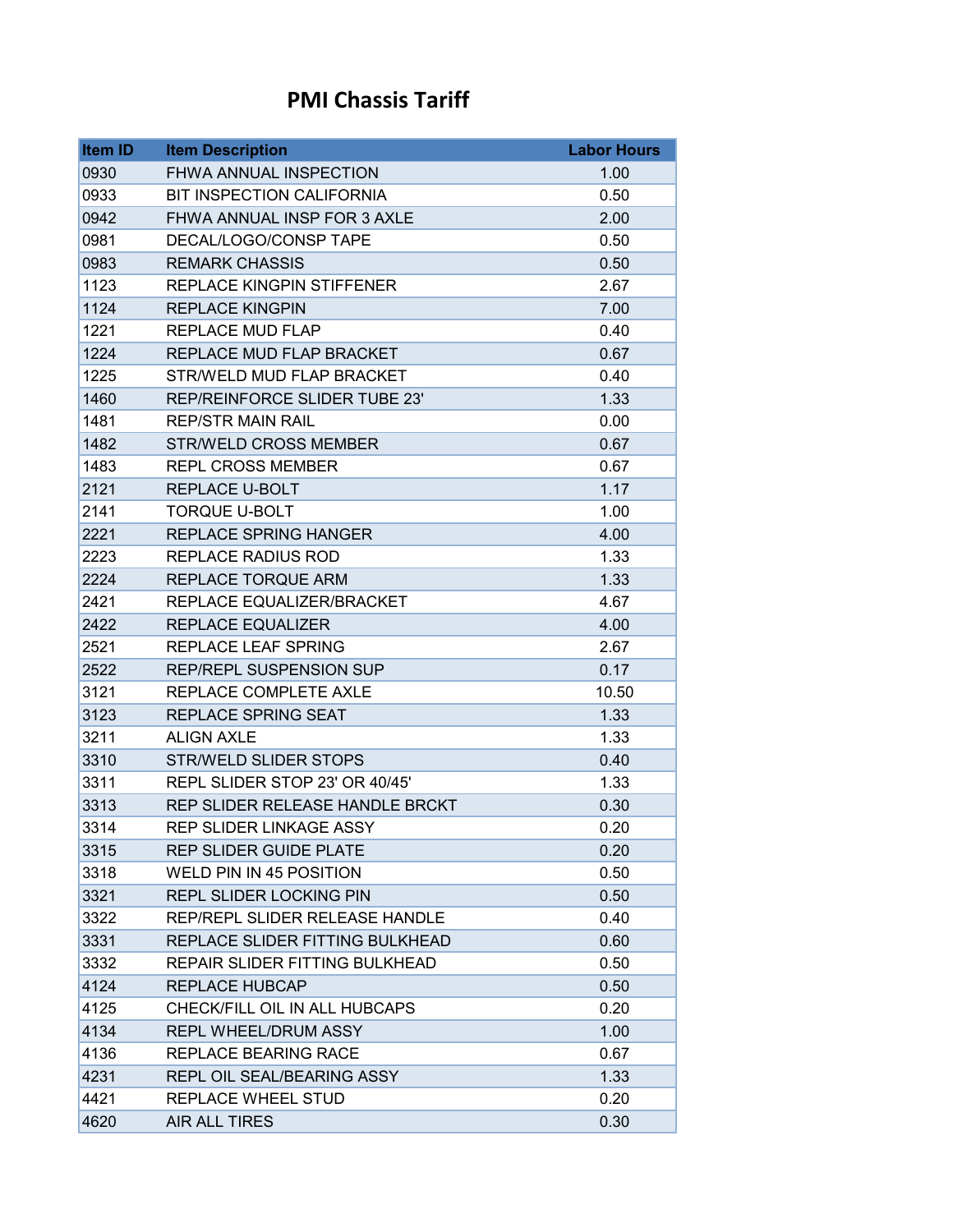| 4622 | DISMOUNT/MOUNT TIRES ON RIM              | 0.80 |
|------|------------------------------------------|------|
| 4675 | <b>REPLACE MOUNTED TIRE</b>              | 0.50 |
| 5121 | REPL/DISARM SPRING BRAKE                 | 1.50 |
| 5123 | REPLACE BRAKE CHAMBER BRACKET            | 1.00 |
| 5221 | <b>REPLACE RELAY VALVE</b>               | 1.33 |
| 5225 | <b>REPL ECU &amp; VALVE ASSY ABS</b>     | 1.33 |
| 5226 | <b>REPL ABS SENSOR ASSY</b>              | 0.67 |
| 5227 | <b>REPL ABS SENSOR LEAD</b>              | 0.40 |
| 5228 | REPLACE ECU ELECTRONICAL MODULE ONLY     | 0.50 |
| 5318 | TIGHTEN GLAD HANDS OR FITTINGS           | 0.30 |
| 5320 | REPLACE AIR TANK BRACKET                 | 0.50 |
| 5321 | <b>REPLACE AIR TANK</b>                  | 1.83 |
| 5322 | REPLACE GLADHAND                         | 0.37 |
| 5323 | REPLACE BOTH GLADHAND SEAL               | 0.20 |
| 5324 | <b>REPAIR AIR LINE</b>                   | 0.50 |
| 5325 | <b>REPLACE BRAKE HOSE</b>                | 0.50 |
| 5326 | <b>REPLACE HOSE</b>                      | 0.60 |
| 5410 | REP/WELD AIR TANK BRCKT                  | 0.17 |
| 5411 | ADJUST BRAKES ON BOTH AXLES              | 0.67 |
| 5413 | REPLACE BULKHEAD FITTING                 | 0.50 |
| 5414 | REPLACE PETCOCK                          | 0.40 |
| 5421 | REPLACE BRAKE SHOES ALL WHEELS           | 7.83 |
| 5422 | REPL BRAKE SHOE PER WHEEL                | 2.00 |
| 5522 | REPLACE BRAKE RETURN SPRING              | 0.50 |
| 5621 | <b>REPL/ADJ SLACK ADJUSTER</b>           | 0.67 |
| 5622 | FREE FROZEN SLACK ADJUSTER               | 0.33 |
| 5721 | REPLACE CAMSHAFT/BUSHING                 | 1.33 |
| 5722 | REPL CAMSHAFT SUPPORT BRACKET            | 0.67 |
| 5823 | REPLACE DRUM STANDARD                    | 0.67 |
| 5951 | <b>TROUBLE SHOOT BRAKES</b>              | 0.20 |
| 5953 | <b>DE-ICE BRAKE SYSTEM</b>               | 0.50 |
| 6023 | HANDLE REQUIRES WELDING                  | 0.50 |
| 6122 | <b>STRAIGHTEN LOCK HANDLE</b>            | 0.20 |
| 6123 | <b>REPL INDEX PIN/TWLOCK HANDLE</b>      | 0.40 |
| 6126 | REPLACE SAFETY LATCH                     | 0.33 |
| 6127 | <b>REPL COMPL INDEX PIN ASSY</b>         | 0.67 |
| 6129 | REPL RISER BLOCK ASSY/GUIDE TUBE         | 1.33 |
| 6181 | <b>STR/WELD FRONT BOLSTER</b>            | 0.20 |
| 6183 | <b>REPL BULKHEAD PLATE</b>               | 2.33 |
| 6185 | <b>INSTALL REGISTRATION HOLDER COVER</b> | 0.30 |
| 6186 | REPLACE ICC BUMPER HORIZONTAL CHANNEL    | 0.00 |
| 6222 | REPL COMPL TWISTLOCK ASSY                | 1.83 |
| 6281 | STR/WELD REAR BOLSTER                    | 0.30 |
| 6282 | <b>STR/WELD ICC BUMPER</b>               | 0.00 |
| 6285 | REPLACE REGISTRATION HOLDER              | 0.33 |
| 6286 | <b>REPLICC ASSY</b>                      | 2.67 |
| 6287 | REPL/REFASTEN LICENSE PLATE              | 0.30 |